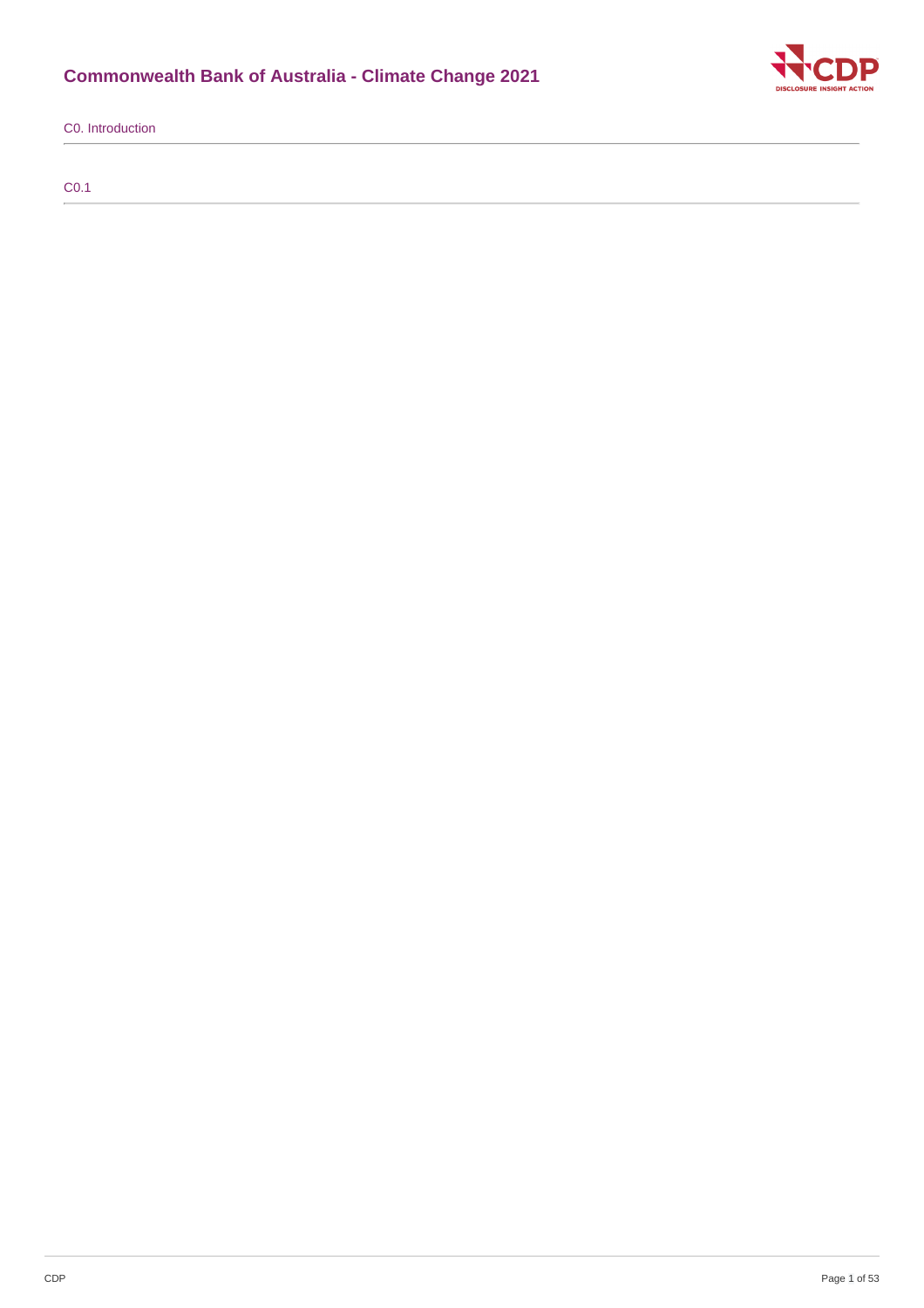#### **(C0.1) Give a general description and introduction to your organization.**

Commencing operations in 1912, the Commonwealth Bank Group (the Group) is Australia's leading provider of integrated financial services including retail banking, business banking, institutional banking, funds management, superannuation, general insurance, investment and share broking products and services. During financial year 2020 (FY20) the Group had operations across 11 countries, with more than 48,000 employees globally who serve 17 million customers.

#### **Structure:**

In FY20, the Commonwealth Bank Group had six business areas, Retail Banking Services; Business and Private Banking; Institutional Banking and Markets; ASB New Zealand; Wealth Management and International Financial Services. As at 30 June 2020, all Wealth Management businesses were classified as a discontinued operation, including Colonial First State (CFS). On 13 May 2020, CBA announced that it entered into an agreement to sell a 55% interest in CFS. Our brands include some of the bestknown names in financial services in Australia and New Zealand: Commonwealth Bank, CommSec, ASB, and Bankwest.

#### **Purpose:**

Our purpose is to improve the financial wellbeing of our customers and communities.

#### **Environmental and Social Framework:**

Through our Environmental and Social (E&S) Framework, released in August 2019, we aim to deliver balanced and sustainable outcomes across our key stakeholder groups: our customers, our community, our people and our shareholders. Guided by the Group's purpose we actively consider the environmental, social and economic impacts and influences of our activities and look for ways to make a positive contribution beyond our core business. We believe that conducting our business in a responsible way and making meaningful contributions to the communities in which we operate is critical to delivering balanced and sustainable stakeholder outcomes. The E&S Framework is designed to allow for scalability while remaining focused on impact.

The Group E&S Framework outlines our commitments across five areas of focus: climate change; human rights; biodiversity; agriculture, forestry and fisheries; and defence. The areas of focus will evolve over time to reflect the changing environmental and social context, community expectations and to account for new regulatory settings.

Climate change is a driver of both financial and non-financial risks and has the potential to impact the long-term financial wellbeing of Australia. Extreme weather events and the impacts of transitioning to a low-carbon economy have the potential to disrupt business activities, damage property, and otherwise affect the value of assets, and affect our customers' ability to repay loans.

We are committed to playing our part in limiting climate change in line with the goals of the Paris Agreement and supporting the responsible global transition to net zero emissions by 2050. We are actively contributing to meeting these commitments through our business practices in the following ways.

1. Our operations: Continuously reducing our own Australia-based emissions by investing in smart technologies and practices, such as sourcing renewable electricity in line with our RE100 commitments; and offsetting unavoidable emissions to be carbon neutral; increasing on-site renewable energy (solar PV) generation capacity; and transitioning to hybrid and battery powered business-related motor vehicles.

2. Supporting our customers to transition to a net zero emissions economy and seek balanced risk/reward opportunities to invest in their mitigation and adaptation innovation, tracked through our Low Carbon target.

3. Ensuring our business lending policies support the responsible transition to a net zero emissions economy by 2050, by continuing to reduce our exposures to thermal coal mining and coal fired power generation, with the view to exiting the sector by 2030, subject to Australia having a secure energy platform. We are also targeting an average emissions intensity decrease of our business lending portfolio, as is consistent with our commitment to a net zero emissions economy by 2050.

In line with the recommendations by the Taskforce on Climate-Related Financial Disclosures (TCFD), we have undertaken and continue to use scenario analysis to inform and guide our longer-term strategy. We have reported on our climate-related governance; strategy; risk management and metrics and targets in accordance with the TCFD recommendations in our FY18, FY19 and FY20 Annual Reports.

Responses provided in the 2021 CDP response are consistent with the information disclosed in our Annual Report, or other publicly available documents (such as the E&S Framework) and cover the period July 1st 2019 to June 30th 2020. Where activities have occurred outside this timeframe, the time period is included as a part of the response to the relevant question.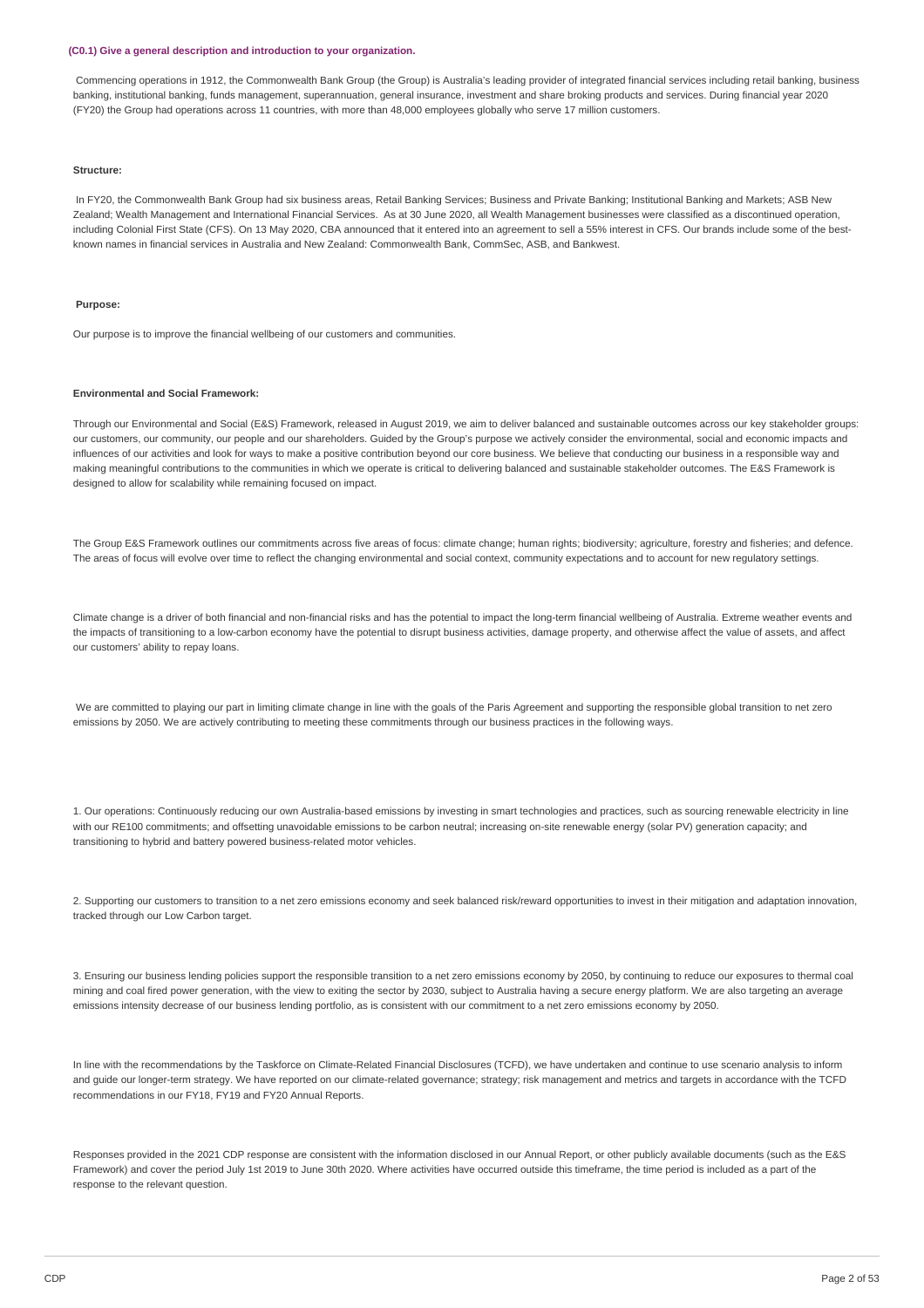# C0.2

## **(C0.2) State the start and end date of the year for which you are reporting data.**

|                                            |  | Start date End date Indicate if you are providing emissions data for past reporting years Select the number of past reporting years you will be providing emissions data for |
|--------------------------------------------|--|------------------------------------------------------------------------------------------------------------------------------------------------------------------------------|
| Reporting year July 1 2019 June 30 2020 No |  | <not applicable=""></not>                                                                                                                                                    |

#### C0.3

**(C0.3) Select the countries/areas for which you will be supplying data.** Australia China China, Hong Kong Special Administrative Region Indonesia Japan Malta Netherlands New Zealand Singapore United Kingdom of Great Britain and Northern Ireland United States of America Viet Nam

# C0.4

**(C0.4) Select the currency used for all financial information disclosed throughout your response.** AUD

## C0.5

(C0.5) Select the option that describes the reporting boundary for which climate-related impacts on your business are being reported. Note that this option should **align with your chosen approach for consolidating your GHG inventory.** Operational control

# C-FS0.7

**(C-FS0.7) Which organizational activities does your organization undertake?**

Bank lending (Bank) Investing (Asset owner) Insurance underwriting (Insurance company)

# C1. Governance

## C1.1

**(C1.1) Is there board-level oversight of climate-related issues within your organization?** Yes

## C1.1a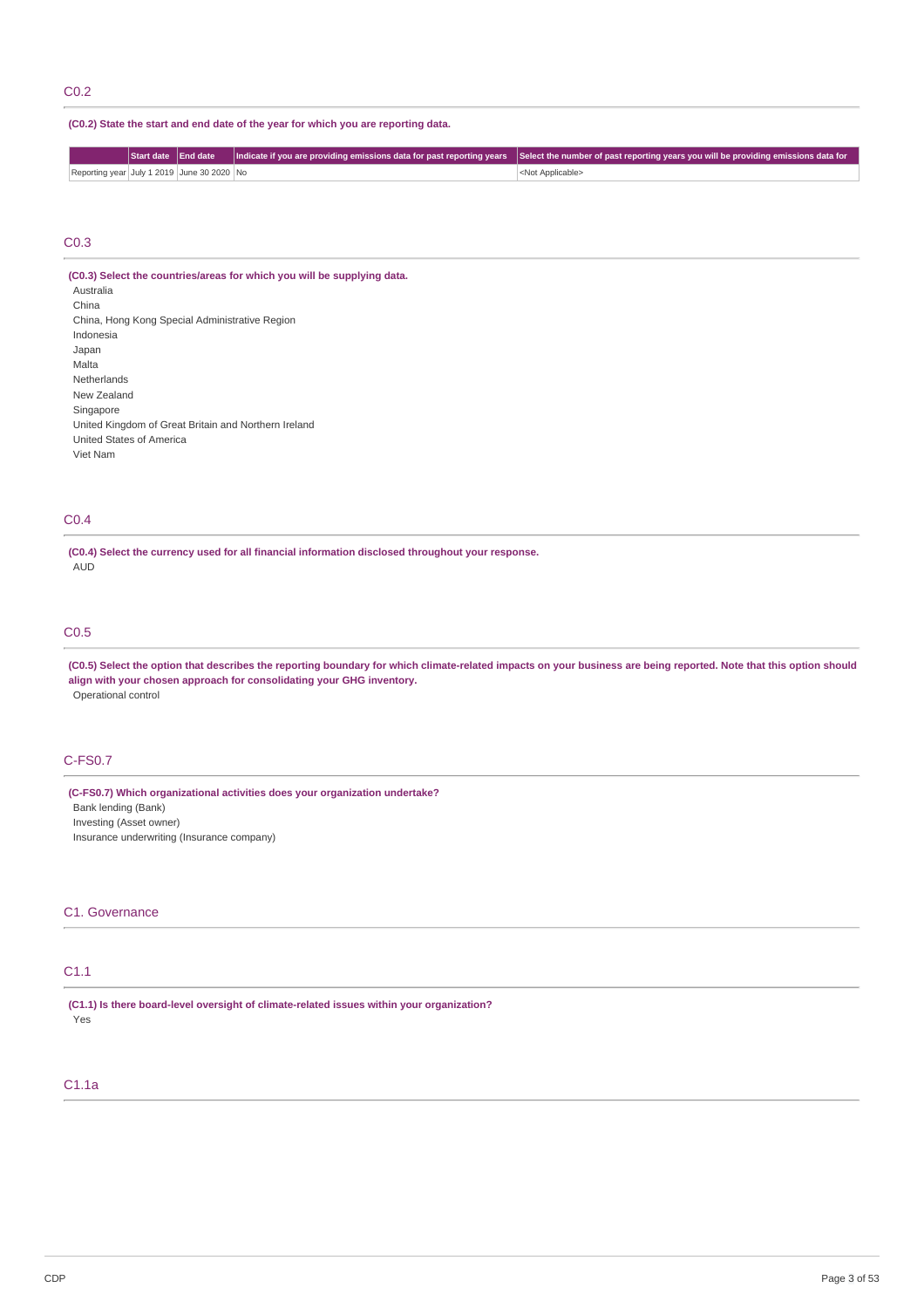# (C1.1a) Identify the position(s) (do not include any names) of the individual(s) on the board with responsibility for climate-related issues.

| individual(s) | Position of Please explain                                                                                                                                                                                                                                                                                                                                                                                                                                                                                                                                                                                                                                                                                                                                                                                                                                                                                                                                                                                                                                                                                                                                                                                                                                   |
|---------------|--------------------------------------------------------------------------------------------------------------------------------------------------------------------------------------------------------------------------------------------------------------------------------------------------------------------------------------------------------------------------------------------------------------------------------------------------------------------------------------------------------------------------------------------------------------------------------------------------------------------------------------------------------------------------------------------------------------------------------------------------------------------------------------------------------------------------------------------------------------------------------------------------------------------------------------------------------------------------------------------------------------------------------------------------------------------------------------------------------------------------------------------------------------------------------------------------------------------------------------------------------------|
| Board Chair   | The CBA Board oversees the management of climate related risks and opportunities as outlined in the Board Charter. The Chair is an independent Non Executive Director appointed by the Board.<br>The Chair's principal responsibilities are to lead the Board and oversee the processes for the Board's performance of its role in accordance with this Charter. Specifically, the Board's responsibility for<br>climate related issues includes: • Sets, approves and oversees the Group's approach to managing risk, including the management of strategic and emerging material risks. In December 2019, we<br>updated our Group Risk Appetite Statement to provide greater clarity on non-financial risk indicators and capture the importance of environmental and social risks, including climate change, as a<br>driver of franchise value. • Considers the social, ethical and environmental impact of the Group's activities, and approves, with input from management, the strategic, business and financial plans to<br>be implemented by management. In FY20, the Board priorities included ongoing consideration to the Bank's Sustainability commitments. . Approves the FY20 climate-related disclosures (TCFD) in<br>the 2020 Annual Report. |
| Please select |                                                                                                                                                                                                                                                                                                                                                                                                                                                                                                                                                                                                                                                                                                                                                                                                                                                                                                                                                                                                                                                                                                                                                                                                                                                              |

# C1.1b

# **(C1.1b) Provide further details on the board's oversight of climate-related issues.**

|                |                                          | Scope of                       |                                                                                                                                                                                                                                                                                                                                          |
|----------------|------------------------------------------|--------------------------------|------------------------------------------------------------------------------------------------------------------------------------------------------------------------------------------------------------------------------------------------------------------------------------------------------------------------------------------|
| with           | Frequency Governance<br>mechanisms       | board-level                    | Please explain                                                                                                                                                                                                                                                                                                                           |
| which          | into which                               | oversight                      |                                                                                                                                                                                                                                                                                                                                          |
| climate-       | climate-                                 |                                |                                                                                                                                                                                                                                                                                                                                          |
| related        | related issues                           |                                |                                                                                                                                                                                                                                                                                                                                          |
| issues are     | are integrated                           |                                |                                                                                                                                                                                                                                                                                                                                          |
| a<br>scheduled |                                          |                                |                                                                                                                                                                                                                                                                                                                                          |
| agenda         |                                          |                                |                                                                                                                                                                                                                                                                                                                                          |
| item           |                                          |                                |                                                                                                                                                                                                                                                                                                                                          |
| Scheduled      | Reviewing and Climate-                   |                                | The CBA Board Charter outlines the role, responsibilities and composition of the Board of the Commonwealth Bank of Australia (CBA or Bank) and the manner in which                                                                                                                                                                       |
| - some         | guiding                                  | related risks                  | it discharges its responsibilities for CBA and its subsidiaries. The Board oversees adherence to the Group's Environmental and Social (E&S) Policy, and monitors                                                                                                                                                                         |
| meetings       | strategy                                 | and                            | progress towards targets, including those outlined for climate change, as disclosed annually through the Annual Report. The E&S Policy, endorsed by the Board,                                                                                                                                                                           |
|                | Reviewing and                            | opportunities                  | outlines accountabilities for environmental and social considerations in our business processes and decision making. The Board is informed about climate-related issues                                                                                                                                                                  |
|                | guiding risk                             | to our own                     | risks and opportunities quarterly (FY21), or as necessary, by the Government, Industry and Sustainability team who provides strategic advice to the Group on E&S<br>issues, oversees E&S governance and facilitates E&S reporting internally and externally. Further, the Board considers climate-related issues when reviewing strategy |
|                | management<br>policies                   | operations<br>Climate-         | and risk management policies, as well as when setting the Group's performance objectives.                                                                                                                                                                                                                                                |
|                | Monitoring                               | related risks                  |                                                                                                                                                                                                                                                                                                                                          |
|                | implementation and                       |                                |                                                                                                                                                                                                                                                                                                                                          |
|                | and                                      | opportunities                  |                                                                                                                                                                                                                                                                                                                                          |
|                | performance of to our bank<br>objectives | lending                        |                                                                                                                                                                                                                                                                                                                                          |
|                | Monitoring and                           | activities                     |                                                                                                                                                                                                                                                                                                                                          |
|                | overseeing                               | Climate-                       |                                                                                                                                                                                                                                                                                                                                          |
|                | progress                                 | related risks                  |                                                                                                                                                                                                                                                                                                                                          |
|                | against goals                            | and                            |                                                                                                                                                                                                                                                                                                                                          |
|                | and targets for                          | opportunities                  |                                                                                                                                                                                                                                                                                                                                          |
|                | addressing<br>climate-related            | to our<br>investment           |                                                                                                                                                                                                                                                                                                                                          |
|                | issues                                   | activities                     |                                                                                                                                                                                                                                                                                                                                          |
|                |                                          | Climate-                       |                                                                                                                                                                                                                                                                                                                                          |
|                |                                          | related risks                  |                                                                                                                                                                                                                                                                                                                                          |
|                |                                          | and                            |                                                                                                                                                                                                                                                                                                                                          |
|                |                                          | opportunities<br>to our        |                                                                                                                                                                                                                                                                                                                                          |
|                |                                          | insurance                      |                                                                                                                                                                                                                                                                                                                                          |
|                |                                          | underwriting                   |                                                                                                                                                                                                                                                                                                                                          |
|                |                                          | activities                     |                                                                                                                                                                                                                                                                                                                                          |
|                |                                          | Climate-<br>related risks      |                                                                                                                                                                                                                                                                                                                                          |
|                |                                          | and                            |                                                                                                                                                                                                                                                                                                                                          |
|                |                                          | opportunities                  |                                                                                                                                                                                                                                                                                                                                          |
|                |                                          | to our other                   |                                                                                                                                                                                                                                                                                                                                          |
|                |                                          | products and                   |                                                                                                                                                                                                                                                                                                                                          |
|                |                                          | services we<br>provide to our  |                                                                                                                                                                                                                                                                                                                                          |
|                |                                          | clients                        |                                                                                                                                                                                                                                                                                                                                          |
|                |                                          | The impact of                  |                                                                                                                                                                                                                                                                                                                                          |
|                |                                          | our own                        |                                                                                                                                                                                                                                                                                                                                          |
|                |                                          | operations on                  |                                                                                                                                                                                                                                                                                                                                          |
|                |                                          | the climate<br>The impact of   |                                                                                                                                                                                                                                                                                                                                          |
|                |                                          | our bank                       |                                                                                                                                                                                                                                                                                                                                          |
|                |                                          | lending                        |                                                                                                                                                                                                                                                                                                                                          |
|                |                                          | activities on                  |                                                                                                                                                                                                                                                                                                                                          |
|                |                                          | the climate                    |                                                                                                                                                                                                                                                                                                                                          |
|                |                                          | The impact of<br>our investing |                                                                                                                                                                                                                                                                                                                                          |
|                |                                          | activities on                  |                                                                                                                                                                                                                                                                                                                                          |
|                |                                          | the climate                    |                                                                                                                                                                                                                                                                                                                                          |

# C1.2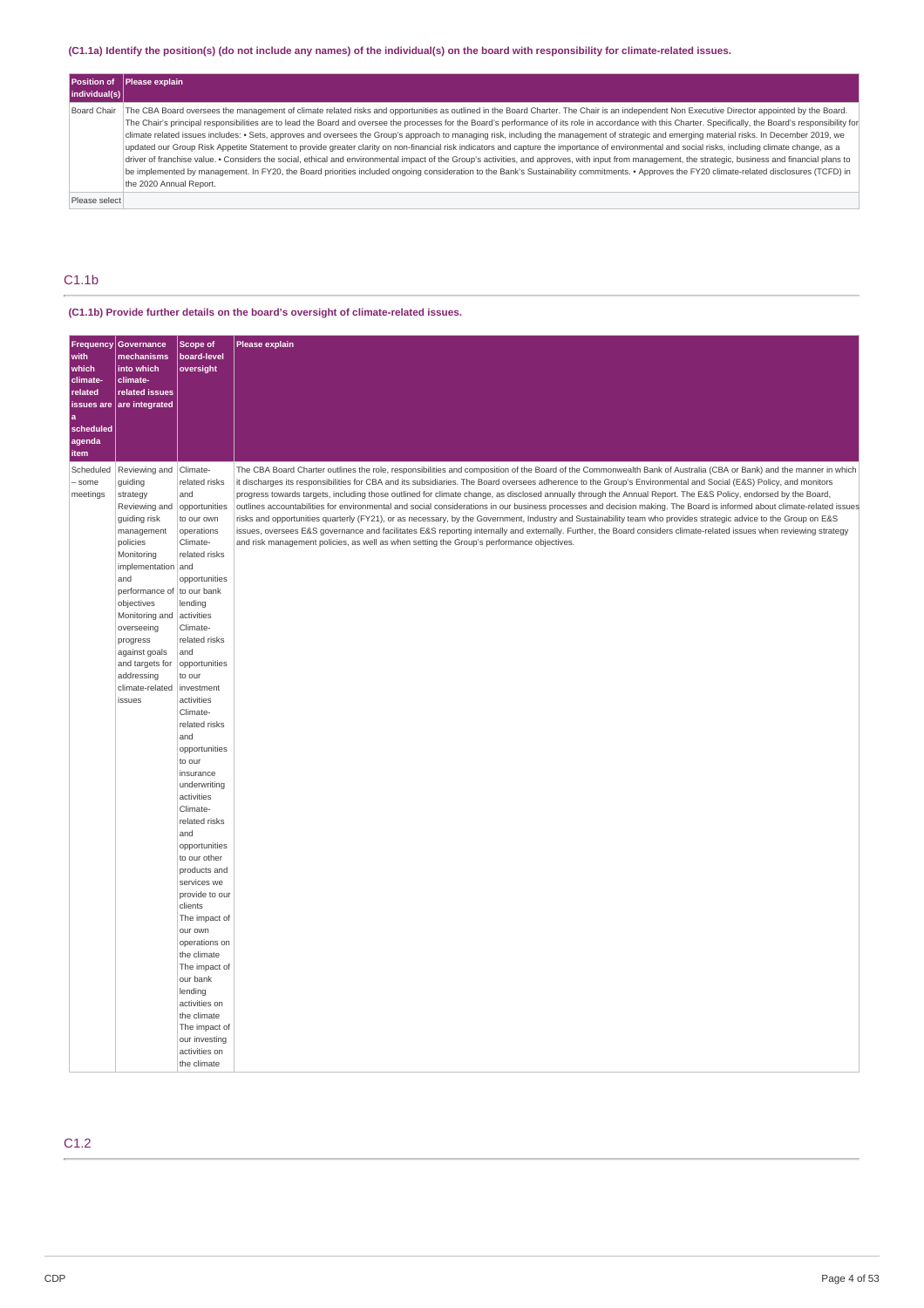#### **(C1.2) Provide the highest management-level position(s) or committee(s) with responsibility for climate-related issues.**

| Name of the position(s) and/or committee(s)                                                 | <b>Reporting line</b>            | <b>Responsibility</b>                                                                      | <b>Coverage of responsibility</b>                                                                                                                                                                                                                                                  | Frequency of reporting to the board on<br>climate-related issues |
|---------------------------------------------------------------------------------------------|----------------------------------|--------------------------------------------------------------------------------------------|------------------------------------------------------------------------------------------------------------------------------------------------------------------------------------------------------------------------------------------------------------------------------------|------------------------------------------------------------------|
| Chief Executive Officer (CEO)                                                               | Reports to the<br>board directly | Both assessing and managing climate-<br>related risks and opportunities                    | Risks and opportunities related to our bank Quarterly<br>lending activities<br>Risks and opportunities related to our<br>investing activities<br>Risks and opportunities related to our<br>other products and services<br>Risks and opportunities related to our own<br>operations |                                                                  |
| Other C-Suite Officer, please specify (Group Executive,<br>Marketing and Corporate Affairs) |                                  | CEO reporting line Both assessing and managing climate-<br>related risks and opportunities | Risks and opportunities related to our bank Quarterly<br>lending activities<br>Risks and opportunities related to our<br>other products and services<br>Risks and opportunities related to our own<br>operations                                                                   |                                                                  |
| Sustainability committee                                                                    |                                  | CEO reporting line Both assessing and managing climate-<br>related risks and opportunities | Risks and opportunities related to our bank Quarterly<br>lending activities<br>Risks and opportunities related to our<br>other products and services<br>Risks and opportunities related to our own<br>operations                                                                   |                                                                  |

#### C1.2a

(C1.2a) Describe where in the organizational structure this/these position(s) and/or committees lie, what their associated responsibilities are, and how climate**related issues are monitored (do not include the names of individuals).**

Environmental and social risk, including climate change, is a strategic risk managed under the Group's Risk Management Framework and has the potential to impact the achievement of our purpose (to improve the financial wellbeing of our customers and communities) and strategy.

The Executive Leadership Team (ELT), under the leadership of the CEO, is our highest level of management representing the top of the organisation and all business units. The ELT is responsible for climate-related matters, including:

· Directing the development and implementation of the E&S policy, which includes a section on climate

· Oversight of progress, performance and reporting

· Leading external engagement and advocacy

Due to their significance to our ability to do business and the strategic decisions made about our lending portfolios, the ELT reports directly to the Board on the management of the Bank's climate-related risks and opportunities. The Group's approach to managing Strategic Risks is to select a strategy that is expected to maximise long-term value for stakeholders. Climate opportunities (e.g. transition to renewables) as well as climate risks (e.g. risk management in our lending portfolio) are key determinants of business decision-making. While considering Group and BU strategic plans as part of their organisational roles and responsibilities, the ELT considers the most significant risks (current and emerging) arising from these plans, which includes transitional and physical climate-related risks. Strategic risk is assessed by using scenario analysis and stress testing to understand the potential impacts of changes in the external operating environment. The findings from these assessments are used to inform mitigating actions, including incorporating contingency (where appropriate) into the strategic and financial plans. We have identified that potential adverse climate change impacts, and our ability to measure and manage them, are key to our strategic planning.

The ELT's focus on identifying and understanding emerging risks, trends and issues across all of the Group's material risk types, provides better insights to inform decision making. Environmental and social risks, including climate change, are considered within the Bank's Risk Management Framework.

The Group E&S Framework released in August 2019 outlines the governance and oversight in place to support embedding environmental and social considerations into our business processes and decision-making. The internal E&S Policy sets out accountabilities, including for Group Executives with line 1 accountability for ensuring business unit and support unit procedures are in place to comply with this policy.

In November 2020, an ELT level committee was established. The ELT E&S Committee is chaired by the Group Chief Executive Officer (CEO) and meets monthly. It directs and oversees the Group's implementation of the E&S strategy, governance, priorities for implementation and disclosures. It is the approval body and point of escalation for decisions relating to the climate work program underway across the Group.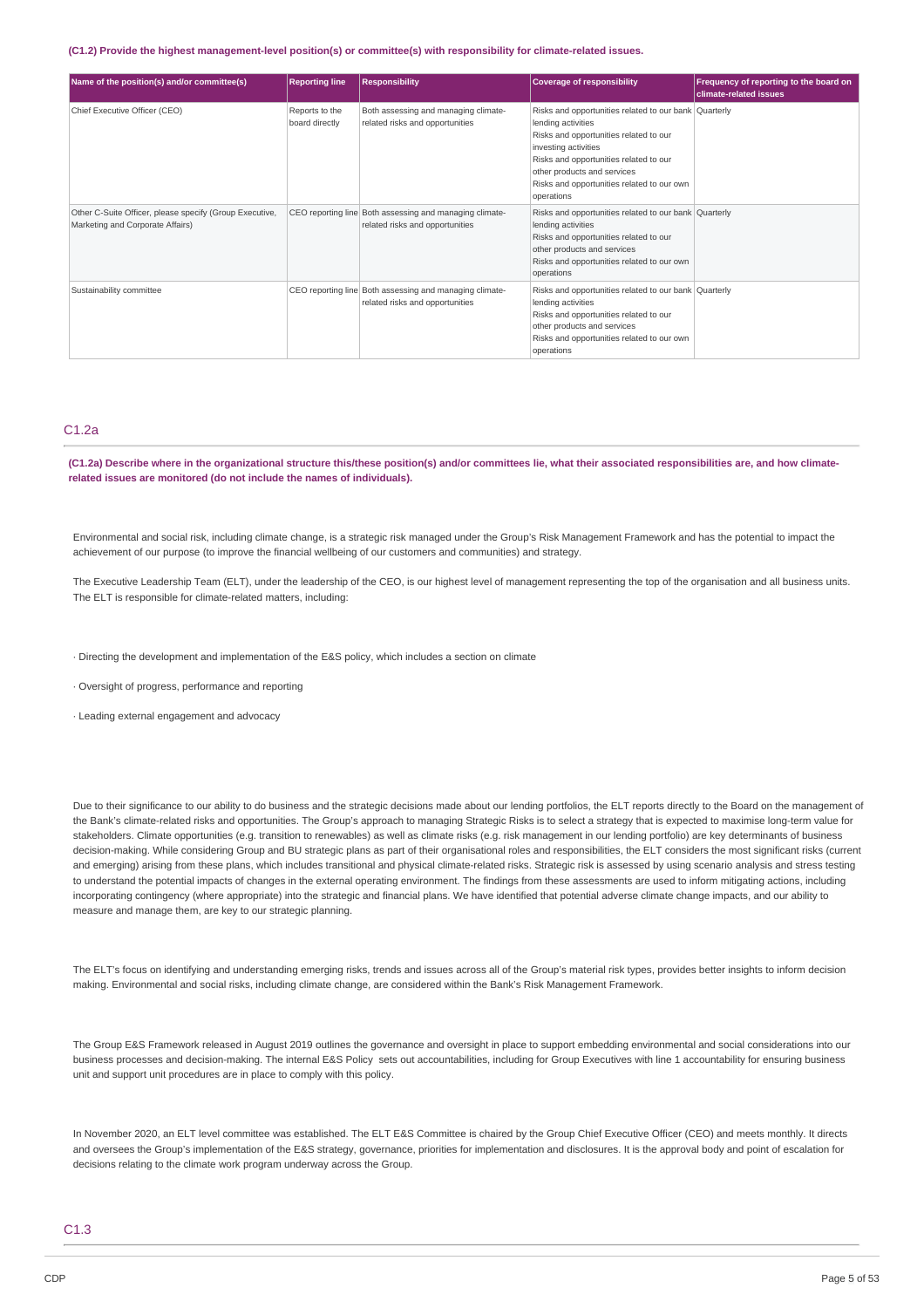## (C1.3) Do you provide incentives for the management of climate-related issues, including the attainment of targets?

| <b>Provide</b><br>lincentives for<br>l the<br><b>Imanagement</b><br>of climate-<br><b>related</b><br>lissues | <b>Comment</b>                                                                                                                                                                                                                                                                                                                                                                                                                                                                                                                                                                                                                                                                                                                                                                                                                                                        |
|--------------------------------------------------------------------------------------------------------------|-----------------------------------------------------------------------------------------------------------------------------------------------------------------------------------------------------------------------------------------------------------------------------------------------------------------------------------------------------------------------------------------------------------------------------------------------------------------------------------------------------------------------------------------------------------------------------------------------------------------------------------------------------------------------------------------------------------------------------------------------------------------------------------------------------------------------------------------------------------------------|
| Row Yes                                                                                                      | Over the past two years to 30 June 2020, the renewed Executive team has been charged with delivering a significant cultural and business transformation. CBA has made considerable<br>progress to enhance its risk maturity, with leadership demonstrating a very positive values-led tone from the top. This is contributing to stronger business resilience (p. 79 of the 2020 Annual<br>Report). Our senior leaders are also expected to develop and lead a culture of genuine risk ownership, consistent with the Group Risk Appetite Statement. We have incorporated risk<br>considerations into our remuneration framework and assessment, which has delivered substantial improvements to both accountability and risk management maturity within the Bank.<br>Unsatisfactory risk management outcomes and behaviours have negative remuneration consequences. |

## C1.3a

## (C1.3a) Provide further details on the incentives provided for the management of climate-related issues (do not include the names of individuals).

| <b>Entitled to incentive</b>                   | Type of<br>l incentive | <b>Activity inventivized Comment</b>                                                                                                                                    |                                                                                                                                                                                                                                                                                                                                                                                                                                                                                                                                                                                                                                                                                                                                                                                                                                                                                                                                                                                                                                             |
|------------------------------------------------|------------------------|-------------------------------------------------------------------------------------------------------------------------------------------------------------------------|---------------------------------------------------------------------------------------------------------------------------------------------------------------------------------------------------------------------------------------------------------------------------------------------------------------------------------------------------------------------------------------------------------------------------------------------------------------------------------------------------------------------------------------------------------------------------------------------------------------------------------------------------------------------------------------------------------------------------------------------------------------------------------------------------------------------------------------------------------------------------------------------------------------------------------------------------------------------------------------------------------------------------------------------|
| Corporate executive team                       | Monetary<br>reward     | Behavior change<br>related indicator                                                                                                                                    | The Executive Leadership Team (ELT) is responsible for directing the development and implementation of ESG policies, including climate, and<br>oversight of progress, performance and reporting on climate. Our senior leaders are also expected to develop and lead a culture of genuine risk<br>ownership, consistent with the Group Risk Appetite Statement. We have incorporated risk considerations into our remuneration framework and<br>assessment, which has delivered substantial improvements to both accountability and risk management maturity within the Bank. Unsatisfactory risk<br>management outcomes and behaviours have negative remuneration conseguences. Trust and reputation is a performance measure in Group<br>Executive's long-term variable remuneration. In December 2019, we updated our Group Risk Appetite Statement to provide greater clarity on non-<br>financial risk indicators and capture the importance of environmental and social risks (including climate risk as a driver of franchise value. |
| Environment/Sustainability Monetary<br>manager | reward                 | Other (please<br>specify) (KPIs linked<br>to the Risk<br>Management<br>Framework, and the<br>commitments within<br>Environmental and<br>Social Policy and<br>Framework) | In the context of the Risk Management Framework, staff in client facing functions consider climate change risks and opportunities as outlined in the<br>publicly available Environmental and Social (E&S) Framework: • By applying the ESG Risk Assessment tool to business lending, • Developing<br>innovative climate-related products to help customers with mitigation and adaptation. • Targeting an average emissions intensity decrease of our<br>business lending portfolio, as is consistent with our commitment to a net zero emissions economy by 2050. Activities for 2019-20 include assessing the<br>emissions arising from our business lending across Commonwealth Bank, ASB and Bankwest, developing low-carbon and green bond products, and<br>supporting the funding of renewables.                                                                                                                                                                                                                                      |
| Facilities manager                             | Monetary<br>reward     | Emissions reduction<br>target                                                                                                                                           | Across the Group, environmental/sustainability managers as well as operational employees in Facilities Management are expected to meet tailored<br>environmental objectives including such as meeting delivering against emissions reduction and/or energy reduction targets. These targets have been<br>set as part of the Group's Property Sustainability Strategy, endorsed by the Executive Leadership Team. This strategy sets out emissions reduction<br>targets for the Group.are outlined in the E&S Framework. We track the overall performance of our Scope 1 and 2 emissions reduction target of 2.0<br>tCO2-e/FTE by 2020 in our Annual Report. In FY20 we exceed this target by achieving 1.9 tCO2-e/FTE (see page 45 of the FY20 Annual Report,<br>TCFD chapter).                                                                                                                                                                                                                                                             |

# C-FS1.4

(C-FS1.4) Does your organization offer its employees an employment-based retirement scheme that incorporates ESG principles, including climate change?

| We offer an<br>employment-based<br>retirement scheme<br><b>Ithat incorporates</b><br><b>ESG principles,</b><br>including climate<br>change. | <b>Comment</b>                                                                                                                                                                                                                                                                                                                                                                                                                                                                                                                                                               |
|---------------------------------------------------------------------------------------------------------------------------------------------|------------------------------------------------------------------------------------------------------------------------------------------------------------------------------------------------------------------------------------------------------------------------------------------------------------------------------------------------------------------------------------------------------------------------------------------------------------------------------------------------------------------------------------------------------------------------------|
| Row Yes, as the default<br>plans offered                                                                                                    | The Commonwealth Bank Group Super (fund) is one of Australia's largest corporate funds; with over 72,500 members who are exclusively current and former employees (and<br>investment option for all spouses) of the Group. The fund trustee believes that climate change presents both risks and opportunities for the fund, and plays an important role in our investment decision-<br>making. The fund continues to develop its framework and approach to climate change; considering how to improve resilience of fund assets, monitor and mitigate climate related risks |
|                                                                                                                                             | and invest in opportunities that make a positive impact in this area. The trustee aims to report against the recommendations of the TCFD framework, outlining the ways in which they<br>monitor, assess and manage investment related climate risks. https://www.oursuperfund.com.au/investments/managing-our-investments/esg-ethical-issues.html                                                                                                                                                                                                                            |

# C2. Risks and opportunities

# C2.1

(C2.1) Does your organization have a process for identifying, assessing, and responding to climate-related risks and opportunities? Yes

## C2.1a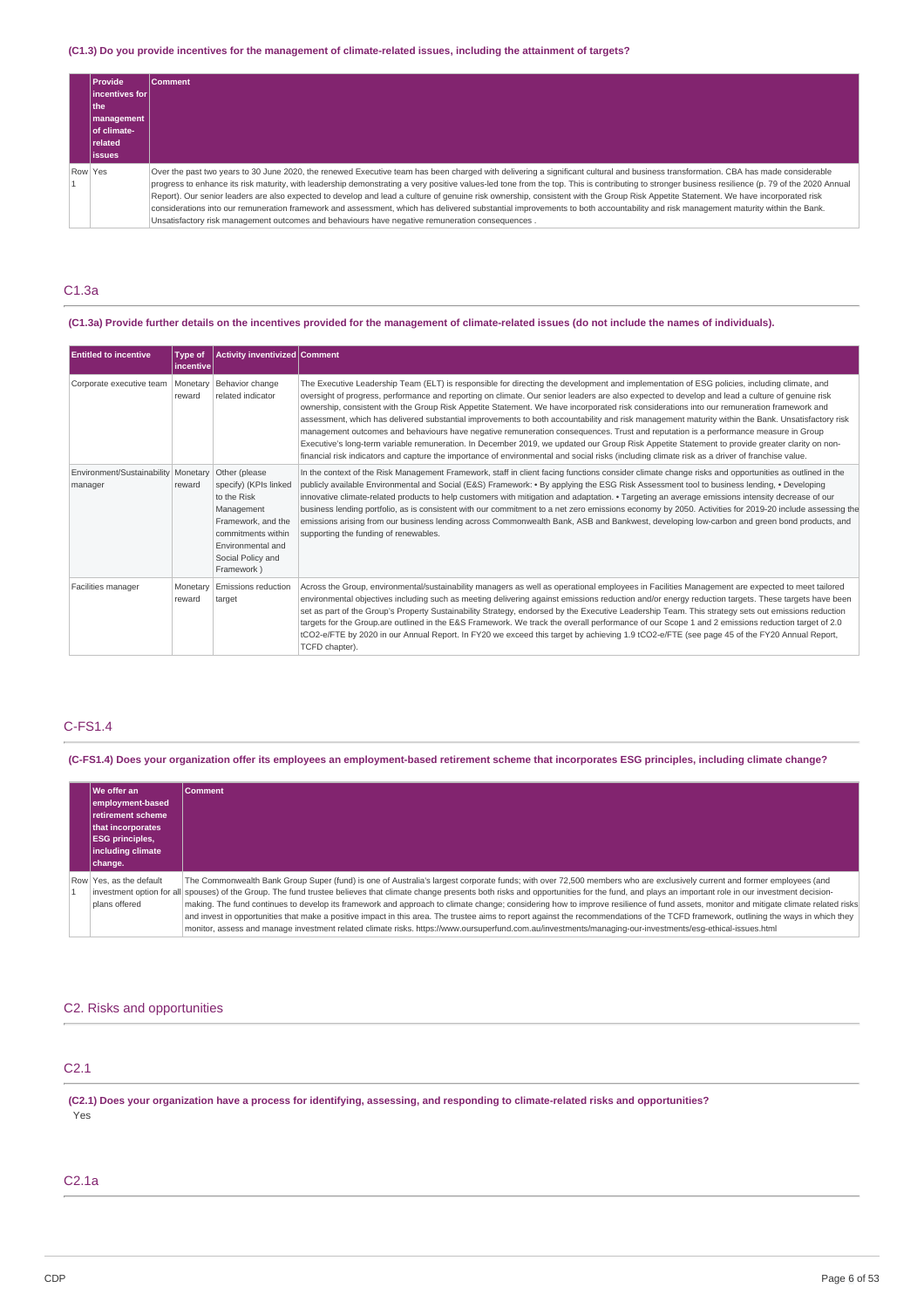#### **(C2.1a) How does your organization define short-, medium- and long-term time horizons?**

|                  | <b>From</b> | lTo               | Comment                                                                                                                                                                                                                                                                                                                                                                                                                                                                                                                                                                                                                                                                                                                                                                                                               |
|------------------|-------------|-------------------|-----------------------------------------------------------------------------------------------------------------------------------------------------------------------------------------------------------------------------------------------------------------------------------------------------------------------------------------------------------------------------------------------------------------------------------------------------------------------------------------------------------------------------------------------------------------------------------------------------------------------------------------------------------------------------------------------------------------------------------------------------------------------------------------------------------------------|
|                  |             | (years)   (years) |                                                                                                                                                                                                                                                                                                                                                                                                                                                                                                                                                                                                                                                                                                                                                                                                                       |
| Short-<br>term   |             |                   | In the context of climate change risk and other strategic risks, short-term is defined as 0-3 years, medium term as 3-5 years and long-term as 5+ years. In August 2019, we released the<br>Environmental and Social (E&S) Framework, which outlines the minimum requirements we expect of our business, customers and suppliers. Our E&S Framework outlines our<br>commitment to addressing climate change as one of five focus areas. There are a range of actions we are taking in the short term. For example, as a result of the scenario analysis<br>undertaken in FY18 and FY19, we identified a number of strategic responses to be addressed in the short-term that are reported against in the Annual Report climate-related financial<br>disclosure, in line with the TCFD recommendations.                |
| Medium-3<br>term |             | 5                 | CBA considers climate risks and opportunities in the medium term consistent with the Group's 5 year strategy. Financial plans, a component of our business plans, align with the medium-<br>term view of 3-5 years. Climate change risk appetite indicators focused on the medium term will be developed as data becomes available. The E&S Framework includes commitments<br>related to addressing climate change with a medium-term view include a number of targets to be achieved by 2025.                                                                                                                                                                                                                                                                                                                        |
| Long-<br>term    |             | 35                | To better understand potential climate change impacts, risks and opportunities and to ensure resilience of the Bank's strategy in the long term, we are taking a phased approach to<br>scenario analysis. We prioritise analysis of areas that are material to the Bank and to our customers. In 2018 we undertook Transition risk scenario analysis for our business lending<br>portfolio and Australian equity portfolios; and Physical risks to our home lending and insurance portfolios. In 2019, we undertook Physical risk scenario analysis for the grains, livestock<br>and dairy sectors within our Australian Agribusiness portfolio. These consider climate risk and opportunities through to 2050 or 2060 and are available on p.52 of our FY18 Annual<br>Report, and p.58-60 of our FY19 Annual Report. |

# $C2.1<sub>b</sub>$

## **(C2.1b) How does your organization define substantive financial or strategic impact on your business?**

- Climate related risks are assessed from a strategic, non-financial and financial impact perspective.
- Strategic risks / strategic impact is assessed based on the following considerations:
- i) disruptive forces, notably from a macroeconomic, regulatory and competitive perspective,
- ii) ability to effectively execute on our strategic objectives, and
- iii) delivery of balanced outcomes for our stakeholders.

- Non-financial risks are evaluated based on likelihood and impact. To determine the severity of a risk impact the following factors are assessed against pre-defined quantitative and qualitative thresholds: financial impact, customer service and operations, reputation / brand, legal/ regulatory compliance, people, customers.

- Institutional Bank loans, as well as large loans in other business units are evaluated through our ESG Risk Assessment Tool.

## C2.2

**(C2.2) Describe your process(es) for identifying, assessing and responding to climate-related risks and opportunities.**

**Value chain stage(s) covered** Direct operations Upstream Downstream

## **Risk management process**

Integrated into multi-disciplinary company-wide risk management process

**Frequency of assessment** Annually

**Time horizon(s) covered** None of the above/ Not defined

#### **Description of process**

Comprehensive policy frameworks Our approach to climate risk management cascades down from our Group level policies via the frameworks for each material risk type, as documented in the Group's Risk Management Framework. The requirements of these policies and frameworks are translated into sector/ portfolio controls and specific transaction/client level processes that support appropriate consideration of E&S risks in business decisions. In particular, climate change is included as one of five focus areas in our Group Environmental and Social Policy, which is underpinned by procedure documents that govern and guide implementation across the Group. Climate risk has the potential to create both financial and non-financial impacts for the Group. Physical and transition impacts have the potential to affect our customers' ability to service and repay their loans, as well as the value of collateral the Bank holds to secure loans. These impacts include long-term changes in climatic conditions, extreme weather events, and the action taken by government, regulators or society more generally to transition to a low carbon economy.

**Value chain stage(s) covered** Downstream

**Risk management process** A specific climate-related risk management process

**Frequency of assessment** Annually

#### **Time horizon(s) covered** Long-term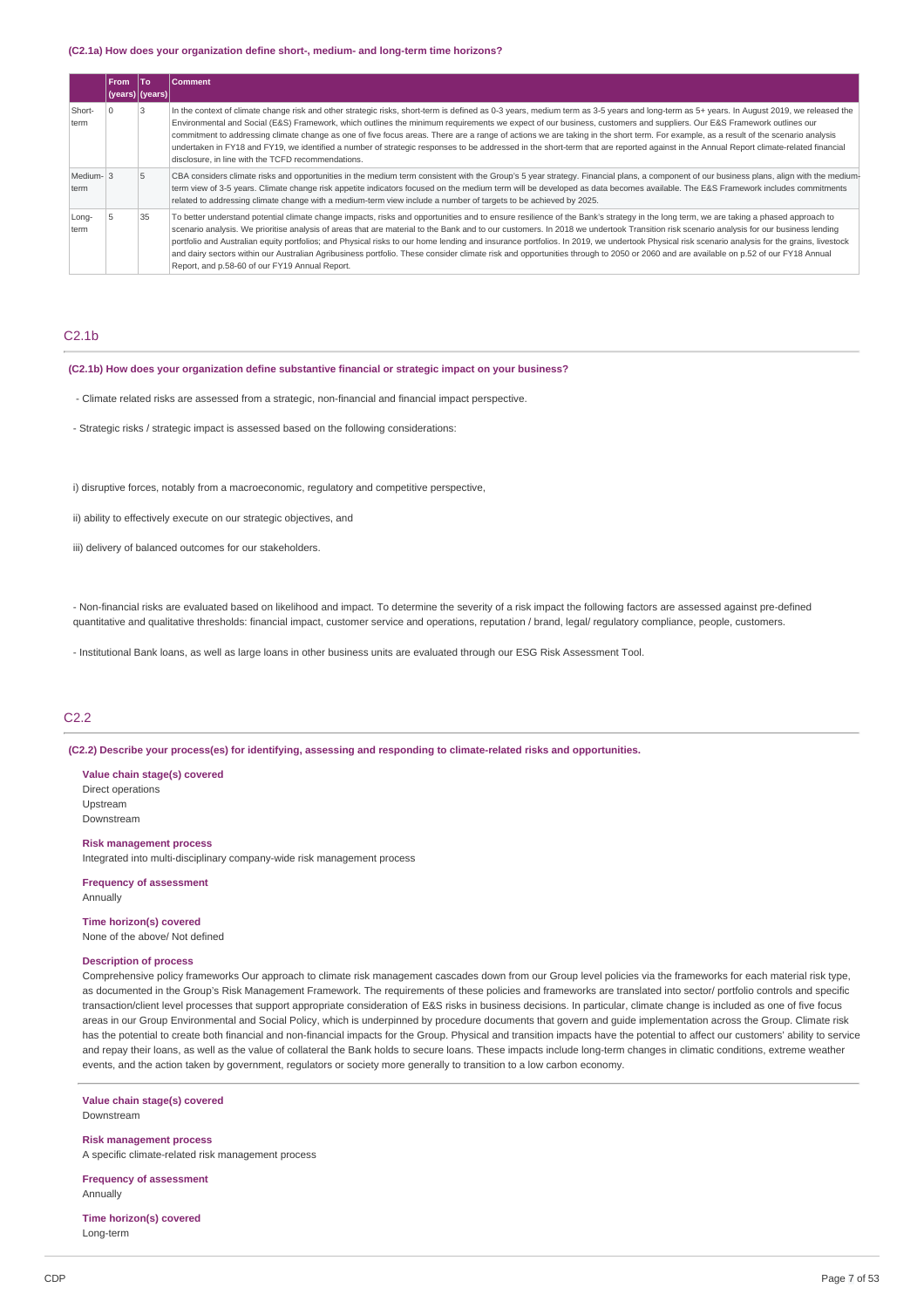#### **Description of process**

Climate-related scenario analysis on specific portfolios For short, medium and long-term risks and opportunities, scenario analysis have been undertaken over the last 3 years to consider the strategic and tactical portfolio-level actions for the Bank to address. The scenario analysis undertaken includes: • The transition impacts to our business lending portfolio and Australian equity portfolios • Physical impacts to our home lending, insurance and agribusiness portfolios. The timeframe for analysis is to 2050 for transition risk, and to 2060 for physical risk. This is to account for the longer-term timeframe in which physical impacts occur. As a Group, we are using the findings of our analysis to inform the future management of our lending portfolios, including building better tools to manage and monitor our risks. For example, as a result of our agribusiness analysis in FY19 on the livestock, grains and dairy sectors, we will focus on supporting our customers operating in those areas of Australia that, according to our modelling, will be significantly impacted by climate change. We are also engaging and upskilling our agribusiness teams through training, policies and toolkits, so that they are able to incorporate considerations of climate resilience and adaptation into conversations with our farming customers. We provide updates on the progress against the actions we identified through our scenario analysis each year in the Annual Report.

# **Value chain stage(s) covered**

Downstream

#### **Risk management process**

A specific climate-related risk management process

**Frequency of assessment** More than once a year

**Time horizon(s) covered** Short-term Medium-term

#### **Description of process**

Climate risk may lead to material financial impacts. Extreme weather events and transitioning to a low carbon economy have the potential to disrupt business activities, affect the value of assets held and our customers' ability to repay their loans on property, businesses and projects. Additional credit risk could arise from the occurrence of stranded assets. Assessing potential transactions for ESG risks, including climate risks, is a key step in our approach to due diligence for business lending. Large loans are subject to an ESG risk assessment before a loan can be priced. The process includes an initial ESG risk assessment based on country of operations and over 500 industry sectors. The overall ESG risk levels are aligned with the Equator Principles' risk categories A, B and C. Additional ESG due diligence is required for transactions with medium or high ESG risks identified in the initial assessment. Bankers are required to identify the key risks and mitigating factors that clients have in place across 9 key focus areas, including carbon and energy, and physical climate risk. These assessments are reviewed and approved by risk executives and senior managers depending on the level of risk. The outputs of these assessments are integrated into the CBA loan decision process, ensuring ESG risk is considered when financing an activity. There is training on ESG Fundamentals and the ESG Risk Assessment Tool for all our Institutional Banking and Business Banking client facing roles, plus the credit risk teams. The financed emissions of the Group's business lending portfolio have also been assessed and reported since FY14.

**Value chain stage(s) covered** Downstream

#### **Risk management process**

Integrated into multi-disciplinary company-wide risk management process

**Frequency of assessment**

More than once a year

#### **Time horizon(s) covered** Short-term

#### **Description of process**

Colonial First State investment portfolio (Colonial First State is considered a discontinued operation) ESG and carbon risk measurement In the CFS portfolio, a variety of tools to identify, measure and track ESG and carbon risk at the stock level. The identification and consideration of these risks are incorporated into various Investment Policies and Investment Governance Frameworks across CFS as appropriate for the various investment processes in place. The CFS Chief Controls Office has adequate risk controls in place to ensure compliance with the Responsible investment policy. We measure the carbon emissions and intensity of our equity investments and portfolios quarterly, and report this to relevant investment committees periodically. Further, ESG risk management policies require the assessment of climate risks in conjunction with business as usual investment reviews. These reviews are conducted annually at a minimum and apply for the relevant expected investment time horizon (from 1 to 20+years). Colonial First State (CFS) Investment Governance Framework and the Responsible Investment Policy drives the integration of ESG in the investment process. This includes the measurement and monitoring of Climate risks. CFS uses MSCI systems and methodology to measure ESG ratings and carbon footprint of all equity portfolios quarterly and reports to the Board Investment Committee (delegation of the Board) regularly. The Responsible Investment Policy that outlines the approach towards Climate risk is updated periodically.

**Value chain stage(s) covered** Direct operations

#### **Risk management process**

A specific climate-related risk management process

**Frequency of assessment** More than once a year

**Time horizon(s) covered**

Medium-term Long-term

#### **Description of process**

We continuously reduce our own Australia-based emissions by investing in smart technologies and practices that support energy efficiency. Please see below for individual case studies: - leasing all new main commercial office spaces, and designing and building all new retail branches with a minimum 5 star Green Star ratings; - maintaining operational performance of all main commercial spaces to a minimum of 4.5 stars as predefined by NABERS Tenancy Energy and NABERS Indoor Environmental Quality; and – transitioning to hybrid and battery powered business-related motor vehicles. Consistent with this commitment to continually reduce the environmental impact of our operations, we aim to reduce our emissions by investing in smart technologies and practices. Key milestones achieved in FY20 include: - Reaching our target to source 100% of our electricity needs from renewable sources for Australian operations, consistent with our 2030 RE100 commitment. - Increasing our onsite renewable energy generation capacity using solar photovoltaic (PV) panels to 1,510kW at 80 sites across the country, exceeding our 2020 target of 1,250kW. - Our New Zealand operations (ASB) have achieved Toitu carbonzero certification from Toitu Envirocare. The certification validates ASB as a carbon neutral organisation for its 2019 operational emissions. We continue to track the overall performance of our Scope 1 and 2 emissions reduction target and have committed to set an emissions reduction target aligned to science for our Scope 1 and 2, as well as a Scope 3 emissions reduction target (upstream).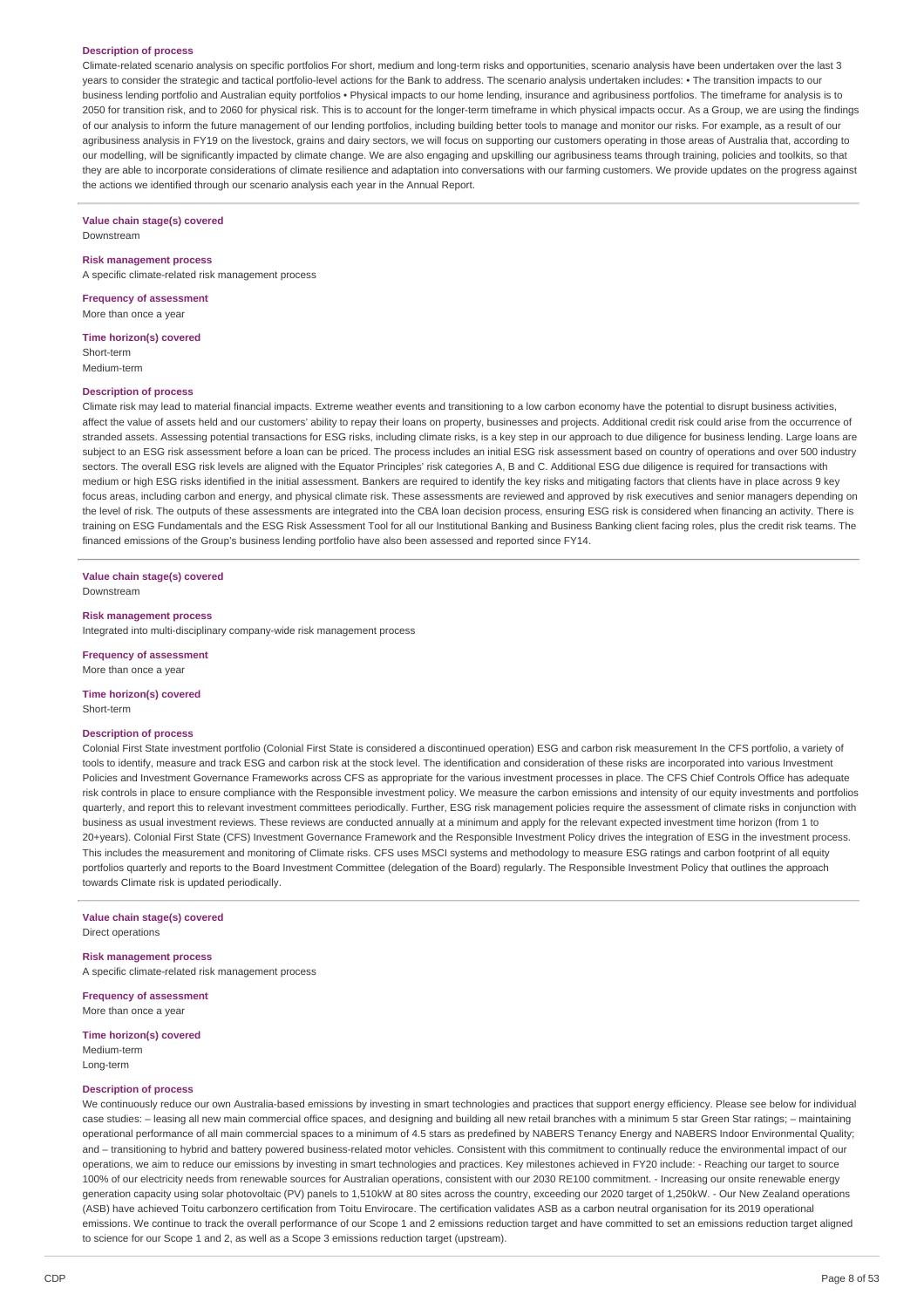## **Value chain stage(s) covered** Upstream

## **Risk management process**

A specific climate-related risk management process

#### **Frequency of assessment**

More than once a year

## **Time horizon(s) covered**

Short-term

## **Description of process**

Our supplier governance processes, supplier engagement, and our supplier code of conduct all help us work with suppliers to minimise ESG risks such as human rights and climate change in our supply chain. Responsible procurement training for our procurement staff provides awareness of how these risks can be managed .

# C2.2a

## **(C2.2a) Which risk types are considered in your organization's climate-related risk assessments?**

|                        | &<br>inclusion                     | Relevance Please explain                                                                                                                                                                                                                                                                                                                                                                                                                                                                                                                                                                                                                                                                                                                                                                                                                                                                                                                                                                                                                                                                                                                                                                                                                                                                                                                                                                                                            |
|------------------------|------------------------------------|-------------------------------------------------------------------------------------------------------------------------------------------------------------------------------------------------------------------------------------------------------------------------------------------------------------------------------------------------------------------------------------------------------------------------------------------------------------------------------------------------------------------------------------------------------------------------------------------------------------------------------------------------------------------------------------------------------------------------------------------------------------------------------------------------------------------------------------------------------------------------------------------------------------------------------------------------------------------------------------------------------------------------------------------------------------------------------------------------------------------------------------------------------------------------------------------------------------------------------------------------------------------------------------------------------------------------------------------------------------------------------------------------------------------------------------|
| Current<br>regulation  | Relevant,<br>always<br>included    | The Group complies with environmental legislation relevant in all areas in which we operate. We are subject to the Federal Government's National Greenhouse and Energy Reporting<br>(NGER) scheme. The scheme makes it mandatory for controlling entities to report annually on greenhouse gas emissions, energy production and energy consumption, if they exceed<br>certain threshold levels. Our NGER submission is independently audited and submitted before the deadline to ensure that the Group meets the NGER requirements. We do not believe that<br>we are subject to any other significant environment reporting regulations under the law of the Commonwealth or of a State or Territory of Australia. Our environmental policies are updated<br>to manage risks appropriately. Policy and regulation risks were considered through historical scenario analysis.                                                                                                                                                                                                                                                                                                                                                                                                                                                                                                                                                      |
| Emerging<br>regulation | Relevant,<br>sometimes<br>included | We monitor emerging regulation and take it into account as necessary. Emerging regulation changes are considered within the context of strategic risk, the risk of material stakeholder<br>value destruction or less than planned value creation. This risk is addressed within the Group's Risk Management Strategy (RMS) and managed by the Executive Leadership Team. For<br>example, in April 2021 the Australian Prudential Regulation Authority (APRA) released the draft Prudential Practice Guide CPG 229 Climate Change Financial Risks (CPG 229) for<br>consultation, providing quidance to banks, insurers and superannuation trustees on managing the financial risks of climate change.                                                                                                                                                                                                                                                                                                                                                                                                                                                                                                                                                                                                                                                                                                                                |
| Technology             | Relevant<br>always<br>included     | The Group is aware of the market shift towards lower emissions technologies such as renewable energy projects. The Group recognises new innovative technology may disrupt business<br>as usual for organisations dependent on fossil fuels. As a financial institution, we have been supporting the shift in the Australian economy towards low carbon energy alternatives, with a<br>movement in our lending to the energy value chain from coal to renewables. Technological risks and opportunities were assessed as part of our scenario analysis, for example: 1)<br>disruptive technological risks in the transition scenarios for our business lending portfolio and 2) adaptation opportunities in the physical scenarios for our agribusiness portfolios (e.g.<br>rotational grazing using virtual fencing technology).                                                                                                                                                                                                                                                                                                                                                                                                                                                                                                                                                                                                    |
| Legal                  | Relevant,<br>always<br>included    | The Group complies with environmental legislation relevant in all areas in which we operate. Compliance risks exist in the event the Group fails to comply with its obligations. Legal risks are<br>included in the Group's Compliance Risk Management Framework which sets out standards with respect to the understanding of obligations, establishing policies and procedures,<br>managing non-compliance, monitoring and reporting. Further, legal risks were assessed through historical scenario analysis.                                                                                                                                                                                                                                                                                                                                                                                                                                                                                                                                                                                                                                                                                                                                                                                                                                                                                                                    |
| Market                 | Relevant.<br>always<br>included    | The Group recognises that market rates and prices may change due to climate-related risks and that this may have an adverse effect on the profitability and/or net worth of the Group.<br>Commodity prices, such as for fossil fuel goods, may vary as a result of change in consumer demand and technology. In response, CBA continues to focus on achieving our Low carbon<br>project funding target of \$15 billion by 2025. As at 30 June 2020 we had committed exposures of \$5.4 billion to low carbon projects, including \$4.2 billion in renewable energy exposure<br>(Page 37 of 2020 Annual Report). Business disruption and property damage due to physical climate impacts could affect the value of property as well as the ability of customers to repay<br>their loans. Market risks are assessed through scenario analysis and the Group Market Risk Policy. Upstream climate-related risks identified include goods and services utilised by Group<br>operations not supporting a low carbon economy. This may put security of supply of goods (or utilities) at risk or may increase supply costs. Upstream risks were assessed through<br>historical scenario analysis.                                                                                                                                                                                                                                         |
| Reputation             | Relevant,<br>always<br>included    | Reputational risk arises from negative perceptions towards CBA, held by customers, counterparties, shareholders, investors, debt holders, market analysts, regulators and other relevant<br>stakeholders of the Group. There is a potential reputational risk associated with stakeholders' perception of how the Group is responding to climate change. Reputational risk is addressed<br>within the Group's Risk Management Strategy (RMS) and managed by the Executive Leadership Team. To enhance the visibility of CBA's engagement in sustainability and climate change<br>related matters, the Group has included climate-related disclosures in its Annual Report. Since 2015, we have reported the assessed emissions of our business lending portfolio. In<br>addition, we report clearly and openly on how we manage climate-related risks, and track our performance over time, keeping our stakeholders informed by providing regular and<br>transparent disclosures in line with the Taskforce on Climate-related Financial Disclosures; and providing relevant information to leading indices and initiatives.                                                                                                                                                                                                                                                                                                       |
| Acute<br>physical      | Relevant,<br>always<br>included    | Acute physical risks, such as increased severity of extreme weather events, have been identified by the Group as a climate-related risk which carries operational risks such as disruption in<br>business activities, security of supply for goods and services used by the Group as well as damages in occupied real estate. Acute physical risks also affect the value of investments as<br>well as our lending portfolio customers' ability to repay their loans on property, businesses and projects. This risk is assessed through scenario analysis. For example, in our FY18 climate<br>scenario analysis we tested the impacts of perils such as inundations, inland or riverine flooding, wind/cyclones and bushfires on our home lending and building insurance portfolios.<br>Downstream acute physical risks We have developed an ESG Risk Assessment Tool for all institutional bank loans, as well as large loans in other business units. This ESG risk<br>assessment helps the Group cover downstream risks. Our employees have been trained in ESG fundamentals and how to apply the ESG Risk Assessment Tool and Equator Principles for<br>relevant staff. This training supports our employees to understand clients' plans for transition and resilience to physical climate risks.                                                                                                                             |
| Chronic<br>physical    | Relevant,<br>always<br>included    | Chronic physical risks, such as changes in temperature extremes, have been identified by the Group as a climate-related risk and assessed through scenario analysis, with the potential to<br>impact our downstream value chain. To understand the potential credit implications of the physical impact of climate change, we analysed the annual average loss in our home lending<br>portfolio associated with incremental changes in climate, such as increasing temperatures and sea level rise. Our modelling completed in FY18 shows that coastal inundation losses could<br>increase by 71% by 2060. In FY19 we undertook a forward-looking assessment of climate-related factors that could impact the grains, livestock and dairy sectors which represent<br>approximately 65% of our Australian agribusiness portfolio across Commonwealth Bank and Bankwest. We worked with climate consultancy Energetics to simulate agricultural productivity<br>against a range of potential climate conditions up to 2060, using models derived from peer reviewed scientific literature and industry research. Impacts were assessed on both a 'do<br>nothing' and 'adapt' basis to understand the extent to which the impacts of climate change could be mitigated. The analysis also incorporated economical viability, recognising that<br>adaptation requires both investment and a willingness to change established practice. |

# C-FS2.2b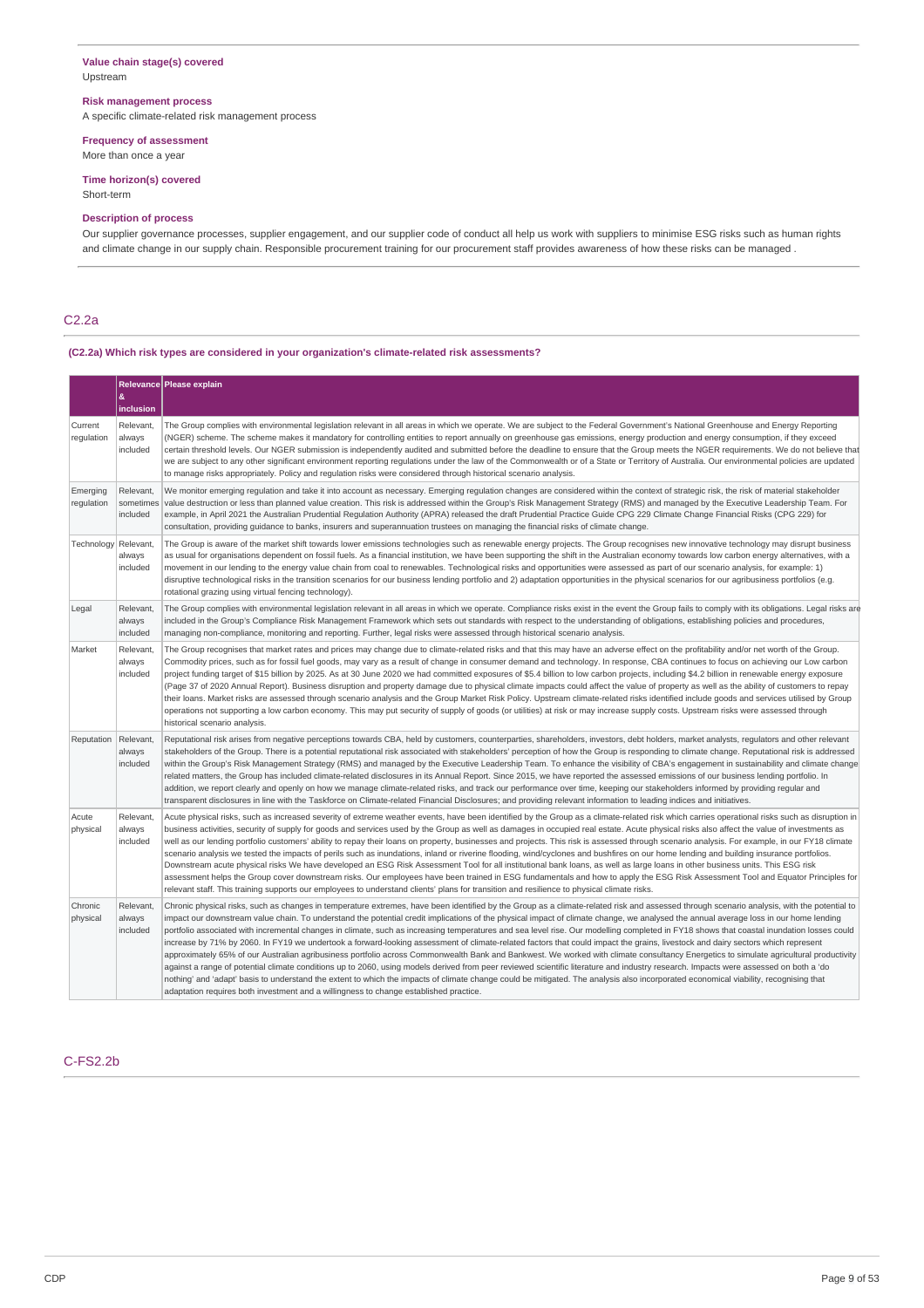# **(C-FS2.2b) Do you assess your portfolio's exposure to climate-related risks and opportunities?**

|                                                            | <b>We</b><br>assess<br>the<br>portfolio's<br>exposure | Please explain                                                                                                                                                                                                                                                                                                                                                                                                                                                                                                                                                                                                                                                                                                                                                                                                                                                                                                                                                                                                                                                                                                                   |
|------------------------------------------------------------|-------------------------------------------------------|----------------------------------------------------------------------------------------------------------------------------------------------------------------------------------------------------------------------------------------------------------------------------------------------------------------------------------------------------------------------------------------------------------------------------------------------------------------------------------------------------------------------------------------------------------------------------------------------------------------------------------------------------------------------------------------------------------------------------------------------------------------------------------------------------------------------------------------------------------------------------------------------------------------------------------------------------------------------------------------------------------------------------------------------------------------------------------------------------------------------------------|
| Bank<br>lending<br>(Bank)                                  | Yes                                                   | Climate-related risks and opportunities are monitored for the business lending portfolio at least once a year, in two ways: • The Energy Value Chain – monitoring and reporting on how the<br>energy value chain exposures of the business lending portfolio is transitioning away from coal and toward renewables. • Assessed Financed emissions – monitoring and reporting the<br>emissions intensity of the business lending book, targeting an average emissions intensity decrease as is consistent with our commitment to a net zero emissions economy by 2050.<br>Further, we have taken a phased approach to scenario analysis, prioritising analysis to areas that are material to the Bank and to our customers. So far this has included an assessment<br>of the climate related risks and opportunities through physical risk analysis conducted on our home loan portfolio and building insurance policies; transition risk analysis conducted on the<br>business lending portfolio in FY18 and physical risk analysis on the grains, livestock and dairy sectors of the Australian agribusiness portfolio in FY19. |
| Investing<br>(Asset<br>manager)                            | $<$ Not<br>Applicable<br>$\geq$                       | <not applicable=""></not>                                                                                                                                                                                                                                                                                                                                                                                                                                                                                                                                                                                                                                                                                                                                                                                                                                                                                                                                                                                                                                                                                                        |
| Investing<br>(Asset<br>owner)                              | Yes                                                   | Colonial First State (CFS) - a wholly owned subsidiary of CBA (entered agreement to sell 55% interest on the 13th of May 2020) - assesses climate-related risk and opportunities across<br>its portfolio, in line with its Responsible Investment Policy. Assessments are conducted on the equity allocations of the Colonial First State Investments Limited (CFSIL) Assets under<br>Management (AuM), which is approximately 60% of the total AUM, utilising MSCI ESG data and methodologies. This includes regular assessments of the inherent risk both historically<br>carbon emissions footprint (tCO2e/\$100,000) and weighted average carbon intensity (tCO2e/USD\$M sales) and forward looking metrics (low carbon transition and emissions management<br>scores) and report this through to the Board Investment Committee regularly. This analysis is performed at two levels: at multisector portfolio level and individual sector portfolio level.                                                                                                                                                                  |
| Insurance<br>underwriting<br>(Insurance<br>company)        | Yes                                                   | Commonwealth Insurance Limited (CIL) - a wholly owned subsidiary of CBA - sets out its risk management principles within its Risk Appetite Statement (RAS). These include seeking to<br>avoid concentrations of high risk exposures. In the context of ongoing climate change, CIL has limited appetite for concentration risk arising from natural perils. To manage this, CIL<br>monitors risk indicators including concentration, growth and exposure for flood, bushfire and cyclone risk. These indicators are captured both at a portfolio and localised level.                                                                                                                                                                                                                                                                                                                                                                                                                                                                                                                                                            |
| Other<br>products<br>and<br>services,<br>please<br>specify | Not<br>applicable                                     |                                                                                                                                                                                                                                                                                                                                                                                                                                                                                                                                                                                                                                                                                                                                                                                                                                                                                                                                                                                                                                                                                                                                  |

## C-FS2.2c

# **(C-FS2.2c) Describe how you assess your portfolio's exposure to climate-related risks and opportunities.**

|                                                               | coverage type                   | Portfolio   Assessment   Description |                                                                                                                                                                                                                                                                                                                                                                                                                                                                                                                                                                                                                                                                                                                                                                                                                                                                                                                                                                                                                                                                                                                                                                                                                                                                                                                                                                                                                                                                                                          |
|---------------------------------------------------------------|---------------------------------|--------------------------------------|----------------------------------------------------------------------------------------------------------------------------------------------------------------------------------------------------------------------------------------------------------------------------------------------------------------------------------------------------------------------------------------------------------------------------------------------------------------------------------------------------------------------------------------------------------------------------------------------------------------------------------------------------------------------------------------------------------------------------------------------------------------------------------------------------------------------------------------------------------------------------------------------------------------------------------------------------------------------------------------------------------------------------------------------------------------------------------------------------------------------------------------------------------------------------------------------------------------------------------------------------------------------------------------------------------------------------------------------------------------------------------------------------------------------------------------------------------------------------------------------------------|
| Bank<br>lending<br>(Bank)                                     | Majority<br>of the<br>portfolio | Qualitative<br>and<br>quantitative   | Business Lending portfolio We have taken a phased approach to scenario analysis, prioritising analysis to areas that are material to the Bank and to our customers. So far<br>this has included an assessment of the climate related risks and opportunities through Transition risk analysis conducted on the business lending portfolio in FY18 and<br>physical risk analysis on the grains, livestock and dairy sectors of the Australian agribusiness portfolio in FY19. We regularly monitor the climate risks and opportunities<br>across the whole business lending portfolio level in two ways; • The Energy Value Chain – to monitor and report how the energy value chain exposures of the business<br>lending portfolio is transitioning away from coal and toward renewables. • Assessed Financed emissions – to monitor and report the emissions intensity of the business<br>lending book., targeting an average emissions intensity decrease as is consistent with our commitment to a net zero emissions economy by 2050. This is reported in the<br>Climate disclosures chapter of the annual report (see FY19 Annual Report page 62-63). Retail Lending Portfolio In FY18 we undertook physical risk scenario analysis of our<br>retail lending portfolio. The analysis modelled the expected impacts on damage and loss to properties at an aggregate level due to perils over time for our home loan<br>portfolio, and exposure concentrations. (See FY18 Annual Report page 51-54.) |
| Investing<br>(Asset<br>manager)                               | $<$ Not<br>Applicabl<br>e       | $<$ Not<br>Applicable>               | <not applicable=""></not>                                                                                                                                                                                                                                                                                                                                                                                                                                                                                                                                                                                                                                                                                                                                                                                                                                                                                                                                                                                                                                                                                                                                                                                                                                                                                                                                                                                                                                                                                |
| Investing<br>(Asset<br>owner)                                 | Majority<br>of the<br>portfolio | Ouantitative                         | Colonial First State (CFS), a wholly owned subsidiary of CBA (entered into an agreement to sell a 55% interest in CFS on 13 May 2020), conducts analysis of climate-<br>related risks across the equity allocation of Assets under Management representing approximately 60% in FY20 using MSCI data and methodologies. Historically, the focus<br>of this analysis has been on calculating the carbon emissions and emissions intensity of this portfolio in line with the recommendations of the TCFD. In 2019 we also started<br>assessing Colonial First State Investments Limited (CFSIL) portfolios for carbon-related assets (looking at the weight invested in the most carbon-intensive sectors) and<br>reporting forward looking metrics such as low carbon transition scores (as defined by an external ESG service provider). CFSIL's investments are managed by external<br>investment managers, and CFSIL assesses the inherent climate-related risk and opportunities within the aggregate portfolio of each manager at the selection and<br>appointment stage, and on an ongoing basis. In FY21 the Responsible Investment team conducted climate scenario analysis of sector portfolios. It completed a review of the<br>equity only portfolios for both transitional and physical risk.                                                                                                                                                                                                |
| Insurance<br>underwriting portfolio<br>(Insurance<br>company) | All of the                      | Qualitative<br>and<br>quantitative   | Commonwealth Insurance Limited (CIL), a subsidiary of CBA, monitors risk indicators including concentration, growth and exposure for flood, bushfire and cyclone risk.<br>These indicators are captured both at a portfolio and localised level. In addition, physical risk scenario analysis was conducted in FY18 on the potential impacts on insurance<br>claims and affordability of insurance for the building insurance policies of our General Insurance portfolio. More information is available on pages 51-54 of the 2018 Annual<br>Report.                                                                                                                                                                                                                                                                                                                                                                                                                                                                                                                                                                                                                                                                                                                                                                                                                                                                                                                                                    |
| Other<br>products<br>and<br>services,<br>please<br>specify    | $<$ Not<br>Applicabl<br>e >     | $<$ Not<br>Applicable>               | <not applicable=""></not>                                                                                                                                                                                                                                                                                                                                                                                                                                                                                                                                                                                                                                                                                                                                                                                                                                                                                                                                                                                                                                                                                                                                                                                                                                                                                                                                                                                                                                                                                |

# C-FS2.2d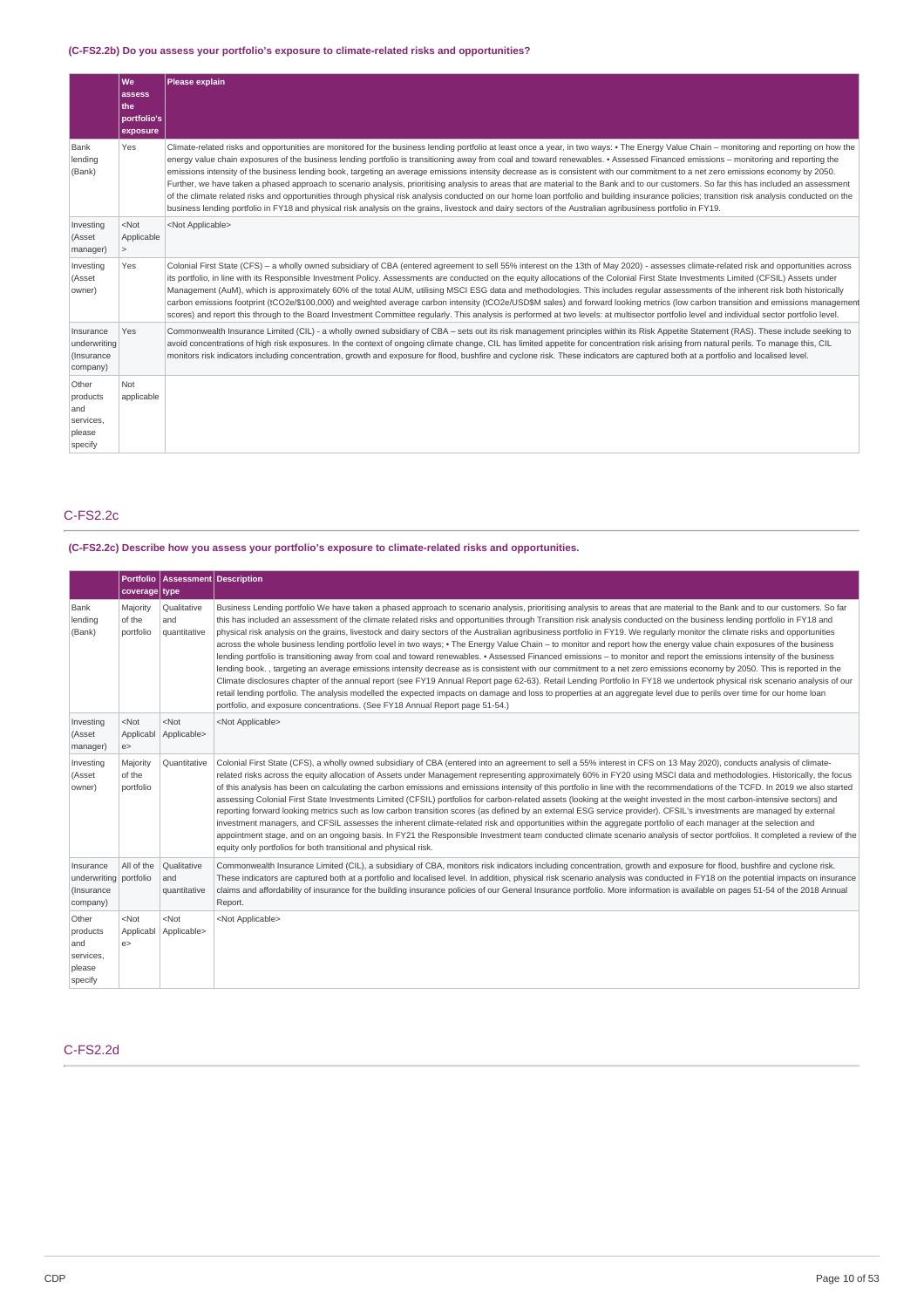## **(C-FS2.2d) Do you assess your portfolio's exposure to water-related risks and opportunities?**

|                                                            | <b>We</b><br>assess<br>the<br>portfolio's<br>exposure      | Portfolio<br><b>coverage</b> | Please explain                                                                                                                                                                                                                                                                                                                                                                                                                                                                                                                                                                                                                                                                                                                                                                                                   |
|------------------------------------------------------------|------------------------------------------------------------|------------------------------|------------------------------------------------------------------------------------------------------------------------------------------------------------------------------------------------------------------------------------------------------------------------------------------------------------------------------------------------------------------------------------------------------------------------------------------------------------------------------------------------------------------------------------------------------------------------------------------------------------------------------------------------------------------------------------------------------------------------------------------------------------------------------------------------------------------|
| Bank<br>lending<br>(Bank)                                  | Yes                                                        | All of the<br>portfolio      | Our Environmental and Social Framework includes consideration of water scarcity risks. These risks are included in the ESG Risk Assessment process. In addition, climate-<br>related scenario analysis is performed on priority portfolios, including the risks of exposure to flooding, storms, drought and sea-level rise. So far this has included physical risk<br>analysis across the home lending portfolios in FY18 and the grains, livestock and dairy sectors of the Australian Agribusiness portfolio in FY19.                                                                                                                                                                                                                                                                                         |
| Investing<br>(Asset<br>manager)                            | $<$ Not<br>Applicable                                      | $<$ Not<br>Applicabl<br>e    | <not applicable=""></not>                                                                                                                                                                                                                                                                                                                                                                                                                                                                                                                                                                                                                                                                                                                                                                                        |
| Investing<br>(Asset<br>owner)                              | No, but we<br>plan to do<br>so in the<br>next two<br>years | $ $ <not<br>e</not<br>       | In August 2019, the CBA group released the Environmental and Social Framework, which outlines the minimum requirements expected of the business, customers and<br>Applicabl suppliers and includes, amongst other items, the standards applied to considering biodiversity impacts, including water scarcity. CFS does not currently conduct water-related<br>risk and opportunity analysis within its portfolios.                                                                                                                                                                                                                                                                                                                                                                                               |
| Insurance<br>underwriting<br>(Insurance<br>company)        | Yes                                                        | All of the<br>portfolio      | In August 2019, we released the Environmental and Social Framework which outlines the minimum requirements we expect of our business, customers and suppliers and<br>includes, amongst other items, the standards we apply considering biodiversity impacts, including water scarcity. Commonwealth Insurance Limited (CIL), a wholly owned<br>subsidiary of the Group, regularly monitors risk indicators including concentration, growth and exposure for flood and cyclone risk. These indicators are captured both at a<br>portfolio and localised level. In addition, climate-related scenario analysis was performed on the building policies within the General Insurance portfolio in 2018, including the<br>risks of exposure to flooding, wind/cyclone, bushfire, soil contraction and sea-level rise. |
| Other<br>products<br>and<br>services,<br>please<br>specify | Not<br>applicable                                          | $<$ Not<br>Applicabl<br>e    |                                                                                                                                                                                                                                                                                                                                                                                                                                                                                                                                                                                                                                                                                                                                                                                                                  |

# C-FS2.2e

## **(C-FS2.2e) Do you assess your portfolio's exposure to forests-related risks and opportunities?**

|                                                      | We assess the<br>portfolio's<br>exposure             | coverage                         | Portfolio   Please explain                                                                                                                                                                                                                                                                                                                                                                        |
|------------------------------------------------------|------------------------------------------------------|----------------------------------|---------------------------------------------------------------------------------------------------------------------------------------------------------------------------------------------------------------------------------------------------------------------------------------------------------------------------------------------------------------------------------------------------|
| <b>Bank lending</b><br>(Bank)                        | No. we don't<br>assess this                          | $<$ Not<br>Applicabl<br>e        | Our Environmental and Social Framework includes considerations for forests-related risks. These risks are considered in the ESG Risk Assessment process.                                                                                                                                                                                                                                          |
| <b>Investing (Asset</b><br>manager)                  | <not applicable=""></not>                            | $<$ Not<br>Applicabl<br>e        | <not applicable=""></not>                                                                                                                                                                                                                                                                                                                                                                         |
| Investing (Asset<br>owner)                           | No, but we plan to<br>do so in the next<br>two years | <not<br>Applicabl<br/>e</not<br> | In August 2019, the CBA group released the Environmental and Social Framework, which outlines the minimum requirements expected of the business,<br>customers and suppliers and includes, amongst other items, the standards applied to the agriculture, forestry and fisheries sectors. CFS does not currently<br>conduct risk and opportunity analysis within its portfolios for these factors. |
| Insurance<br>underwriting<br>(Insurance)<br>company) | No, we don't<br>assess this                          | $<$ Not<br>Applicabl<br>e        | In August 2019, we released the Environmental and Social Framework which outlines the minimum requirements we expect of our business, customers and<br>suppliers and includes, amongst other items, the standards we apply to the agriculture, forestry and fisheries sectors.                                                                                                                    |
| Other products<br>and services,<br>please specify    | Not applicable                                       | $<$ Not<br>Applicabl<br>e >      |                                                                                                                                                                                                                                                                                                                                                                                                   |

# C-FS2.2f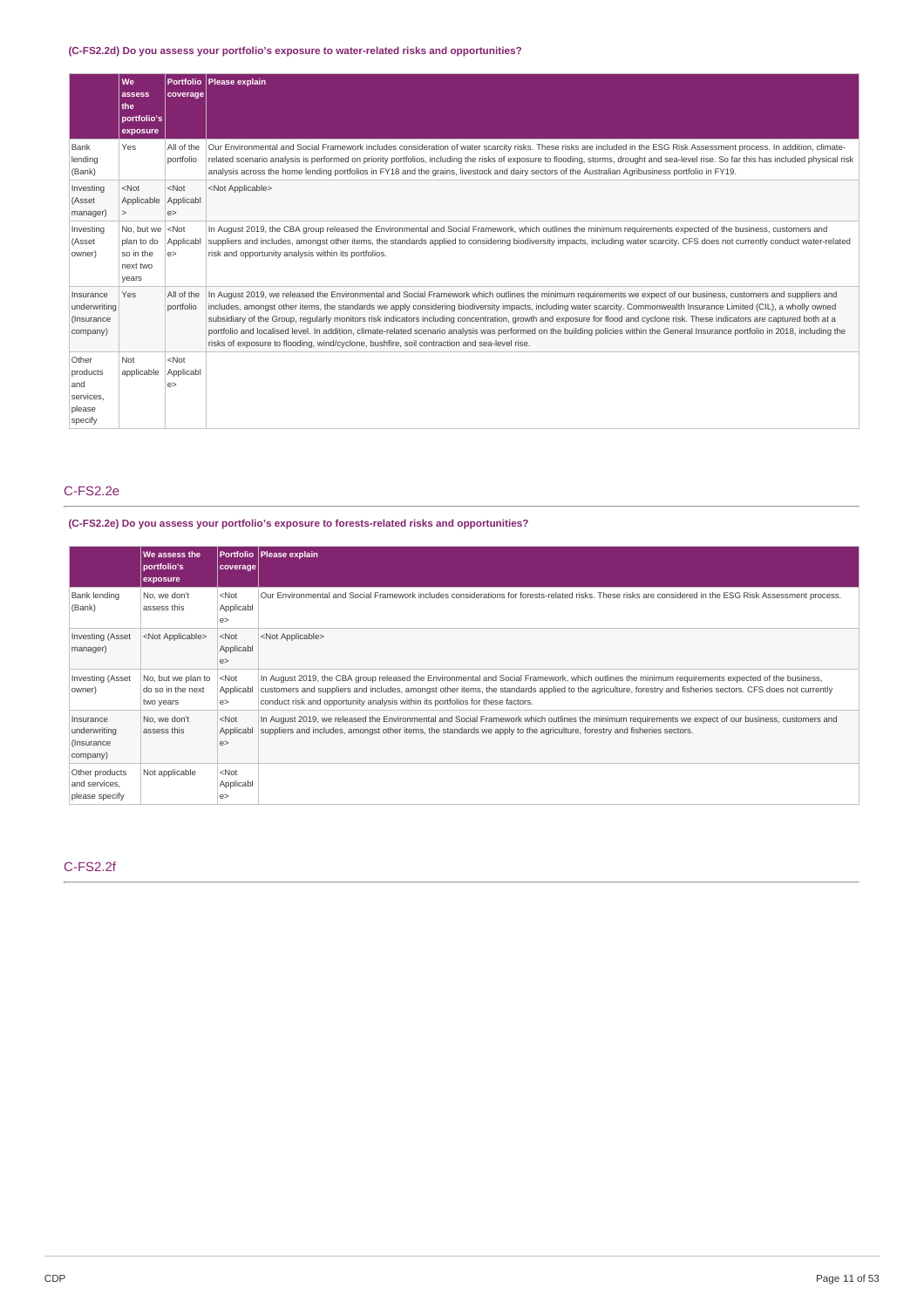## (C-FS2.2f) Do you request climate-related information from your clients/investees as part of your due diligence and/or risk assessment practices?

|                                                                | climate-<br>related<br>information           | We request Please explain                                                                                                                                                                                                                                                                                                                                                                                                                                                                                                                                                                                                                                                                                                                                                                                                                                                                                                                                                                                                                                                                                                                                                                                                                                                                                                                                                                                                                                                                 |
|----------------------------------------------------------------|----------------------------------------------|-------------------------------------------------------------------------------------------------------------------------------------------------------------------------------------------------------------------------------------------------------------------------------------------------------------------------------------------------------------------------------------------------------------------------------------------------------------------------------------------------------------------------------------------------------------------------------------------------------------------------------------------------------------------------------------------------------------------------------------------------------------------------------------------------------------------------------------------------------------------------------------------------------------------------------------------------------------------------------------------------------------------------------------------------------------------------------------------------------------------------------------------------------------------------------------------------------------------------------------------------------------------------------------------------------------------------------------------------------------------------------------------------------------------------------------------------------------------------------------------|
| Bank<br>lending<br>(Bank)                                      | Yes, for<br>some                             | The ESG Risk Assessment Tool is a part of the business lending decision process. The Tool includes assessment of climate risk, as well as other social and governance risks. As part of<br>this process, we may request climate-related information from our clients.                                                                                                                                                                                                                                                                                                                                                                                                                                                                                                                                                                                                                                                                                                                                                                                                                                                                                                                                                                                                                                                                                                                                                                                                                     |
| Investing<br>(Asset<br>manager)                                | $<$ Not<br>Applicable>                       | <not applicable=""></not>                                                                                                                                                                                                                                                                                                                                                                                                                                                                                                                                                                                                                                                                                                                                                                                                                                                                                                                                                                                                                                                                                                                                                                                                                                                                                                                                                                                                                                                                 |
| Investing<br>(Asset<br>owner)                                  | Yes                                          | During the manager selection process for equities currently, the Responsible Investment team conducts portfolio level carbon emissions analysis of the shortlisted managers for new<br>recommendations. This includes Carbon Emissions, Average Weighted Carbon Intensity and Low Carbon Transition scores (both point in time and through time). CFSIL also periodically<br>conducts a Manager Research Survey. As part of this survey we ask for a breakdown of the climate risk understanding, assessment and implementation conducted by all Investment<br>managers. In March 2020, all CFSIL fund managers (77) were surveyed and the results were compiled in July 2020. In terms of climate change action, we found that 96% of managers<br>consider climate change a financial risk, 53% were measuring portfolio carbon footprint and approximately 38% were conducting some form of scenario analysis. Since July 2020, the<br>Responsible Investment team have conducted some 60 manager meetings to further assess the ESG integration at a manager and portfolio level, these meetings have had an agenda<br>item to review the climate risk / opportunity integration. Through these meetings we have identified the varying levels of integration or appetite to tackle climate change. However, these<br>discussions have been powerful in terms of helping determine our course of action in working to establish a climate action plan for CFS - currently in progress. |
| Insurance<br>underwriting plan to do<br>(Insurance<br>company) | No, but we<br>so in the<br>next two<br>years | In response to the climate scenario analysis undertaken in FY18, the following strategic responses were identified: . Consider business and customer implications and emerging<br>insurance product needs • Explore approaches to risk mitigation Consider customer awareness and engagement options                                                                                                                                                                                                                                                                                                                                                                                                                                                                                                                                                                                                                                                                                                                                                                                                                                                                                                                                                                                                                                                                                                                                                                                      |
| Other<br>products<br>and<br>services,<br>please<br>specify     | Not<br>applicable                            |                                                                                                                                                                                                                                                                                                                                                                                                                                                                                                                                                                                                                                                                                                                                                                                                                                                                                                                                                                                                                                                                                                                                                                                                                                                                                                                                                                                                                                                                                           |

## C2.3

(C2.3) Have you identified any inherent climate-related risks with the potential to have a substantive financial or strategic impact on your business? Yes

#### C2.3a

(C2.3a) Provide details of risks identified with the potential to have a substantive financial or strategic impact on your business.

#### **Identifier** Risk 1

**Where in the value chain does the risk driver occur?**

Direct operations

**Risk type & Primary climate-related risk driver**

Legal Exposure to litigation

## **Primary potential financial impact**

Increased direct costs

**Climate risk type mapped to traditional financial services industry risk classification** Policy and legal risk

#### **Company-specific description**

Increased litigation related to identifying, managing and disclosing climate-related risks and opportunities.

**Time horizon** Medium-term

**Likelihood** More likely than not

**Magnitude of impact** Medium-low

**Are you able to provide a potential financial impact figure?** Yes, a single figure estimate

**Potential financial impact figure (currency)** 1000000

**Potential financial impact figure – minimum (currency)** <Not Applicable>

**Potential financial impact figure – maximum (currency)** <Not Applicable>

**Explanation of financial impact figure**

Potential (estimated) cost of climate-related litigation claims, on the basis of historical costs.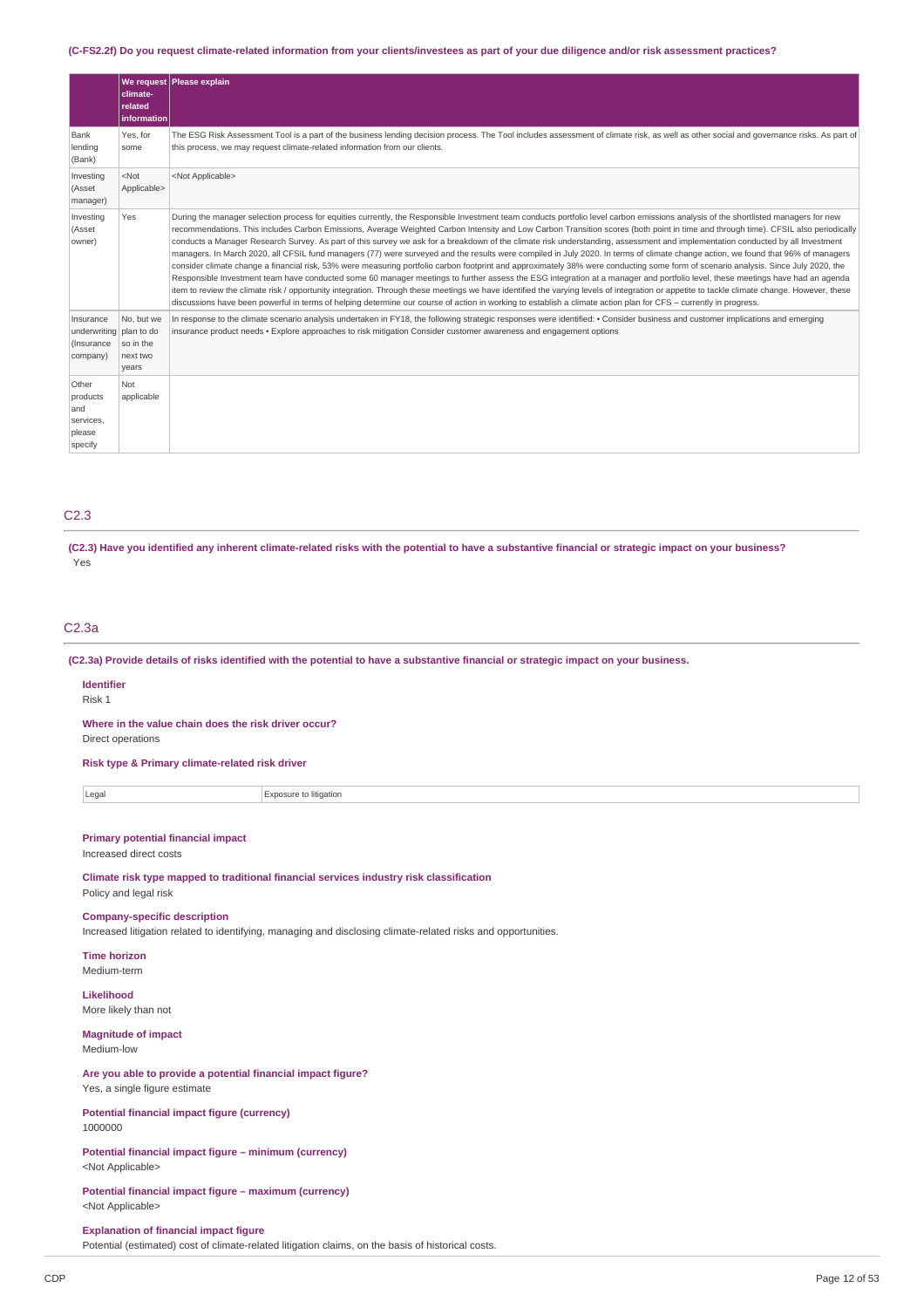#### **Cost of response to risk** 200000

#### **Description of response and explanation of cost calculation**

• Identification of climate risks and opportunities through scenario analysis • Incorporation of climate into risk management, strategy and governance processes Case Study: In 2017, a resolution was requisitioned by members to amend the Company's Constitution by inserting at the end of clause 12 'Powers and Duties of Directors' the following subclause 12.4: "In the exercise of their powers and duties pursuant to clause 12.1(a) the Directors shall ensure the business of the company is managed in a manner consistent with the objective of holding global warming to below two degrees Celsius above preindustrial levels." Note: This resolution was proposed by a group of shareholders holding approximately 0.0077% of the Company's shares on issue. As Item 5 is a special resolution, it [would] only be passed if at least 75% of the votes cast on the Item are in favour of the resolution. See https://www.commbank.com.au/content/dam/commbank/about-us/shareholders/pdfs/2017-asx/2017-notice-of-meeting.pdf The resolution didn't receive the votes required to pass. Since 2018 we have been disclosing our progress, performance and plans in line with the recommendations of the Task Force on Climate- related Financial Disclosures (TCFD), underpinned by our scenario analysis. The first three phases of our approach to climate change focused on establishing the governance and deep analysis required to better understand climate risks and opportunities. In the current fourth phase, we are focused on incorporating climate considerations into our strategy across all business units and enhancing our approach to risk management. We have a comprehensive set of policy frameworks that govern our approach to climate risk management. The Risk Management Strategy documents the Group's key risk management practices across all major risk classes. In August 2019, we released the Environmental and Social (E&S) Framework, which outlines the minimum requirements we expect of our business, customers and suppliers. Our E&S Framework outlines our commitment to limiting climate change in line with the goals of the Paris Agreement and supporting the responsible global transition to net zero emissions by 2050. We estimate the cost to manage this risk as the cost of the central team overseeing climate change risk. This estimate does not include the distributed effort across the different business and support units to monitor and manage this risk on a transaction and portfolio basis.

#### **Comment**

**Identifier** Risk 2

# **Where in the value chain does the risk driver occur?**

Downstream

#### **Risk type & Primary climate-related risk driver**

Market **Changing customer behavior** 

#### **Primary potential financial impact**

Decreased revenues due to reduced demand for products and services

**Climate risk type mapped to traditional financial services industry risk classification** Market risk

#### **Company-specific description**

Change to sectoral lending and investment exposures due to change in demand for customers' commodities e.g. coal

**Time horizon**

Medium-term

**Likelihood** Likely

# **Magnitude of impact**

Medium-low

**Are you able to provide a potential financial impact figure?** Yes, a single figure estimate

**Potential financial impact figure (currency)** 1414000000

#### **Potential financial impact figure – minimum (currency)** <Not Applicable>

**Potential financial impact figure – maximum (currency)**

# <Not Applicable>

#### **Explanation of financial impact figure**

This is our total committed exposure (TCE) to coal mining and generation in FY20 Energy Value Chain. TCE is the balance outstanding and undrawn components of committed facility limits. It is calculated before collateralisation and excludes gross settlement exposures on derivatives. The exposure to coal mining and generation is: \$0.35b in thermal coal, \$0.16b in diversified, \$0.9b in coal terminals, \$0.004b in coal generation (see 2020 Annual Report p.43)

#### **Cost of response to risk** 500000

## **Description of response and explanation of cost calculation**

Case Study: Our 2018 business lending portfolio scenario analysis considered transition risks and opportunities across all sectors of the economy. The results of the scenario analysis have been used to inform our strategic responses and portfolio-level decisions. Our strategic response to the 2018 business lending transition risk scenario analysis included: - update our ESG risk assessment tool, - explore and develop low carbon products and services, - client engagement and capacity building. In 2019 we updated our E&S Framework commitments relating business lending, which have been incorporated into our ESG Risk Assessment Tool. We continue to provide guidance to our bankers on executing the business lending commitments in the E&S Policy, and report progress on our ESG training in the Annual Report. The FY20 ESG training provided bankers with prompts to understand clients' plans for climate transition. We monitor the low carbon funding we provide through our products and services through our Low Carbon Funding Target of \$15bn by 2025. In FY20 our lending exposure to low carbon projects grew to \$5.4 billion against a target of \$15bn by 2025, reflecting our expertise in this market. We estimate the cost to manage this risk as the cost of the central team overseeing climate change risk. This estimate does not include the distributed effort across the different business and support units to monitor and manage this risk on a transaction and portfolio basis.

#### **Comment**

**Identifier** Risk 3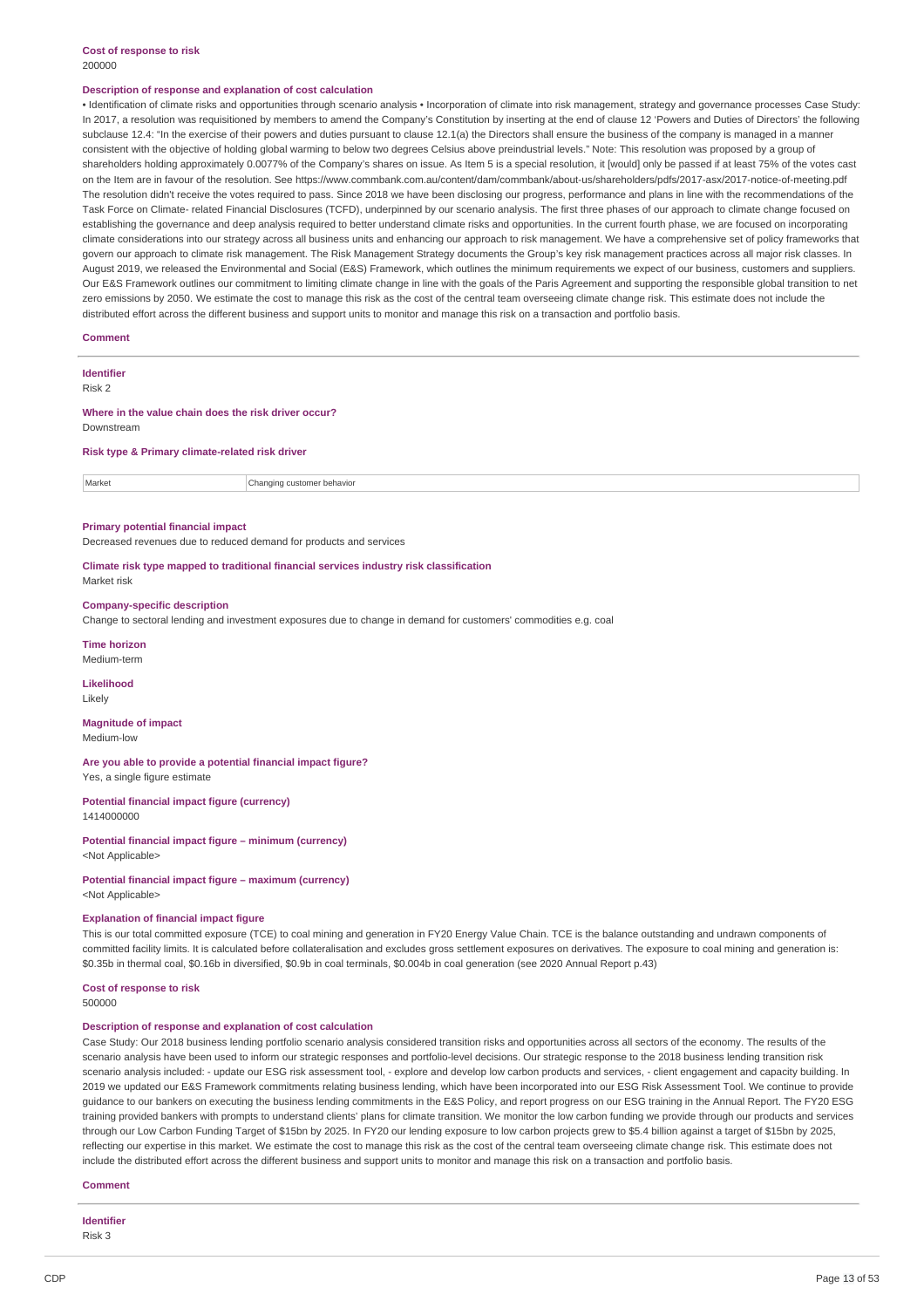#### **Risk type & Primary climate-related risk driver**

Acute physical Increased severity and frequency of extreme weather events such as cyclones and floods

#### **Primary potential financial impact**

Other, please specify (Customer viability / business continuity)

**Climate risk type mapped to traditional financial services industry risk classification**

#### Credit risk

#### **Company-specific description**

Increased severity and frequency of extreme weather events such as cyclones and floods has been identified by the Group to have a potential substantial financial impact on the business. These events could impact business continuity and/or viability and therefore, loan serviceability. This poses a credit risk to the Group.

**Time horizon** Long-term

**Likelihood** More likely than not

# **Magnitude of impact**

Medium-low

#### **Are you able to provide a potential financial impact figure?** Yes, an estimated range

**Potential financial impact figure (currency)** <Not Applicable>

**Potential financial impact figure – minimum (currency)** 54300000

#### **Potential financial impact figure – maximum (currency)** 5430000000

#### **Explanation of financial impact figure**

The financial implication of increased severity of extreme weather events relates to loan serviceability (credit risk) when businesses and communities are impacted by weather related natural disasters. We have estimated the part of our current portfolio which may be high risk, where this is located and how it could change over time. We have considered high risk to be properties where the increase in insurance costs from 2018 because of climate change have the potential to create financial strain for customers and their property values. High risk properties make up only 0.01% of our portfolio (by outstanding balance) in 2020 and could rise to be around 1% in 2060 if there are no changes in the way we lend in these areas. FY20 value of our outstanding home lending portfolio was \$542,880 million (see page 139 of FY20 Annual Report). The 0.01%-1% estimate represents our current and potential future exposure to high risk properties \$54.3m-\$5.43b.

#### **Cost of response to risk**

500000

#### **Description of response and explanation of cost calculation**

Our approach to identifying and managing the physical climate-related risks to our retail and business lending includes scenario analysis which will then inform our strategic management response. We will continue to develop our understanding of physical climate change and the locations and types of properties most affected by climate risk. Based on these learnings, we will build our capability to effectively respond, develop and implement business rules (such as maximum loan to valuation ratios or loan conditions) to protect both our customers and the Bank. We estimate the cost to manage this risk as the cost of the central team overseeing climate change risk. This estimate does not include the distributed effort across the different business and support units to monitor and manage this risk on a transaction and portfolio basis. The extreme weather events including drought, floods and bushfires throughout FY20 tested the resilience of the communities impacted. The Bank's Emergency Assistance package provided immediate support to our customers. We also supported recovery efforts for communities. See pages 32-33 of the FY20 Annual Report for more information.

## **Comment**

## $C2.4$

(C2.4) Have you identified any climate-related opportunities with the potential to have a substantive financial or strategic impact on your business? Yes

## C<sub>2</sub>.4a

(C2.4a) Provide details of opportunities identified with the potential to have a substantive financial or strategic impact on your business.

**Identifier**

# Opp<sub>1</sub>

**Where in the value chain does the opportunity occur?**

# Upstream

**Opportunity type**

Energy source

**Primary climate-related opportunity driver**

Use of lower-emission sources of energy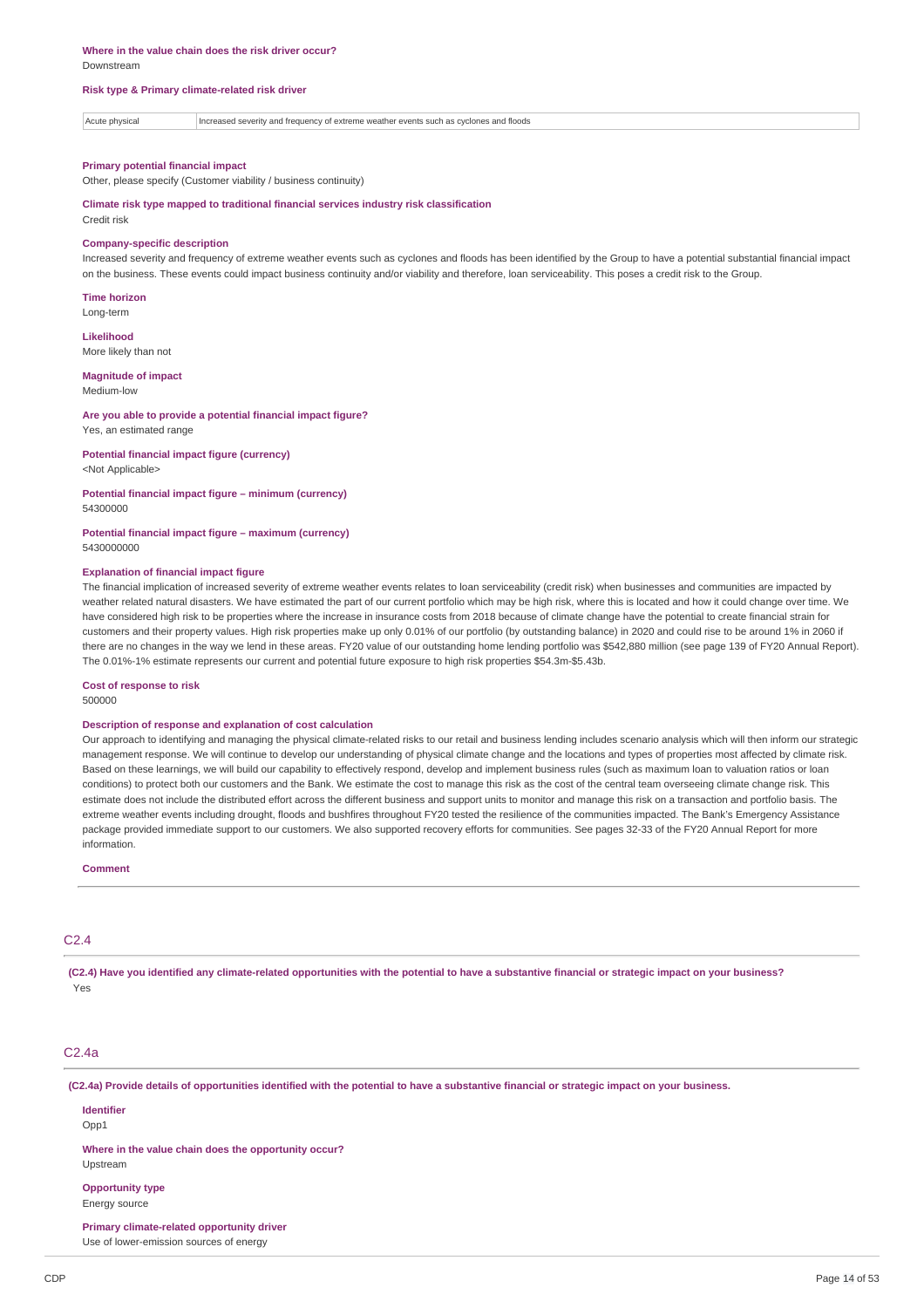#### **Primary potential financial impact**

Reduced indirect (operating) costs

## **Company-specific description**

The Group committed to sourcing renewable energy for 100% of our Australian power needs by 2030 in line with our RE100 commitments to source 100% of electricity from renewables and achieved this goal in 2020, 10 years ahead of the target. In addition, we have installed solar panels at 80 sites Australia-wide as at 30 June 2020.

**Time horizon** Long-term

**Likelihood**

Virtually certain

#### **Magnitude of impact**

Low

#### **Are you able to provide a potential financial impact figure?**

Yes, a single figure estimate

**Potential financial impact figure (currency)**

120000

**Potential financial impact figure – minimum (currency)** <Not Applicable>

**Potential financial impact figure – maximum (currency)** <Not Applicable>

#### **Explanation of financial impact figure**

Annual savings from solar PV across 80 sites. Cost savings based on actual utility invoices and current electricity contracts.

**Cost to realize opportunity** 540000

#### **Strategy to realize opportunity and explanation of cost calculation**

Seeking and implementing initiatives to improve the energy performance and support transition to renewables in our own operations, led by Group Property. Costs to realize this opportunity have been calculated on the basis of total project cost for solar PV installation in FY20 We have commenced sourcing renewable energy through a renewable PPA which was negotiated during FY18, providing 65% of Australian electricity as at 1 January 2020 and 100% of Australian electricity at 30 June 2020. Case Study: The Group committed to sourcing renewable energy for 100% of Australian power needs by 2030. Throughout 2020 the Group increased our onsite renewable energy generation capacity using solar photovoltaic (PV) panels to 1,510kW at 80 sites across the country, exceeding our 2020 target of 1,250kW.

#### **Comment**

Our employees, customers and the wider community can view the performance of this network through our real-time public portal cbasolarpower.com.au.

#### **Identifier**

Downstream

Opp<sub>2</sub>

#### **Where in the value chain does the opportunity occur?**

**Opportunity type**

Markets

#### **Primary climate-related opportunity driver** Access to new markets

**Primary potential financial impact**

Increased revenues through access to new and emerging markets

## **Company-specific description**

The Group notes an increasing demand for low emission energy sources in the market, as part of a transition to a net zero emissions economy. This demand has provided opportunity to lend to the renewable energy market in support of this transition, through committing to provide \$15 billion of funding for Low Carbon Projects by 2025.

**Time horizon** Medium-term

**Likelihood** More likely than not

**Magnitude of impact**

Medium-high

#### **Are you able to provide a potential financial impact figure?** Yes, a single figure estimate

**Potential financial impact figure (currency)** 15000000000

**Potential financial impact figure – minimum (currency)** <Not Applicable>

**Potential financial impact figure – maximum (currency)** <Not Applicable>

#### **Explanation of financial impact figure**

Low carbon project funding target of \$15 billion by 2025. Eligible projects include renewable energy, 6-star rated commercial green buildings, energy efficiency and low carbon transport.

**Cost to realize opportunity** 400000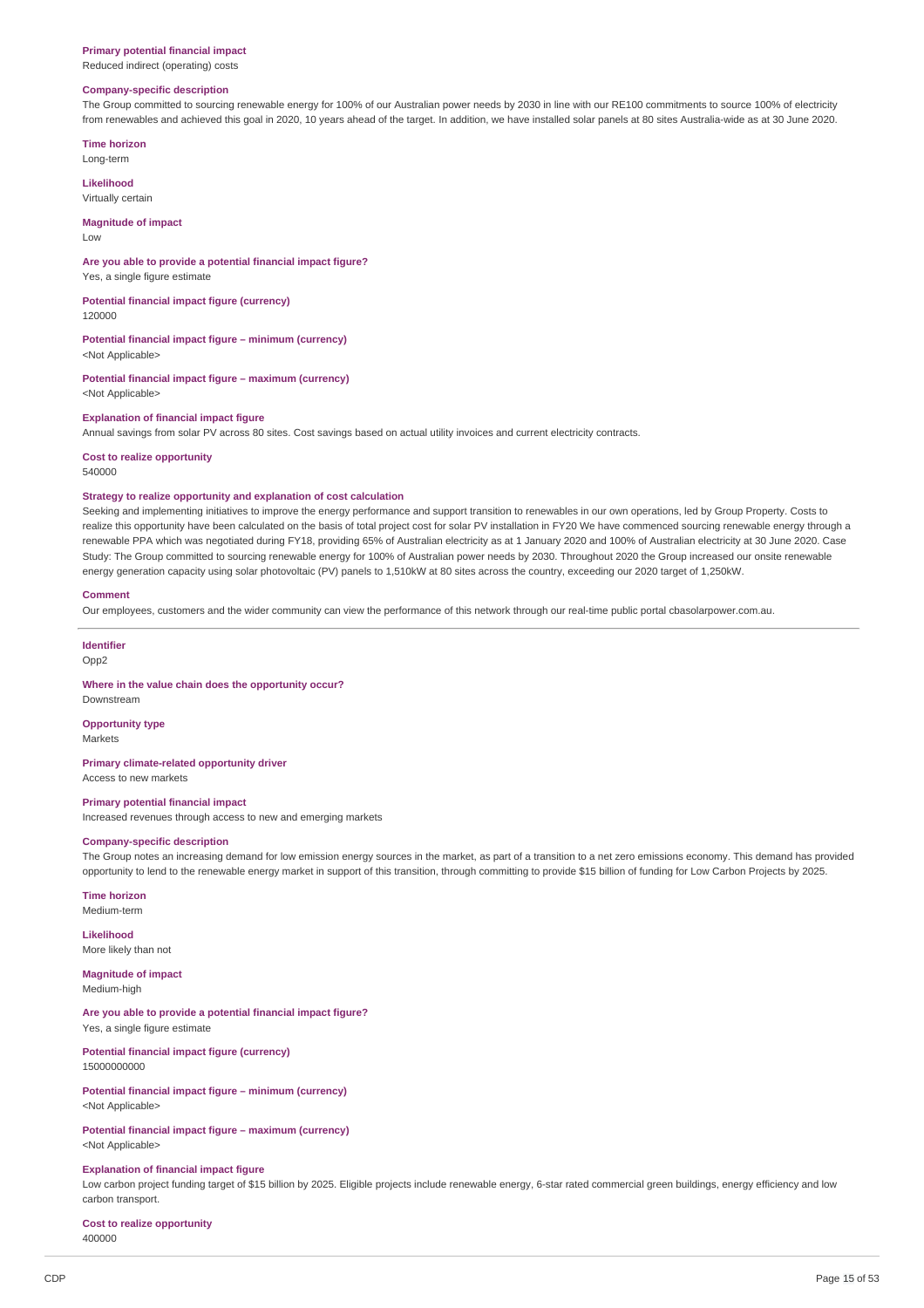#### **Strategy to realize opportunity and explanation of cost calculation**

To support the transition to a net zero emissions economy, in 2017 we set a Low Carbon Target to make \$15 billion of funding available to Low Carbon Projects by 2025. Eligible projects include renewable energy, 6-star rated commercial green buildings, energy efficiency and low carbon transport. The cost estimate allows for additional personnel costs required through the data capture and assurance process in tracking this target, along with the external assurance process.

#### **Comment**

We support our customers, to transition to a net zero emissions economy and seek balanced risk/reward opportunities to invest in their mitigation and adaptation innovation. We do this by: – making \$15 billion of funding available to Low Carbon Projects by 2025.

# **Identifier**

Opp3

**Where in the value chain does the opportunity occur?**

# **Opportunity type**

Downstream

Products and services

#### **Primary climate-related opportunity driver**

Development and/or expansion of low emission goods and services

#### **Primary potential financial impact**

Increased revenues resulting from increased demand for products and services

### **Company-specific description**

Changing consumer behaviour and increased demand for low carbon products provides the Group with the opportunity to develop and issue products such as climate bonds or low carbon funds. Further, recently we provided a sustainability-linked loan to Queensland Airports Limited (QAL) that supports their goal of reducing carbon emissions. QAL will receive a lower interest rate on the loan if it meets its carbon reduction targets. The financing is the first in Australia to be directly linked to a reduction in a borrower's carbon emissions.

**Time horizon** Short-term

**Likelihood**

More likely than not

**Magnitude of impact** Medium-high

**Are you able to provide a potential financial impact figure?** Yes, a single figure estimate

**Potential financial impact figure (currency)** 475000000

**Potential financial impact figure – minimum (currency)** <Not Applicable>

## **Potential financial impact figure – maximum (currency)**

<Not Applicable>

#### **Explanation of financial impact figure**

In July 2019, we provided \$150 million of debt funding to Queensland Airports Limited (QAL) for the Gold Coast Airport redevelopment, with \$75 million provided in the form of a sustainability linked loan. A second \$400 million three-year bilateral sustainability linked loan with Wesfarmers in March 2020 (see https://www.commbank.com.au/articles/business/wesfarmers-utilises-sustainability-linked-loan.html)

**Cost to realize opportunity**

## 400000

#### **Strategy to realize opportunity and explanation of cost calculation**

Sustainability linked loans tie a borrower's cost of funding to their ESG performance. The intent is to connect capital to with borrowers' commitment to making a positive impact that will strengthen ties with stakeholders and the broader community. The cost calculation is based on an estimate of 2 full-time equivalent staff focussed on these particular sustainability linked loans.

#### **Comment**

We are addressing climate change by supporting our customers and people in the transition to a low carbon economy. We support our customers, to transition to a net zero emissions economy and seek balanced risk/reward opportunities to invest in their mitigation and adaptation innovation.

# **Identifier**

Opp4

**Where in the value chain does the opportunity occur?** Downstream

# **Opportunity type**

Products and services

# **Primary climate-related opportunity driver**

Development and/or expansion of low emission goods and services

#### **Primary potential financial impact**

Increased revenues resulting from increased demand for products and services

#### **Company-specific description**

In August 2019 we ran a new reward scheme for our retail customers with an installed and certified solar PV system of five kilowatts (kW) or greater, known as the Green Mortgage initiative as a pilot.

#### **Time horizon** Short-term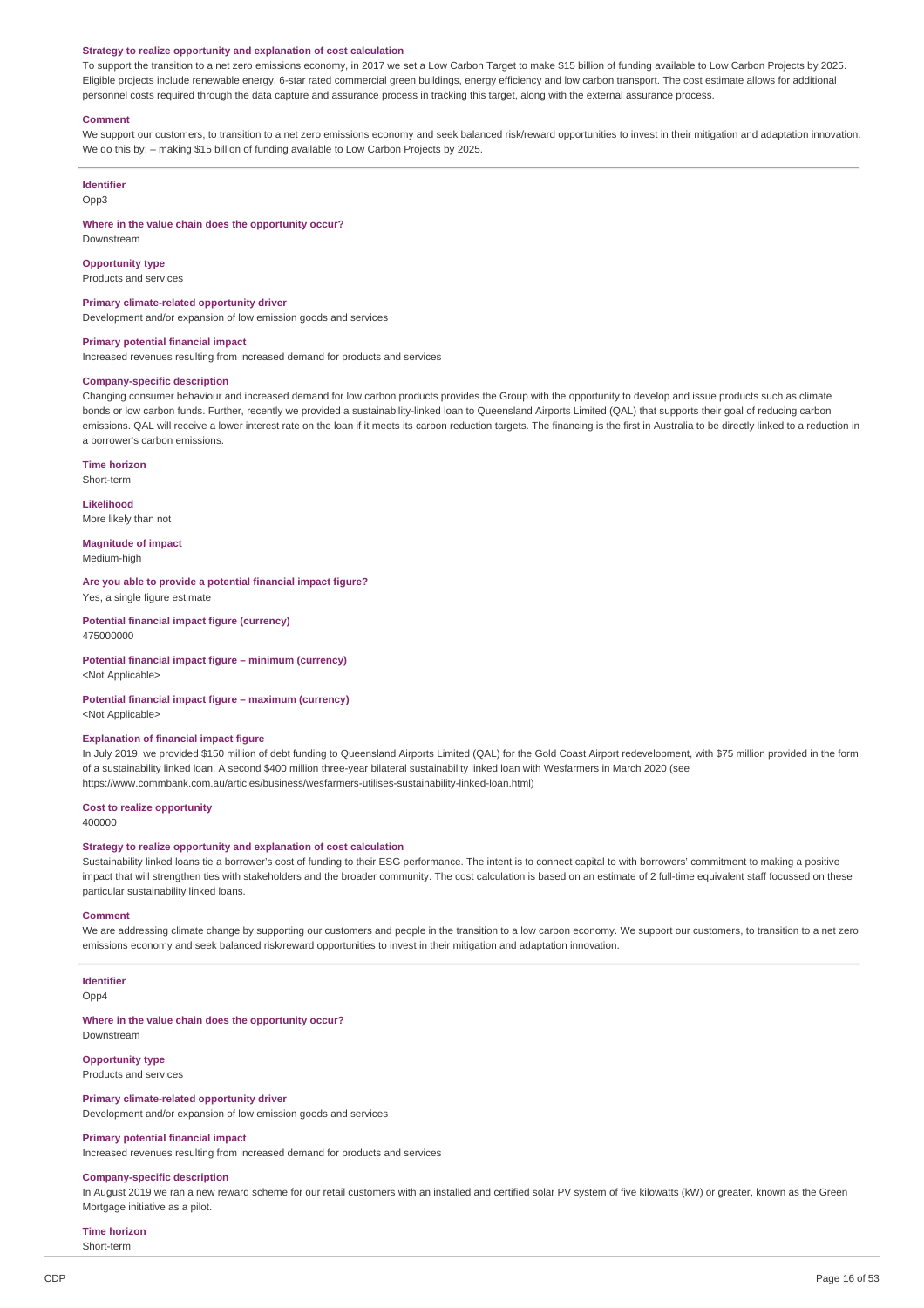#### **Likelihood** More likely than not

#### **Magnitude of impact** Medium-high

## **Are you able to provide a potential financial impact figure?**

Yes, a single figure estimate

**Potential financial impact figure (currency)** 2351000

## **Potential financial impact figure – minimum (currency)** <Not Applicable>

#### **Potential financial impact figure – maximum (currency)** <Not Applicable>

**Explanation of financial impact figure**

During the pilot period, over 4,703 customers took up the \$500 cash-back offer.

**Cost to realize opportunity** 2000000

## **Strategy to realize opportunity and explanation of cost calculation**

The cost estimate is based on over 4,703 customers taking up the \$500 cash back offer. Case study: To help home loan customers benefit from more affordable and sustainable energy, the Retail Banking Services division ran a six week pilot commencing in August 2019 offering \$500 cash-back to customers with an installed and certified solar PV system of five kilowatts (kW) or greater, resulting in 4,703 customer participating in the pilot. The initiative prompted 16% of participating customers to install new solar panels.

**Comment**

## C3. Business Strategy

# C3.1

**(C3.1) Have climate-related risks and opportunities influenced your organization's strategy and/or financial planning?** Yes

## C3.1b

**(C3.1b) Does your organization intend to publish a low-carbon transition plan in the next two years?**

| to<br>low-<br>carbon<br>l plan-      | Intention lintention to<br>linclude the<br>publish a transition plan<br>las a scheduled<br>resolution item<br>transition lat Annual<br><b>General</b><br><b>Meetings</b><br>(AGMs) | <b>Comment</b>                                                                                                                                                                                                                                                                                                                                                                                                                                                                                                                                                                                                                                                                                                                                                                                                                                                                                                                                                                                                                                                                                            |
|--------------------------------------|------------------------------------------------------------------------------------------------------------------------------------------------------------------------------------|-----------------------------------------------------------------------------------------------------------------------------------------------------------------------------------------------------------------------------------------------------------------------------------------------------------------------------------------------------------------------------------------------------------------------------------------------------------------------------------------------------------------------------------------------------------------------------------------------------------------------------------------------------------------------------------------------------------------------------------------------------------------------------------------------------------------------------------------------------------------------------------------------------------------------------------------------------------------------------------------------------------------------------------------------------------------------------------------------------------|
| Row Yes, in<br>the next<br>two years | No, we do not<br>intend to include<br>it as a scheduled<br><b>AGM</b> resolution<br>item                                                                                           | In 2017, a resolution was requisitioned by members to amend the Company's Constitution by inserting at the end of clause 12 'Powers and Duties of Directors' the following<br>subclause 12.4: "In the exercise of their powers and duties pursuant to clause 12.1(a) the Directors shall ensure the business of the company is managed in a manner<br>consistent with the objective of holding global warming to below two degrees Celsius above preindustrial levels." Note: This resolution was proposed by a group of shareholders<br>holding approximately 0.0077% of the Company's shares on issue. As Item 5 is a special resolution, it [would] only be passed if at least 75% of the votes cast on the Item are in<br>favour of the resolution. See https://www.commbank.com.au/content/dam/commbank/about-us/shareholders/pdfs/2017-asx/2017-notice-of-meeting.pdf There was no resolution<br>raised at the most recent AGM, held in a virtual format for the first time on Tuesday, 13 October 2020, where the Chairman responded to questions relating to CBA's approach to<br>climate change. |

## C3.2

**(C3.2) Does your organization use climate-related scenario analysis to inform its strategy?** Yes, qualitative and quantitative

## C3.2a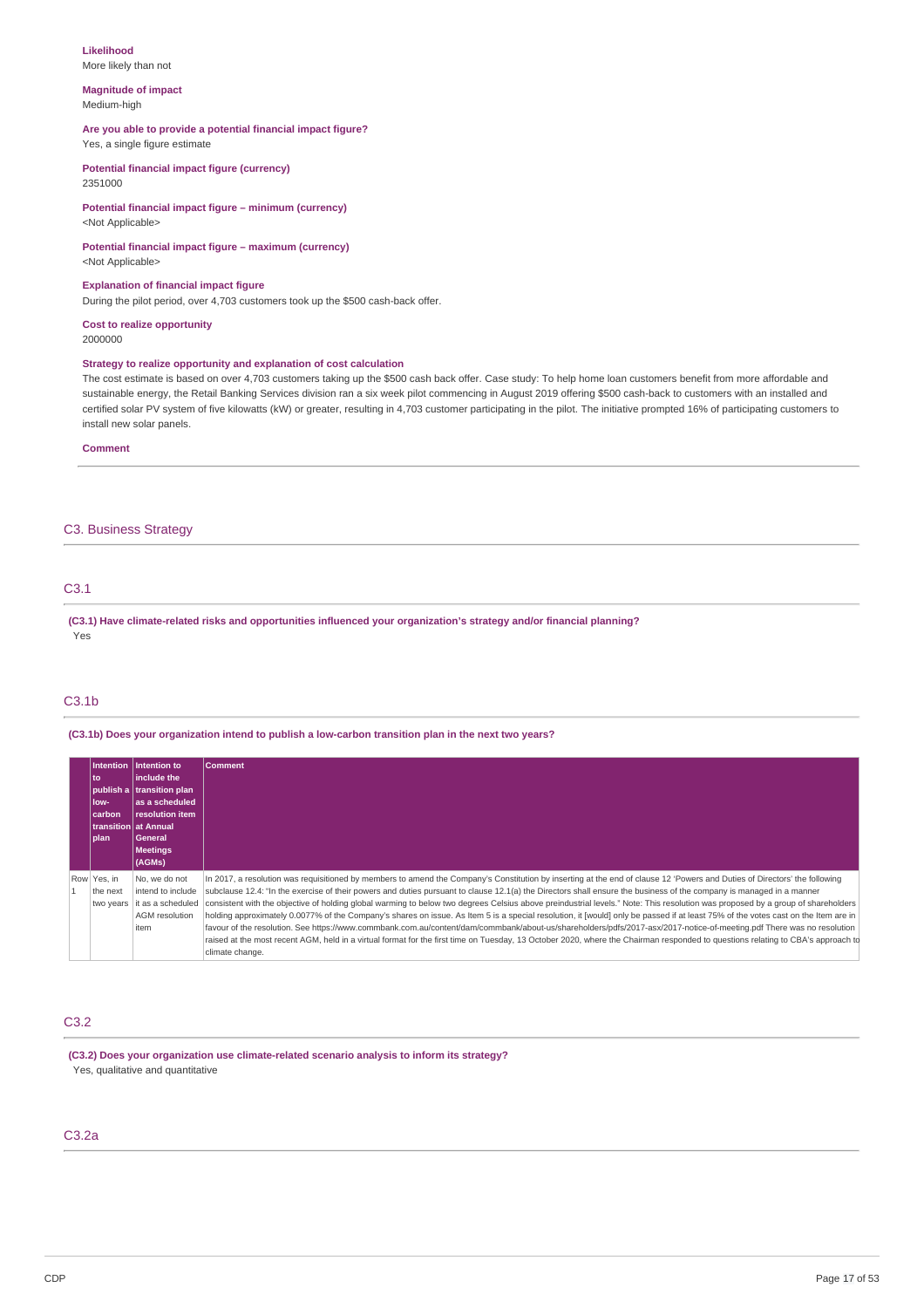## **(C3.2a) Provide details of your organization's use of climate-related scenario analysis.**

| Details                                                                                                                                                                                                                                                                                                                                                                                                    |
|------------------------------------------------------------------------------------------------------------------------------------------------------------------------------------------------------------------------------------------------------------------------------------------------------------------------------------------------------------------------------------------------------------|
|                                                                                                                                                                                                                                                                                                                                                                                                            |
|                                                                                                                                                                                                                                                                                                                                                                                                            |
|                                                                                                                                                                                                                                                                                                                                                                                                            |
|                                                                                                                                                                                                                                                                                                                                                                                                            |
|                                                                                                                                                                                                                                                                                                                                                                                                            |
| We have undertaken a phased approach to climate scenario analysis at a portfolio level. A detailed description of inputs, assumptions, methodologies, outputs, implications and next steps are outlined                                                                                                                                                                                                    |
| on p.50-56 of our FY18 Annual Report (AR), on p.58-60 of our FY19 AR. In FY18, three climate scenarios were modelled, two aligned to a two-degree ambition and one a three-degree ambition. All                                                                                                                                                                                                            |
| scenarios included the use of the Deep Decarbonisation Pathways Project as the reference scenario for our transition analysis. For our physical risk analysis, we used the RCP4.5 and RCP 8.5                                                                                                                                                                                                              |
| reference scenarios. In addition, the Global Coordination scenario used IEA 2DS as a reference scenario and the Policy Inertia scenario used IEA 4DS. Out of model adjustments relate to carbon price;                                                                                                                                                                                                     |
| international energy demand; domestic energy use; carbon offset market activity; materials efficiency; and new business models. The timeframe for analysis is to 2050 for transition risk, and to 2060 for                                                                                                                                                                                                 |
| physical risk, to account for the longer-term timeframe in which physical impacts occur. Transition risks analysis of our business lending portfolio shows that a significant majority (97%) of our business                                                                                                                                                                                               |
| lending portfolio sits within sectors that continue to grow under all scenarios. There is a small portion of our portfolio – less than 2% - which sits in sectors that contract under all scenarios. And the                                                                                                                                                                                               |
| remainder of our portfolio (1%) sits across sectors which grow under one or two scenarios and decline under other scenarios. We have incorporated the transition risk analysis results into our client-level                                                                                                                                                                                               |
| due diligence process, with an initial focus on carbon-intensive sectors. We incorporate relevant questions into the process to allow us to understand their exposure and strategy to respond to climate                                                                                                                                                                                                   |
| risk. This helps us to determine our clients' resilience and inform our lending decisions. Two sectors which contract under all scenarios, and identified as climate-sensitive, are coal-powered electricity<br>and coal mining. In August 2019 we released our Environmental and Social Framework, including a commitment to continue to reduce our exposures to thermal coal mining and coal fired power |
| generation, with the view to exiting the sector by 2030, subject to Australia having a secure energy platform. Physical risk analysis undertaken in FY18 on our home-lending and insurance portfolios                                                                                                                                                                                                      |
| modelled the expected impacts on property damage and loss over time and the expected insurance premium cost impacts over time. The impact of climate change for five perils were considered:                                                                                                                                                                                                               |
| coastal inundation, soil contraction, inland flooding, wind (cyclone) and bushfire. Using the estimated annual average losses to customers from physical risks and the percentage of the portfolio                                                                                                                                                                                                         |
| considered high risk due to the expected insurance premium rise. An example of a strategic responses taken is the continuing focus on supporting sector-wide initiatives that enhance climate resilience                                                                                                                                                                                                   |
| and reduce disaster risk, including through our membership of the Climate Change Action Committee within the Insurance Council of Australia. In FY19 we also performed an assessment of climate-                                                                                                                                                                                                           |
| related factors that could impact the grains, livestock and dairy sectors, representing approximately 65% of our Australian agribusiness portfolio. This assessment identified the productivity impacts due                                                                                                                                                                                                |
| to climate change and the effects on the credit quality for the sectors of the portfolio analysed. The assessment also identified potential adaptive measures that can successfully mitigate these impacts.                                                                                                                                                                                                |
| Our response has included mapping locations of agricultural loan exposures and securities across Australia to productivity data for the sectors analysed to manage and monitor our risks. We have also                                                                                                                                                                                                     |
| engaged with Industry to share insights from the assessment and trained our bankers and risk teams.                                                                                                                                                                                                                                                                                                        |
| scenarios                                                                                                                                                                                                                                                                                                                                                                                                  |

# C3.3

# **(C3.3) Describe where and how climate-related risks and opportunities have influenced your strategy.**

|                                             | related risks<br>land<br>opportunities<br>influenced<br>your strategy<br>in this area? | Have climate-Description of influence                                                                                                                                                                                                                                                                                                                                                                                                                                                                                                                                                                                                                                                                                                                                                                                                                                                                                                                                                                                                                                                                                                                                                                                                                                                                                                                                                                                                                                                                                                                                                                                                                                                                                                                                                                                   |
|---------------------------------------------|----------------------------------------------------------------------------------------|-------------------------------------------------------------------------------------------------------------------------------------------------------------------------------------------------------------------------------------------------------------------------------------------------------------------------------------------------------------------------------------------------------------------------------------------------------------------------------------------------------------------------------------------------------------------------------------------------------------------------------------------------------------------------------------------------------------------------------------------------------------------------------------------------------------------------------------------------------------------------------------------------------------------------------------------------------------------------------------------------------------------------------------------------------------------------------------------------------------------------------------------------------------------------------------------------------------------------------------------------------------------------------------------------------------------------------------------------------------------------------------------------------------------------------------------------------------------------------------------------------------------------------------------------------------------------------------------------------------------------------------------------------------------------------------------------------------------------------------------------------------------------------------------------------------------------|
| Products<br>and<br>services                 | Yes                                                                                    | In August 2019 we released our E&S Framework, replacing our previous ESG Lending Commitments, Climate Policy Position Statement, and Environment Policy. The public E&S<br>Framework supports our internal E&S Policy. It outlines the minimum requirements we expect of our business, customers and suppliers and includes the standards we apply to the<br>fossil fuel-related sector. For example, we are committed to our customers, to transition to a net zero emissions economy and seek opportunities to invest in mitigation and adaptation,<br>by making \$15 billion of funding available to Low Carbon Projects by 2025. Our CFS business integrates ESG risks and opportunities into the investment process; governed by a<br>Responsible Investing Framework and in a manner consistent with delivering long-term investment outcomes for customers and clients. Some segments of our portfolios will be<br>increasingly impacted by climate change e.g. properties/assets in high risk areas for climate impacts; carbon intensive sectors such as coal; opportunities around sustainable finance<br>e.g. low carbon transport, renewable energy, green buildings. Further, certain investment strategies are more impacted than others depending on asset class and underlying portfolio<br>holdings/asset types. This is measured by carbon footprinting, transition risk and physical scenario analysis. To help our customers benefit from more affordable and sustainable energy,<br>we ran a pilot offering \$500 cash-back ro our retail customers with an installed and certified solar PV system of five kilowatts (kW) or greater. During the six-week offer period, 4,703<br>customers took up the offer. The initiative prompted 16% of participating customers to install new solar panels. |
| Supply<br>chain<br>and/or<br>value<br>chain | Yes                                                                                    | The Group measures its environmental footprint and we are committed to complying with, or exceeding, the requirements of environmental legislation relevant in all areas in which we<br>operate. • We continue to embed the management of E&S risks and opportunities within our supply chain, within the activities of our procurement staff and buyers. • We continue to<br>identify E&S risks within our supply chain through spend categories assessments. We assess for the presence of E&S risk, likelihood of occurrence and presence of mitigations and<br>controls. Further, we expect that suppliers to the Group will: • Meet all relevant local and national environmental protection laws, requlations and standards as well as strive to comply<br>with international environmental protection standards . Actively manage the environmental impact of their operations, and take responsibility for minimising the negative impact of their<br>product and services throughout their lifecycle . Establish environmental targets and report regularly in the public domain on progress towards these . Have an Environmental<br>Management System (EMS) aligned to ISO 14001, or plan, to identify and manage environmental risks (such as energy usage, water usage, waste and emissions) • Have suitable<br>sustainable certification related to the primary materials in their product (e.g. sustainable forestry certification for paper products) • Have reporting capability on energy consumption and<br>greenhouse gas emissions                                                                                                                                                                                                                                                                 |
| Investment Yes<br>in R&D                    |                                                                                        | The Group continuously scans and identifies gaps in the market for low-carbon products and investment opportunities. Aware of the opportunity for business development, the Group<br>has developed and offers low-carbon ethical superannuation funds, and green bond investment fund. Specifically, customer testing identified gaps in the superannuation product<br>investment menus and retail distribution team product strategy which has been filled by identifying an institutional green bond investment manager, whom we have developed a<br>distribution partnership with.                                                                                                                                                                                                                                                                                                                                                                                                                                                                                                                                                                                                                                                                                                                                                                                                                                                                                                                                                                                                                                                                                                                                                                                                                                   |
| Operations Yes                              |                                                                                        | Our Environmental and Social Framework includes the following commitments relating to the strategy to managing climate related risks and opportunities for our operations: •<br>Continuously reducing our own Australia-based emissions by investing in smart technologies and practices, for example, by: . Sourcing renewable electricity for 100% of our Australian<br>power needs by 2030 in line with our RE100 commitments; · offsetting unavoidable emissions to be carbon neutral using the NCOS and equivalent system; increasing on-site renewable<br>energy (solar PV) generation capacity to 2MW by 2025; • leasing all new main commercial office spaces, and designing and building all new retail branches with a minimum 5 star Green<br>Star ratings; • maintaining operational performance of all main commercial spaces to a minimum of 4.5 stars as predefined by NABERS Tenancy Energy and NABERS Indoor<br>Environmental Quality; and • transitioning to hybrid and battery powered business-related motor vehicles.• Reporting regularly on key metrics in order to measure our progress and hold<br>ourselves accountable to our stakeholders with regard to climate risks and opportunities; including within our FY20 Annual Report, available here: https://www.commbank.com.au/about-<br>us/investors.html                                                                                                                                                                                                                                                                                                                                                                                                                                                                                  |

# C3.4

## **(C3.4) Describe where and how climate-related risks and opportunities have influenced your financial planning.**

| <b>Financial</b><br>  planning<br>elements that<br>have been<br><b>linfluenced</b> | Description of influence                                                                                                                                                                                                                                                                                                                                                                                                                                                                                                                                                                                                                                    |
|------------------------------------------------------------------------------------|-------------------------------------------------------------------------------------------------------------------------------------------------------------------------------------------------------------------------------------------------------------------------------------------------------------------------------------------------------------------------------------------------------------------------------------------------------------------------------------------------------------------------------------------------------------------------------------------------------------------------------------------------------------|
| Row Provisions or<br>general<br>reserves                                           | Provisions Climate risk is a risk for the Group. The impacts of climate change have the potential the affect our customers' ability to service and repay their loans, and the value of collateral<br>the Group holds to secure loans. These impacts include long-term changes in climatic conditions, extreme weather events, and the action taken by governments, regulators or society more<br>generally to transition to a low carbon economy. During the year ended 30 June 2020, the Group recognised provisions for impairment of \$90million reflecting the impact of extreme weather<br>events on the credit quality of the Group's loan portfolio. |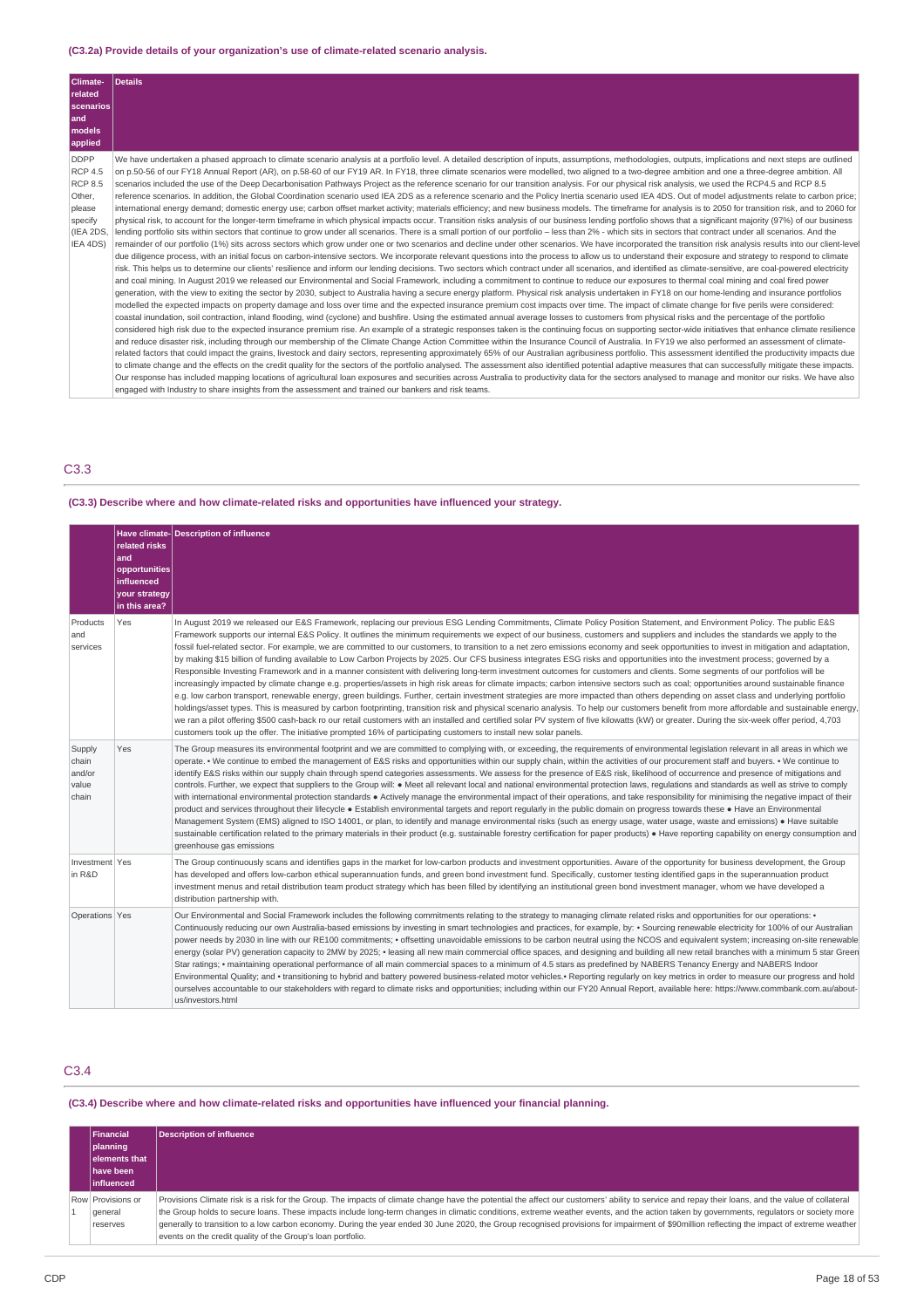## (C3.4a) Provide any additional information on how climate-related risks and opportunities have influenced your strategy and financial planning (optional).

# C-FS3.6

**(C-FS3.6) Are climate-related issues considered in the policy framework of your organization?** Yes, both of the above

## C-FS3.6a

## **(C-FS3.6a) In which policies are climate-related issues integrated?**

|                                                            | <b>Type of policy</b>                                                                                      | coverage<br>of policy           | Portfolio Description                                                                                                                                                                                                                                                                                                                                                                                                                                                                                                                                                                                                                                                                                                                                                                                                                                                                                                                                                                                                                                                                                                                                                                                                                                                  |
|------------------------------------------------------------|------------------------------------------------------------------------------------------------------------|---------------------------------|------------------------------------------------------------------------------------------------------------------------------------------------------------------------------------------------------------------------------------------------------------------------------------------------------------------------------------------------------------------------------------------------------------------------------------------------------------------------------------------------------------------------------------------------------------------------------------------------------------------------------------------------------------------------------------------------------------------------------------------------------------------------------------------------------------------------------------------------------------------------------------------------------------------------------------------------------------------------------------------------------------------------------------------------------------------------------------------------------------------------------------------------------------------------------------------------------------------------------------------------------------------------|
| Bank<br>lending<br>(Bank)                                  | Credit policy<br>Risk policy                                                                               | Majority<br>of the<br>portfolio | Climate related issues are integrated within • The Overall Risk Framework (Risk Appetite Statement and Risk Management Strategy / Approach). This includes<br>recognising Environmental & Social Risk in the Group's Risk taxonomy under strategic risk in the latest review of the Group Risk Management Approach<br>approved by the Board in 2020. • Group Environmental & Social Framework Business Lending commitments                                                                                                                                                                                                                                                                                                                                                                                                                                                                                                                                                                                                                                                                                                                                                                                                                                             |
| Investing<br>(Asset<br>manager)                            | <not applicable=""></not>                                                                                  | $<$ Not<br>Applicabl<br>e >     | <not applicable=""></not>                                                                                                                                                                                                                                                                                                                                                                                                                                                                                                                                                                                                                                                                                                                                                                                                                                                                                                                                                                                                                                                                                                                                                                                                                                              |
| Investing<br>(Asset<br>owner)                              | Sustainable/Responsible All of the<br><b>Investment Policy</b>                                             | portfolio                       | Climate related issues are integrated within the Overall Risk Framework (Risk Appetite Statement and Risk Management Strategy / Approach). This includes<br>recognising Environmental & Social Risk in the Group's Risk taxonomy under strategic risk in the latest review of the Group Risk Management Approach<br>approved by the Board in 2020. The purpose of the Responsible Investment Policy (RI Policy) is to quide the Registrable Superannuation Entity Trustee (RSE<br>Trustee) and Responsible Entity (RE) on Colonial First State's (CFS's) approach to Environment, Social and Governance (ESG) risks and opportunities and its<br>stewardship activities. The Policy reflects the requirements of Financial Services Council (FSC), Australian Securities and Investments Commission (ASIC) and<br>Australian Prudential Regulation Authority (APRA). The Responsible Investment Policy: - Defines environmental, social, governance, climate risks and ethical<br>issues; - Highlights beliefs and principles to which CFSIL manages these risks in both capacities (RSE and RE); - Outlines CFSIL's approach to implementing<br>these principles in managing these risks; - Stewardship activities including proxy voting, engagement and exclusions. |
| Insurance<br>(Insurance<br>company)                        | Risk policy<br>underwriting Other, please specify<br>(Commonwealth<br>Insurance Limited<br>Pricing Policy) | All of the<br>portfolio         | Climate related issues are integrated within the Overall Risk Framework (Risk Appetite Statement and Risk Management Strategy / Approach). This includes<br>recognising Environmental & Social Risk in the Group's Risk taxonomy under strategic risk in the latest review of the Group Risk Management Approach<br>approved by the Board in 2020. In Insurance, climate risk is built into product pricing.                                                                                                                                                                                                                                                                                                                                                                                                                                                                                                                                                                                                                                                                                                                                                                                                                                                           |
| Other<br>products<br>and<br>services,<br>please<br>specify | Please select                                                                                              | Please<br>select                |                                                                                                                                                                                                                                                                                                                                                                                                                                                                                                                                                                                                                                                                                                                                                                                                                                                                                                                                                                                                                                                                                                                                                                                                                                                                        |

# C-FS3.6b

(C-FS3.6b) Describe your exclusion policies related to industries and/or activities exposed or contributing to climate-related risks.

| Type of<br>exclusion<br>policy |                 | <b>Portfolio</b> Application   | <b>Description</b>                                                                                                                                                                                                                                                                                                                                                                                                                                                                                                                                                                                                                                                                                                                                                                                        |
|--------------------------------|-----------------|--------------------------------|-----------------------------------------------------------------------------------------------------------------------------------------------------------------------------------------------------------------------------------------------------------------------------------------------------------------------------------------------------------------------------------------------------------------------------------------------------------------------------------------------------------------------------------------------------------------------------------------------------------------------------------------------------------------------------------------------------------------------------------------------------------------------------------------------------------|
| All fossil<br>fuels            | Bank<br>lending | New<br>for new projects        | We ensure our business lending policies support the responsible transition to a net zero emissions economy by 2050, by: only providing Banking and Financing activity<br>business/investment to New oil, gas or metallurgical coal projects if supported by an assessment of the environmental, social and economic impacts of such activity, and if in line with the<br>goals of the Paris Agreement.                                                                                                                                                                                                                                                                                                                                                                                                    |
| Coal                           | Bank<br>lending | <b>New</b><br>for new projects | We ensure our business lending policies support the responsible transition to a net zero emissions economy by 2050, by: continuing to reduce our exposures to thermal<br>business/investment coal mining and coal fired power generation, with the view to exiting the sector by 2030, subject to Australia having a secure energy platform.                                                                                                                                                                                                                                                                                                                                                                                                                                                              |
| Oil & gas                      | Bank<br>lending | <b>New</b><br>for new projects | We ensure our business lending policies support the responsible transition to a net zero emissions economy by 2050, by: • only providing Banking and Financing activity<br>business/investment to New oil, gas or metallurgical coal projects if supported by an assessment of the environmental, social and economic impacts of such activity, and if in line with the<br>goals of the Paris Agreement. • recognising and supporting gas as a transition fuel, while working with our customers in accordance with our own climate scenario<br>analysis, which is informed by the Intergovernmental Panel on Climate Change's guidance; and we do not provide project finance for the mining, exploration, or<br>development of oil sands, or for oil and gas exploration and development in the Arctic. |

## C-FS3.7

**(C-FS3.7) Are climate-related issues factored into your external asset manager selection process?** Yes, for some assets managed externally

## C-FS3.7a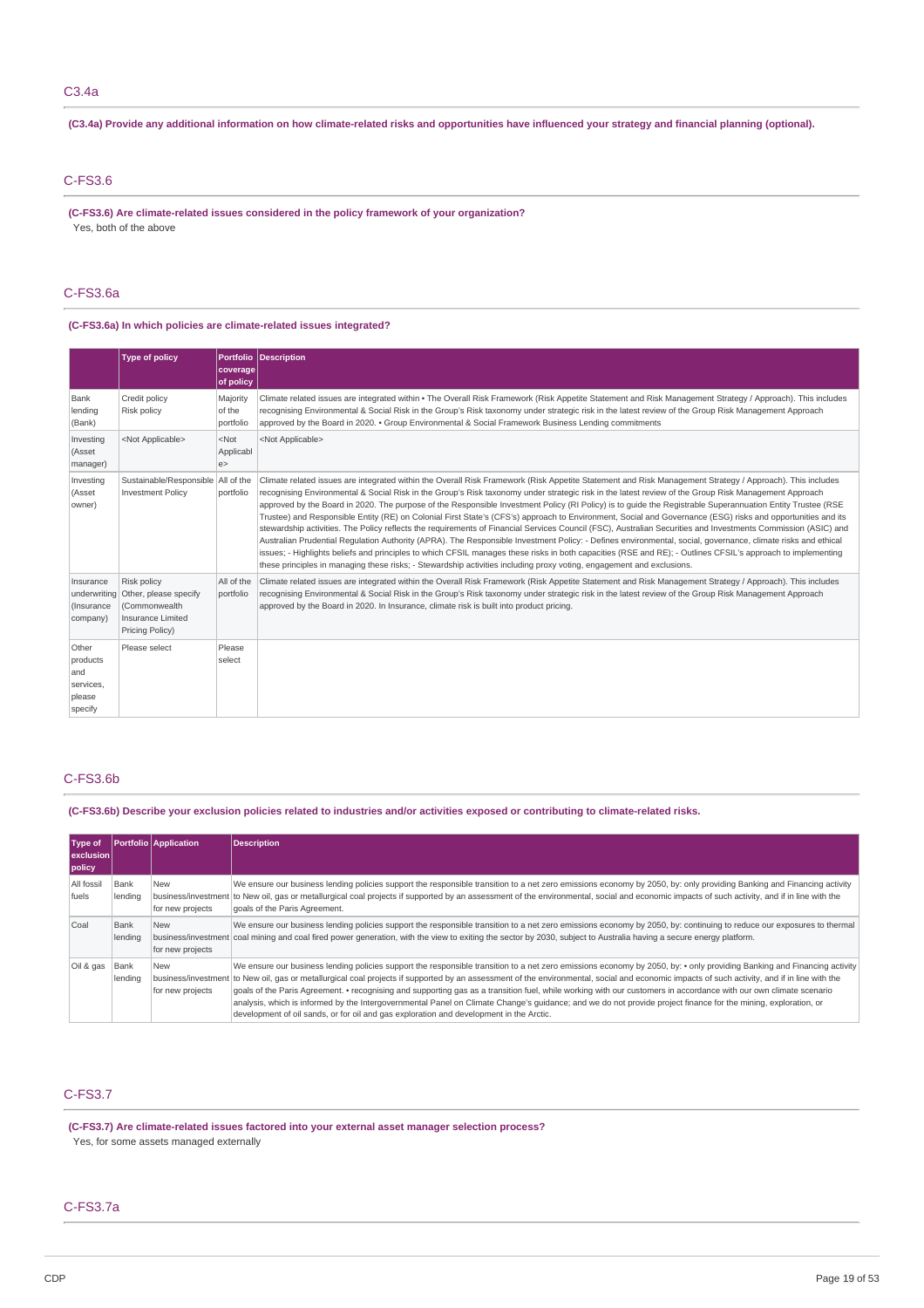#### **(C-FS3.7a) How are climate-related issues factored into your external asset manager selection process?**

| <b>Process for factoring</b><br>  climate-related issues<br><b>linto external asset</b><br><b>management selection</b>                              | <b>Comment</b>                                                                                                                                                                                                                                                                                                                                                                                                                                                                                                                                                                                          |
|-----------------------------------------------------------------------------------------------------------------------------------------------------|---------------------------------------------------------------------------------------------------------------------------------------------------------------------------------------------------------------------------------------------------------------------------------------------------------------------------------------------------------------------------------------------------------------------------------------------------------------------------------------------------------------------------------------------------------------------------------------------------------|
| Row Review asset manager's<br>climate-related policies<br>Use of external data on<br>asset managers regarding<br>climate-related risk<br>management | As part of the fund manager selection process, CFS's responsible investment team conducts analysis of Carbon metrics to measure risks is also conducted for equity portfolios<br>using MSCI systems and methodology. This includes Carbon Emissions, Average Weighted Carbon Intensity and Low Carbon Transition scores. They also request any<br>documentation regarding climate change policy, practices and case studies. While it is not mandatory as part of the data collection, it is encouraged and enables the responsible<br>investment team to build a holistic picture of the manager base. |

# C4. Targets and performance

## C4.1

**(C4.1) Did you have an emissions target that was active in the reporting year?** Both absolute and intensity targets

# C4.1a

**(C4.1a) Provide details of your absolute emissions target(s) and progress made against those targets.**

## **Target reference number** Abs 1

**Year target was set** 2016

**Target coverage** Country/region

**Scope(s) (or Scope 3 category)** Scope 1

**Base year** 2009

**Covered emissions in base year (metric tons CO2e)**

10931

Covered emissions in base year as % of total base year emissions in selected Scope(s) (or Scope 3 category) 83.72

**Target year**

2020

**Targeted reduction from base year (%)** 52.7

**Covered emissions in target year (metric tons CO2e) [auto-calculated]** 5170.363

**Covered emissions in reporting year (metric tons CO2e)** 7623

**% of target achieved [auto-calculated]** 57.4242049967738

**Target status in reporting year** Underway

**Is this a science-based target?**

Yes, we consider this a science-based target, but it has not been approved by the Science-Based Targets initiative

**Target ambition**

Well-below 2°C aligned

# **Please explain (including target coverage)**

CBA Scope 1 2020 target. This target relates to the Australian operations of CBA. The 'covered emissions in base year as % of total base year emissions' figure is calculated over the total base year emissions for Australian operation. During FY20, our Scope 1 emissions increased by 11.5% mainly due to more demand for road travel in lieu of flights - Covid-19 related.

# **Target reference number**

Abs 2

**Year target was set** 2016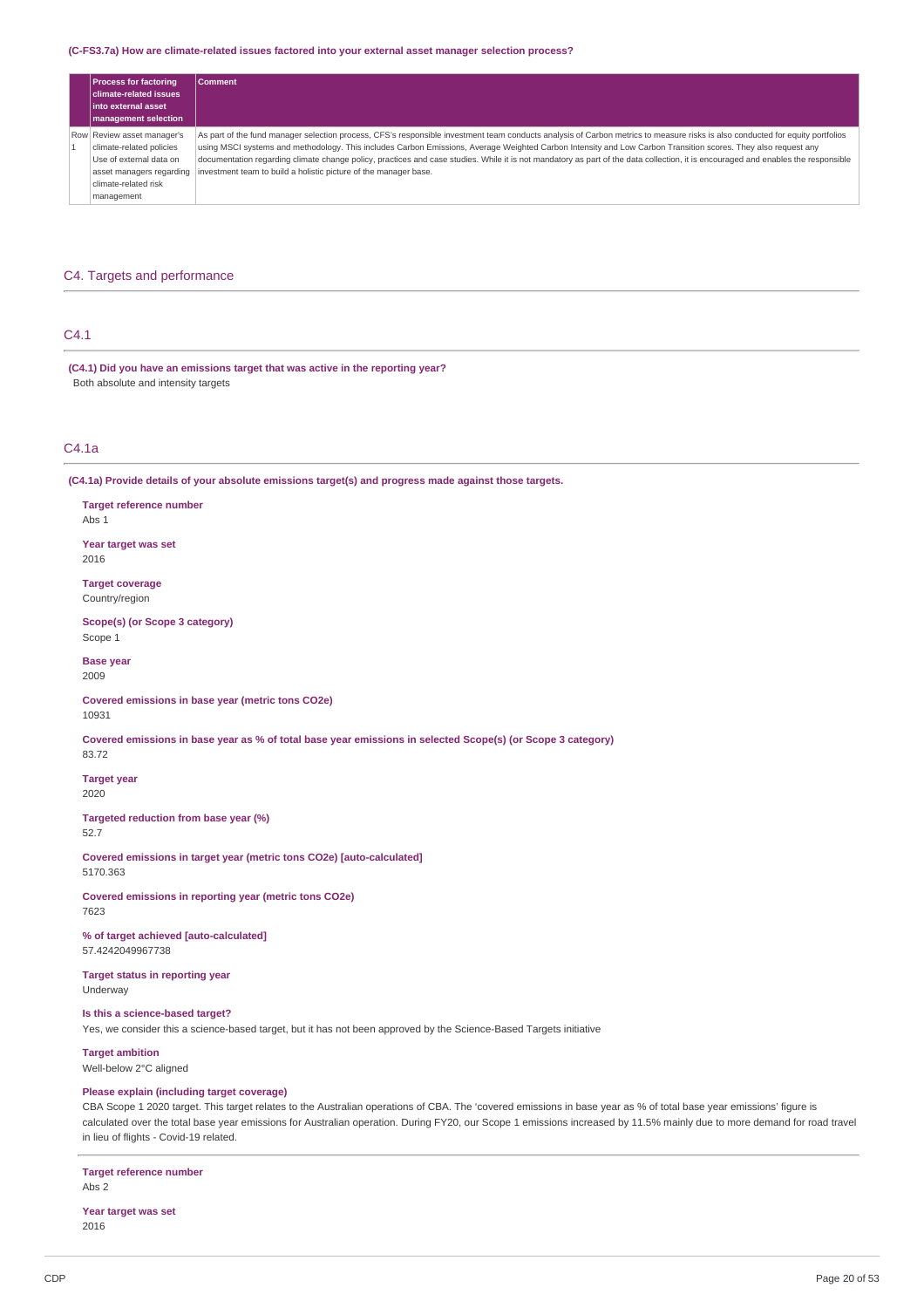**Target coverage** Country/region

**Scope(s) (or Scope 3 category)** Scope 2 (location-based)

**Base year** 2009

**Covered emissions in base year (metric tons CO2e)** 139303

Covered emissions in base year as % of total base year emissions in selected Scope(s) (or Scope 3 category) 85

**Target year** 2020

**Targeted reduction from base year (%)** 57.4

**Covered emissions in target year (metric tons CO2e) [auto-calculated]** 59343.078

**Covered emissions in reporting year (metric tons CO2e)** 57231

**% of target achieved [auto-calculated]** 102.641420785778

**Target status in reporting year** Achieved

#### **Is this a science-based target?**

Yes, we consider this a science-based target, but it has not been approved by the Science-Based Targets initiative

**Target ambition**

Other, please specify (Other – derived using historical trends and year-on-year reductions)

## **Please explain (including target coverage)**

This target relates to the Australian operations of CBA. The 'covered emissions in base year as % of total base year emissions' figure is calculated over the total base year emissions for Australian operations. During FY20, we reduced our Scope 2 emissions by 5.7% and exceed our 2020 target.

**Target reference number**

Abs 3

**Year target was set** 2016

**Target coverage** Country/region

**Scope(s) (or Scope 3 category)** Scope 1

**Base year** 2009

**Covered emissions in base year (metric tons CO2e)** 2126

Covered emissions in base year as % of total base year emissions in selected Scope(s) (or Scope 3 category) 16.28

**Target year** 2020

**Targeted reduction from base year (%)** 70.9

**Covered emissions in target year (metric tons CO2e) [auto-calculated]**

618.666

**Covered emissions in reporting year (metric tons CO2e)** 683

**% of target achieved [auto-calculated]** 95.7319346607984

**Target status in reporting year** Underway

#### **Is this a science-based target?**

Yes, we consider this a science-based target, but it has not been approved by the Science-Based Targets initiative

**Target ambition**

Other, please specify (Other – derived using historical trends and year-on-year reductions)

## **Please explain (including target coverage)**

Bankwest Scope 1 2020 target. This target relates to the Australian operations of Bankwest. The 'covered emissions in base year as % of total base year emissions' figure is calculated over the total base year emissions for Australian operations. During FY20, our Scope 1 emissions increased by 2.6% mainly due to more demand for road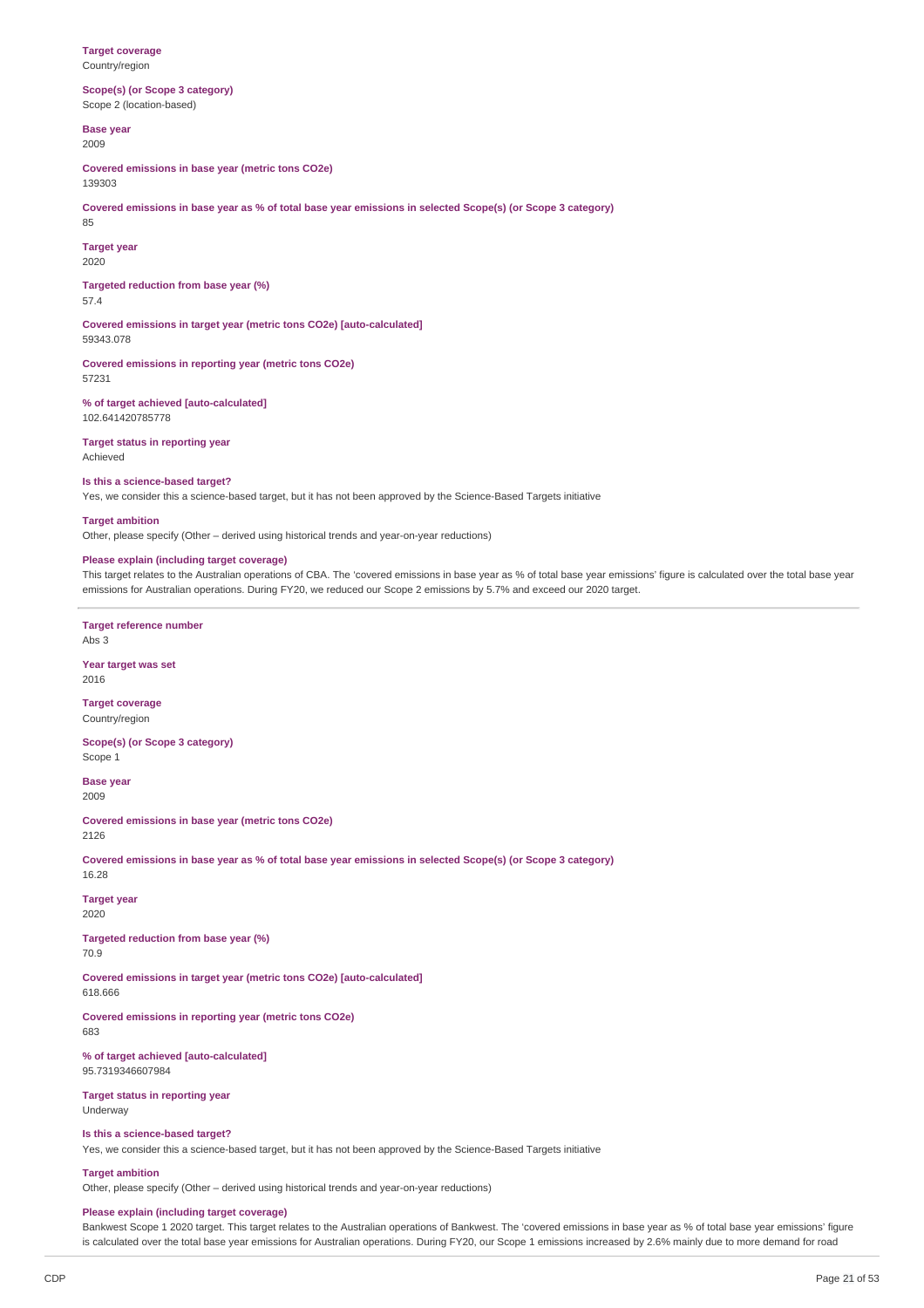#### **Target reference number** Abs 4

**Year target was set**

2016

**Target coverage** Country/region

**Scope(s) (or Scope 3 category)** Scope 2 (location-based)

**Base year** 2009

**Covered emissions in base year (metric tons CO2e)** 24586

Covered emissions in base year as % of total base year emissions in selected Scope(s) (or Scope 3 category)

15

**Target year** 2020

**Targeted reduction from base year (%)** 60

**Covered emissions in target year (metric tons CO2e) [auto-calculated]** 9834.4

**Covered emissions in reporting year (metric tons CO2e)** 4812

**% of target achieved [auto-calculated]** 134.046476314434

**Target status in reporting year** Achieved

## **Is this a science-based target?**

Yes, we consider this a science-based target, but it has not been approved by the Science-Based Targets initiative

## **Target ambition**

Other, please specify (Other – derived using historical trends and year-on-year reductions)

# **Please explain (including target coverage)**

This target relates to the Australian operations of Bankwest. The 'covered emissions in base year as % of total base year emissions' figure is calculated over the total base year emissions for the Group for Australian operations (i.e. CBA and Bankwest). Bankwest Scope 2 2020 target. Following the Bank's successful 20% reduction target achieved in 2013, the Bank set a new Scope 2 emissions target for FY20. During FY19, we reduced our Scope 2 emissions by 6.1% and have exceeded our 2020 target.

**Target reference number** Abs 5 **Year target was set** 2019 **Target coverage** Country/region **Scope(s) (or Scope 3 category)** Scope 1+2 (location-based) **Base year** 2019 **Covered emissions in base year (metric tons CO2e)** 4493 Covered emissions in base year as % of total base year emissions in selected Scope(s) (or Scope 3 category) 100 **Target year** 2030 **Targeted reduction from base year (%)** 46.2 **Covered emissions in target year (metric tons CO2e) [auto-calculated]** 2417.234 **Covered emissions in reporting year (metric tons CO2e)** 4493 **% of target achieved [auto-calculated] Target status in reporting year**

New

0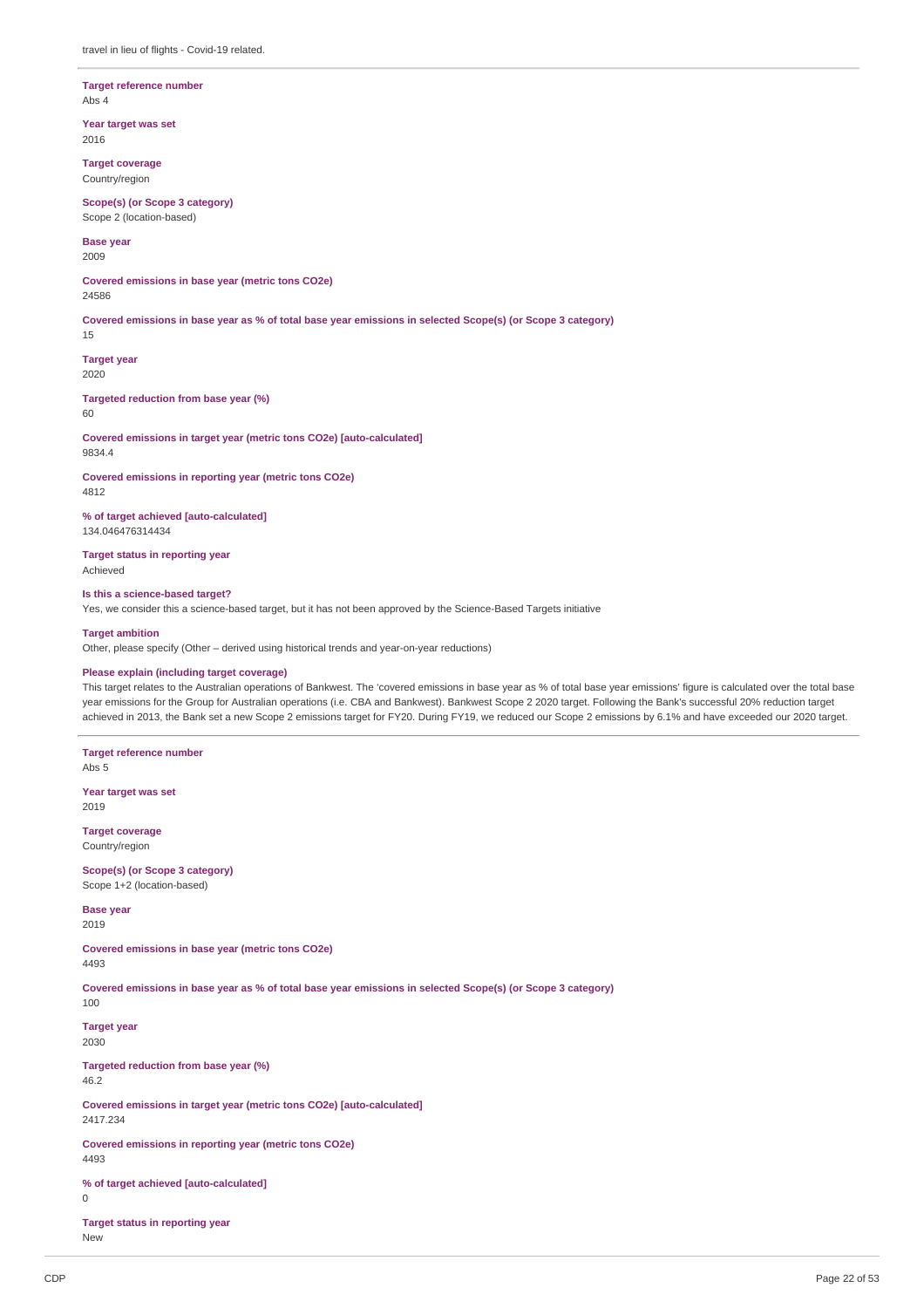#### **Is this a science-based target?**

Yes, we consider this a science-based target, but it has not been approved by the Science-Based Targets initiative

## **Target ambition**

**Target reference number**

1.5°C aligned

#### **Please explain (including target coverage)**

This target relates to the New Zealand operations of ASB. The 'covered emissions in base year as % of total base year emissions' figure is calculated over the total base year emissions for the ASB. As a part of ASB's signatory to the Climate Leader's Coalition, the bank committed to set a science-based target. This replaces ASB's previous commitment. The baseline is 2019 calendar year.

## $C4.1<sub>b</sub>$

100

**(C4.1b) Provide details of your emissions intensity target(s) and progress made against those target(s).**

Int 1 **Year target was set** 2016 **Target coverage** Country/region **Scope(s) (or Scope 3 category)** Scope 1+2 (location-based) **Intensity metric** Metric tons CO2e per unit FTE employee **Base year** 2015 **Intensity figure in base year (metric tons CO2e per unit of activity)** 3.05 % of total base year emissions in selected Scope(s) (or Scope 3 category) covered by this intensity figure **Target year** 2020 **Targeted reduction from base year (%)** 34.4 **Intensity figure in target year (metric tons CO2e per unit of activity) [auto-calculated]** 2.0008 **% change anticipated in absolute Scope 1+2 emissions** 35.2 **% change anticipated in absolute Scope 3 emissions Intensity figure in reporting year (metric tons CO2e per unit of activity)** 1.95 **% of target achieved [auto-calculated]** 104.841784216546 **Target status in reporting year** Achieved **Is this a science-based target?** Yes, we consider this a science-based target, but it has not been approved by the Science Based Targets initiative **Target ambition** Other, please specify (Derived using historical trends and year-on-year reductions) **Please explain (including target coverage)**

We set an emissions intensity target for Australian operations in 2015 to reduce Scope 1 and 2 emissions intensities expressed in FTE by 34.4% between 2015 and 2020. The final target is to reduce emissions to 2.0 Tonne CO2-e/FTE by FY20. In FY20 we exceed this target.

## C4.2

**(C4.2) Did you have any other climate-related targets that were active in the reporting year?** Target(s) to increase low-carbon energy consumption or production

#### C4.2a

**(C4.2a) Provide details of your target(s) to increase low-carbon energy consumption or production.**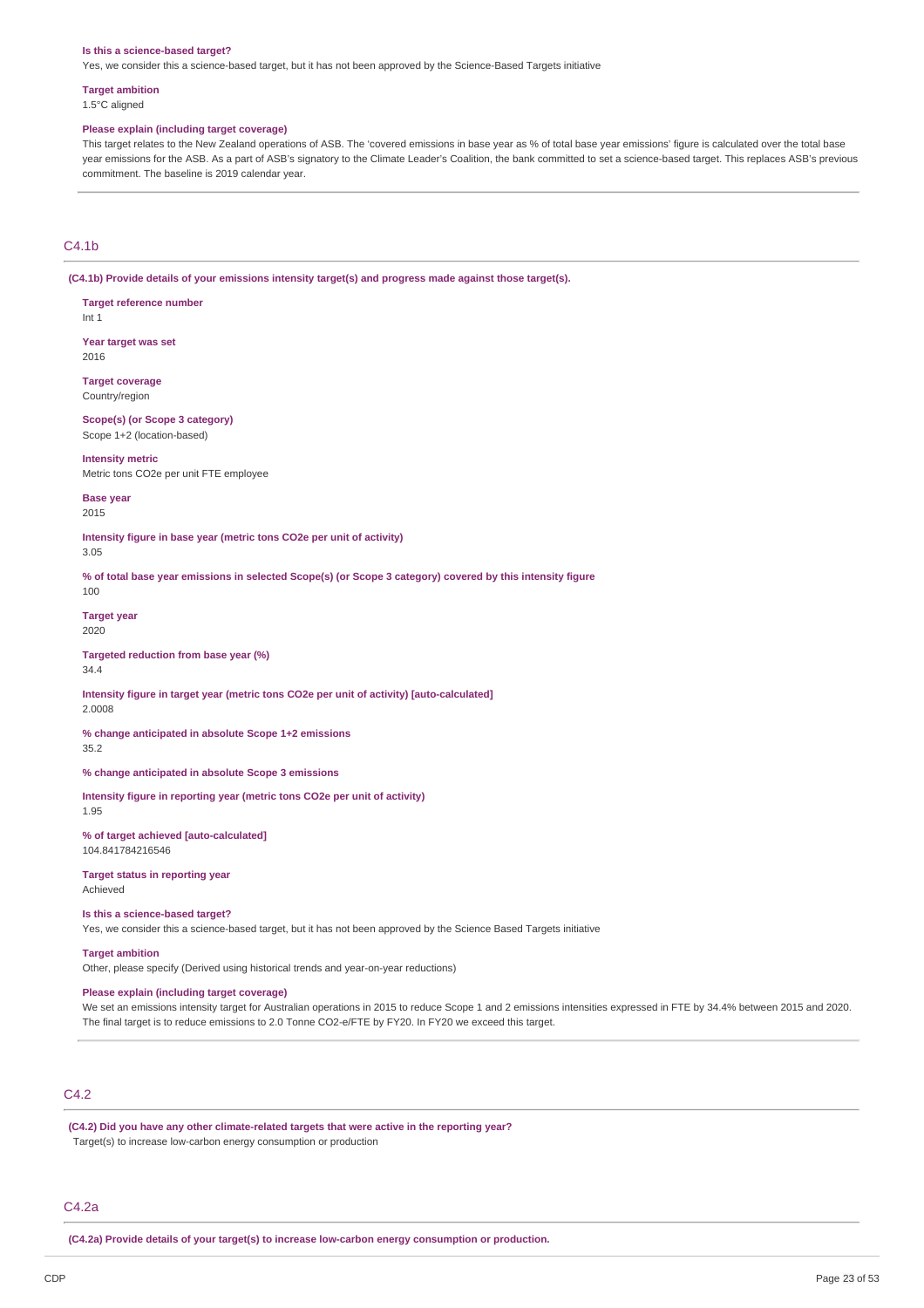#### **Target reference number** Low 1

**Year target was set** 2016

**Target coverage** Country/region

**Target type: absolute or intensity** Absolute

**Target type: energy carrier** Electricity

**Target type: activity** Production

**Target type: energy source** Renewable energy source(s) only

**Metric (target numerator if reporting an intensity target)** kWh

**Target denominator (intensity targets only)** <Not Applicable>

**Base year** 2015

**Figure or percentage in base year** 0

**Target year** 2020

**Figure or percentage in target year** 1250

**Figure or percentage in reporting year** 1510

**% of target achieved [auto-calculated]** 120.8

**Target status in reporting year** Achieved

**Is this target part of an emissions target?** Abs-2 & Abs-4

**Is this target part of an overarching initiative?**

Other, please specify (Property Sustainability Strategy and Environmental and Social Framework)

# **Please explain (including target coverage)**

Renewable energy – solar PV installation CBA Group initiated onsite solar PV rollout in 2015. During FY20, installation was completed at 14 retail branches across the CBA and Bankwest portfolio, bringing total installed capacity across 80 sites to 1,510 kW. This exceeds the original 2020 target of 1,250 kW.

**Target reference number** Low 2

**Year target was set** 2016

**Target coverage** Country/region

**Target type: absolute or intensity** Absolute

**Target type: energy carrier** Electricity

**Target type: activity** Production

**Target type: energy source** Renewable energy source(s) only

**Metric (target numerator if reporting an intensity target)** MWh

**Target denominator (intensity targets only)** <Not Applicable>

**Base year** 2015

**Figure or percentage in base year**  $\Omega$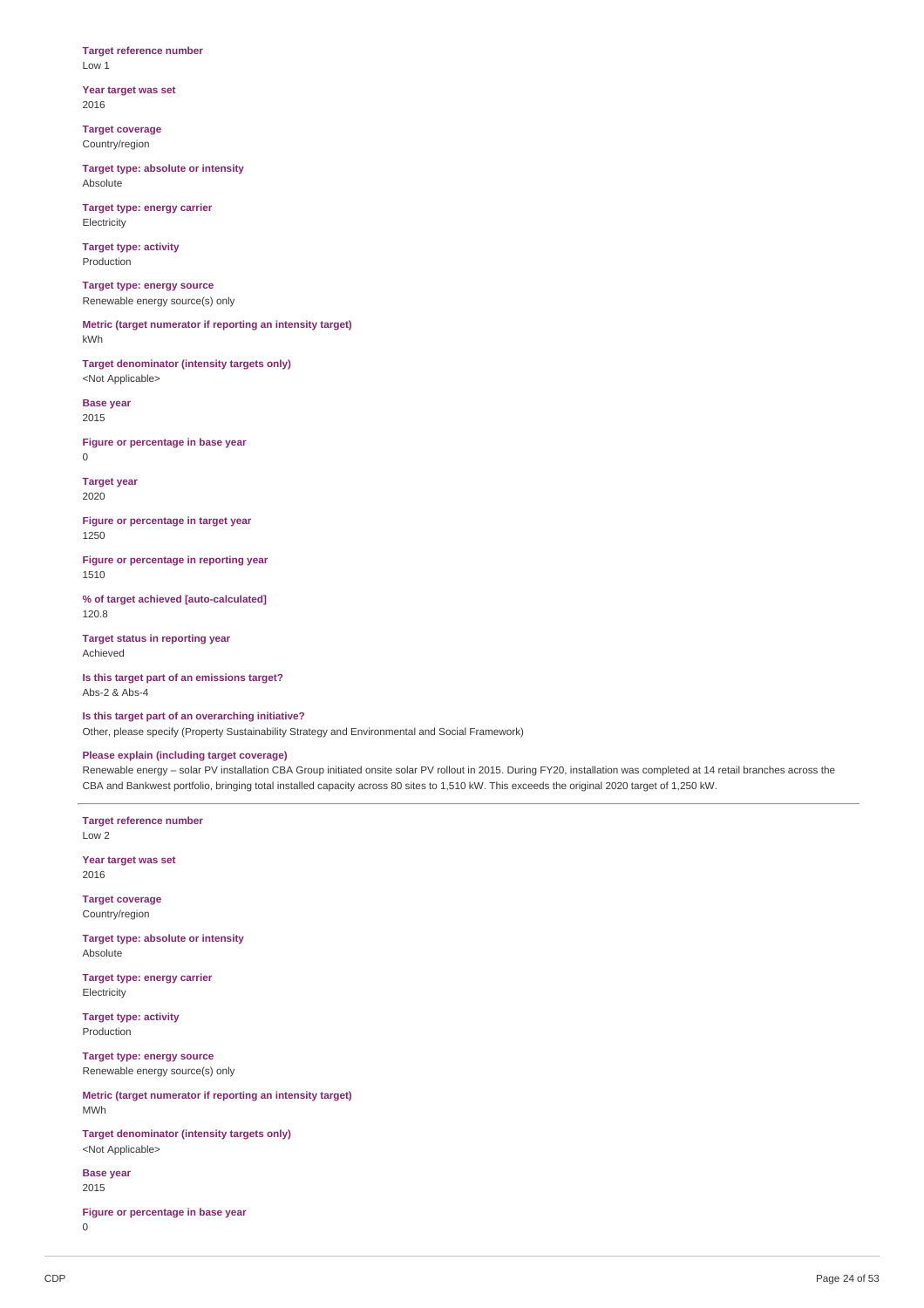#### **Target year** 2020

#### **Figure or percentage in target year** 1500

#### **Figure or percentage in reporting year** 1696

**% of target achieved [auto-calculated]** 113.066666666667

**Target status in reporting year** Achieved

**Is this target part of an emissions target?** Abs-2 & Abs-4

**Is this target part of an overarching initiative?** Other, please specify (Property Sustainability Strategy and Environmental and Social Framework)

## **Please explain (including target coverage)**

Renewable energy production CBA Group initiated onsite solar PV rollout in 2015. Onsite renewable energy production is increasing year on year as more systems are installed and commissioned. FY20 production increased to 1696 MWh compared to 1127 MWh for FY19.

**Target reference number** Low 3

**Year target was set** 2019

**Target coverage** Country/region

**Target type: absolute or intensity** Absolute

**Target type: energy carrier Electricity** 

**Target type: activity** Consumption

**Target type: energy source** Renewable energy source(s) only

**Metric (target numerator if reporting an intensity target)** Percentage

**Target denominator (intensity targets only)** <Not Applicable>

**Base year** 2019

**Figure or percentage in base year**  $\Omega$ 

**Target year** 2030

**Figure or percentage in target year** 100

**Figure or percentage in reporting year** 100

**% of target achieved [auto-calculated]** 100

**Target status in reporting year** Achieved

**Is this target part of an emissions target?**

**Is this target part of an overarching initiative?** RE100

## **Please explain (including target coverage)**

Sourcing renewable energy In FY19 we signed up, as the first Australian corporate, to RE100. This commits us to source 100% of our electricity consumption from renewable sources by 2030. As of June 2019, we were sourcing 65% of our national consumption from renewable energy. From 1 January 2020, we were sourcing 100% of our national consumption from renewable electricity in Australia.

C4.3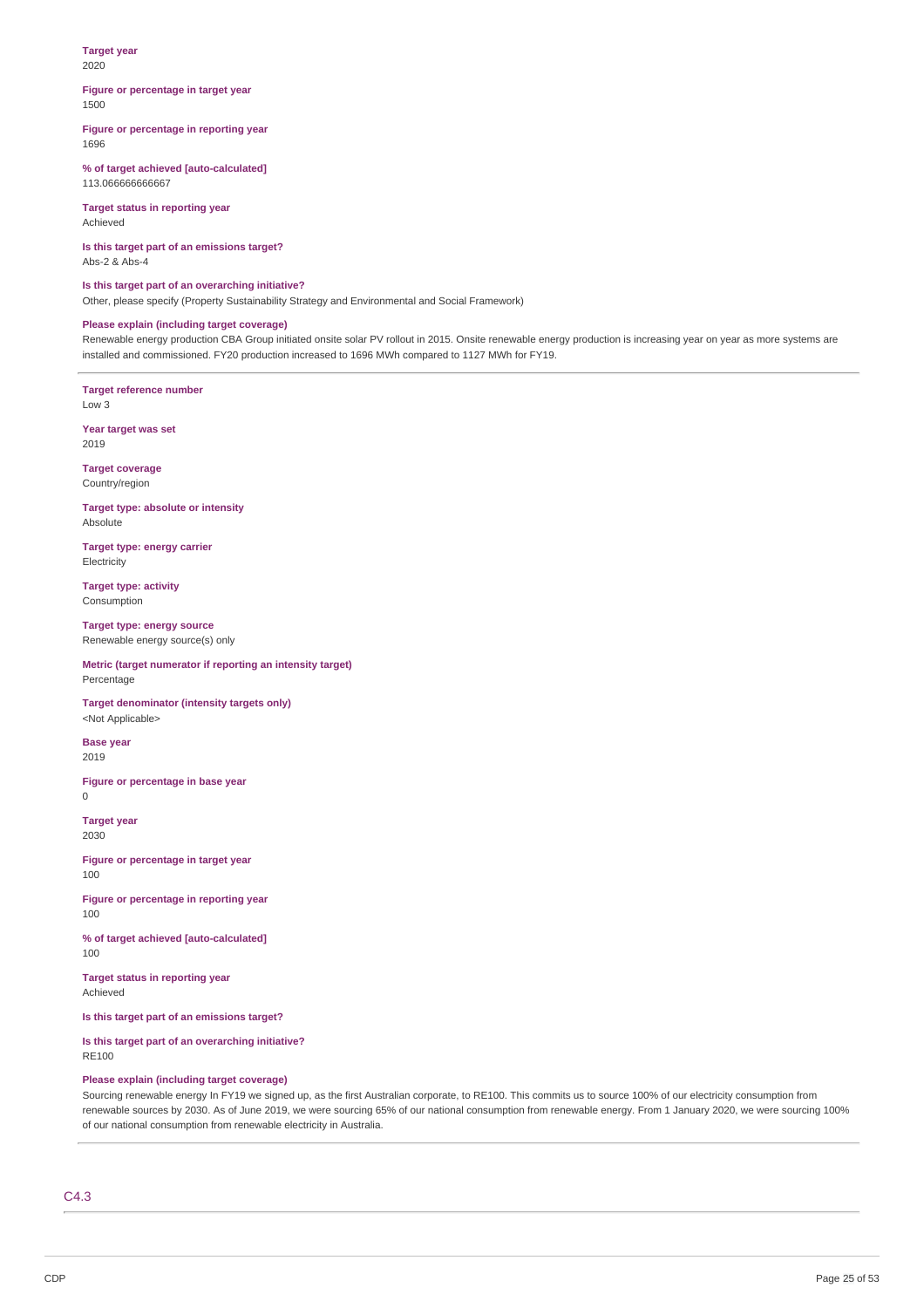#### (C4.3) Did you have emissions reduction initiatives that were active within the reporting year? Note that this can include those in the planning and/or **implementation phases.**

Yes

# C4.3a

## (C4.3a) Identify the total number of initiatives at each stage of development, and for those in the implementation stages, the estimated CO2e savings.

|                           | Number of initiatives | Total estimated annual CO2e savings in metric tonnes CO2e (only for rows marked *) |
|---------------------------|-----------------------|------------------------------------------------------------------------------------|
| Under investigation       | 75                    | 1500                                                                               |
| To be implemented*        | 72                    | 346                                                                                |
| Implementation commenced* | 25                    | 500                                                                                |
| Implemented*              | 504                   | 9074                                                                               |
| Not to be implemented     | 20                    | 400                                                                                |

## C4.3b

**(C4.3b) Provide details on the initiatives implemented in the reporting year in the table below.**

#### **Initiative category & Initiative type**

Company policy or behavioral change  $\vert$  Company policy of the Consolidation)

## **Estimated annual CO2e savings (metric tonnes CO2e)**

112

0

# **Scope(s)**

Scope 1

**Voluntary/Mandatory** Voluntary

**Annual monetary savings (unit currency – as specified in C0.4)**

**Investment required (unit currency – as specified in C0.4)**

# **Payback period**

No payback

#### **Estimated lifetime of the initiative** Please select

#### **Comment**

Reduction in natural gas consumption due to commercial office consolidation.

**Initiative category & Initiative type**

Low-carbon energy generation Solar PV and the Contract of the Contract of the Contract of Solar PV and The Contract of Solar PV and The Contract of the Contract of Solar PV and The Contract of the Contract of the Contract

**Estimated annual CO2e savings (metric tonnes CO2e)** 232

**Scope(s)** Scope 2 (location-based)

#### **Voluntary/Mandatory** Voluntary

**Annual monetary savings (unit currency – as specified in C0.4)** 65767

**Investment required (unit currency – as specified in C0.4)** 625322

**Payback period** 4-10 years

# **Estimated lifetime of the initiative**

21-30 years

**Comment**

Solar PV installation at 14 sites for on-site renewable energy generation

# **Initiative category & Initiative type**

Energy efficiency in buildings **Lighting** Lighting **Lighting**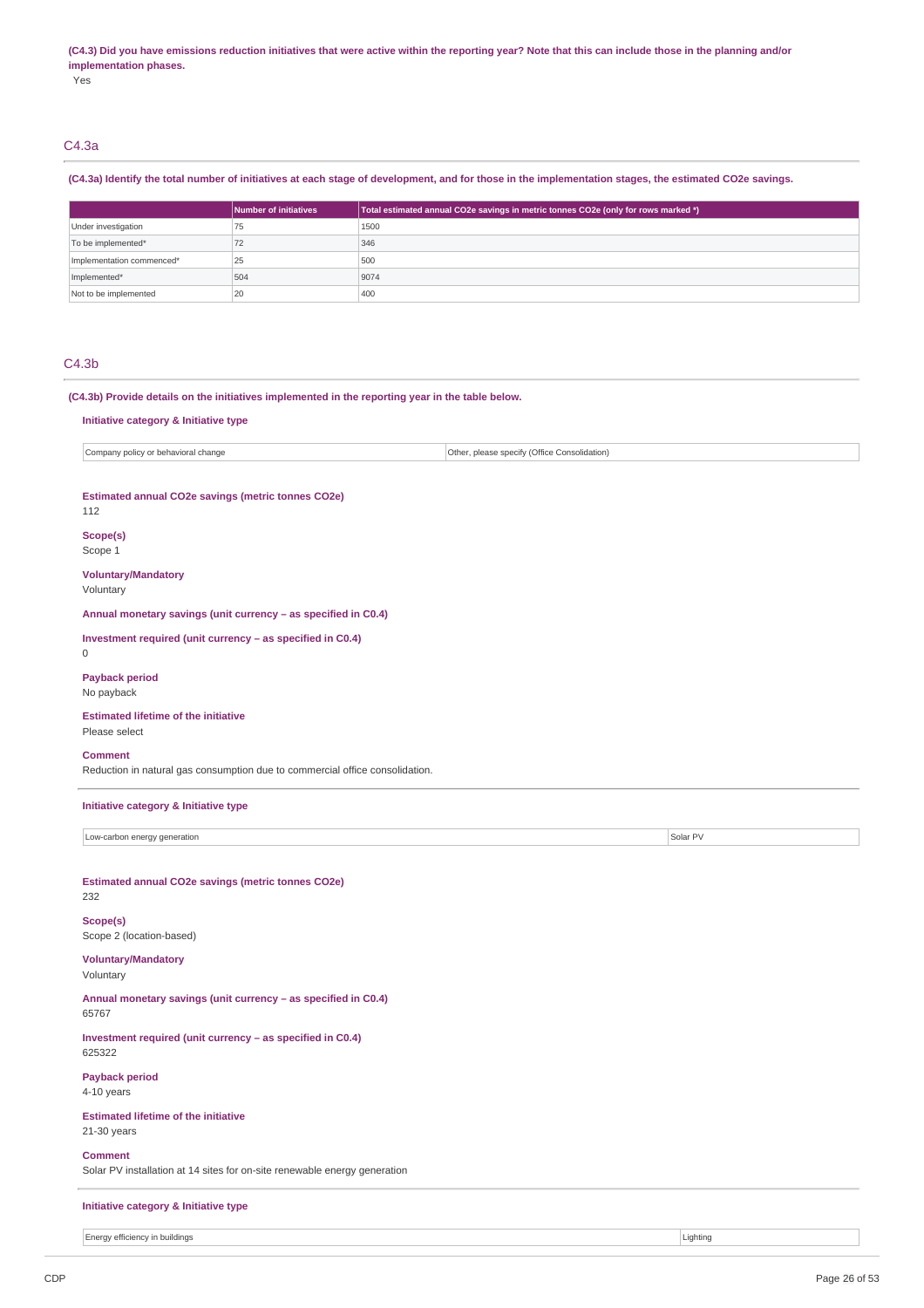**Estimated annual CO2e savings (metric tonnes CO2e)** 142.6

**Scope(s)** Scope 2 (location-based)

**Voluntary/Mandatory**

Voluntary

**Annual monetary savings (unit currency – as specified in C0.4)** 47827

**Investment required (unit currency – as specified in C0.4)** 1689186

**Payback period** >25 years

**Estimated lifetime of the initiative** 6-10 years

**Comment** LED lighting upgrade across 50 retail sites.

**Initiative category & Initiative type**

Other, please specify **Other, please specify (Energy Efficiency - HVAC upgrades)** 

**Estimated annual CO2e savings (metric tonnes CO2e)** 5

**Scope(s)** Scope 2 (location-based)

**Voluntary/Mandatory**

Voluntary

**Annual monetary savings (unit currency – as specified in C0.4)** 2049

**Investment required (unit currency – as specified in C0.4)** 543035

**Payback period** 11-15 years

**Estimated lifetime of the initiative** 6-10 years

**Comment** HVAC upgrades across 17 retail sites.

**Initiative category & Initiative type**

Other, please specify **Other, please specify (Energy efficiency in building - UPS Upgrades) Estimated annual CO2e savings (metric tonnes CO2e)** 270 **Scope(s)** Scope 2 (location-based) **Voluntary/Mandatory** Voluntary **Annual monetary savings (unit currency – as specified in C0.4)** 46207 **Investment required (unit currency – as specified in C0.4)** 518100 **Payback period** 11-15 years **Estimated lifetime of the initiative** 6-10 years **Comment** Computer Room AC Upgrade at Bankwest Place and UPS upgrades **Initiative category & Initiative type**

Other, please specify **Other, please specify** Other, please specify (Divesments)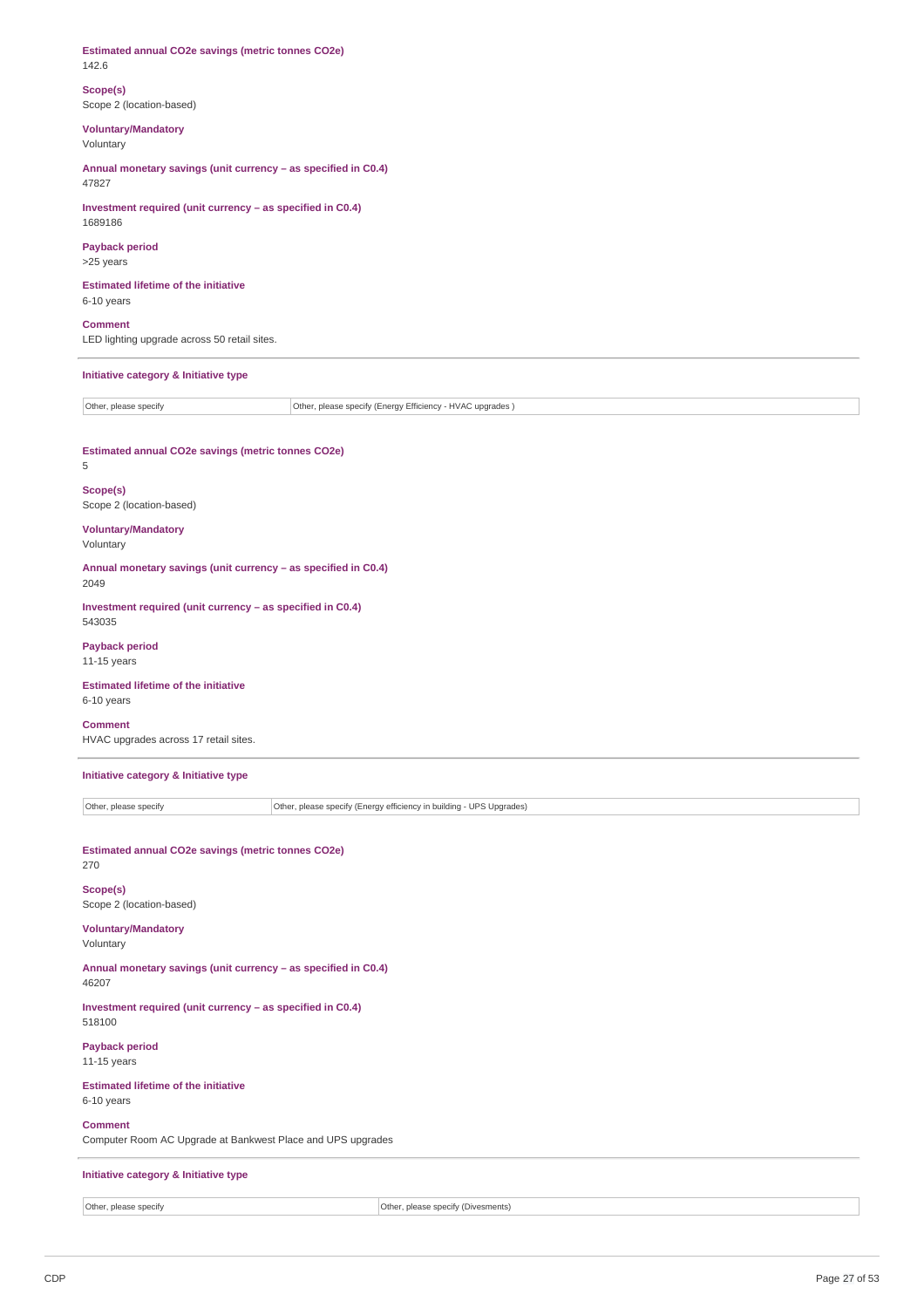# **Estimated annual CO2e savings (metric tonnes CO2e)** 3714 **Scope(s)** Scope 2 (location-based) **Voluntary/Mandatory** Voluntary **Annual monetary savings (unit currency – as specified in C0.4) Investment required (unit currency – as specified in C0.4)**  $\Omega$ **Payback period** No payback **Estimated lifetime of the initiative** Please select **Comment** Property optimisation strategy **Initiative category & Initiative type** Company policy or behavioral change Other, please specify (Office consolidation) **Estimated annual CO2e savings (metric tonnes CO2e)** 3253 **Scope(s)** Scope 2 (location-based) **Voluntary/Mandatory** Voluntary **Annual monetary savings (unit currency – as specified in C0.4) Investment required (unit currency – as specified in C0.4)**  $\Omega$ **Payback period** No payback **Estimated lifetime of the initiative** 11-15 years **Comment** Office consolidation across commercial portfolio. **Initiative category & Initiative type** Other, please specify **Other, please specify (Covid 19 and WFH) Estimated annual CO2e savings (metric tonnes CO2e)** 1088 **Scope(s)** Scope 2 (location-based) **Voluntary/Mandatory** Voluntary **Annual monetary savings (unit currency – as specified in C0.4) Investment required (unit currency – as specified in C0.4)** 0 **Payback period** No payback **Estimated lifetime of the initiative** Please select

## **Comment**

Covid-19 and Working from home impact on business operations.

**Initiative category & Initiative type**

Transportation **Other, please specify (Reduction in fleet services/usage)** 

**Estimated annual CO2e savings (metric tonnes CO2e)** 243

**Scope(s)**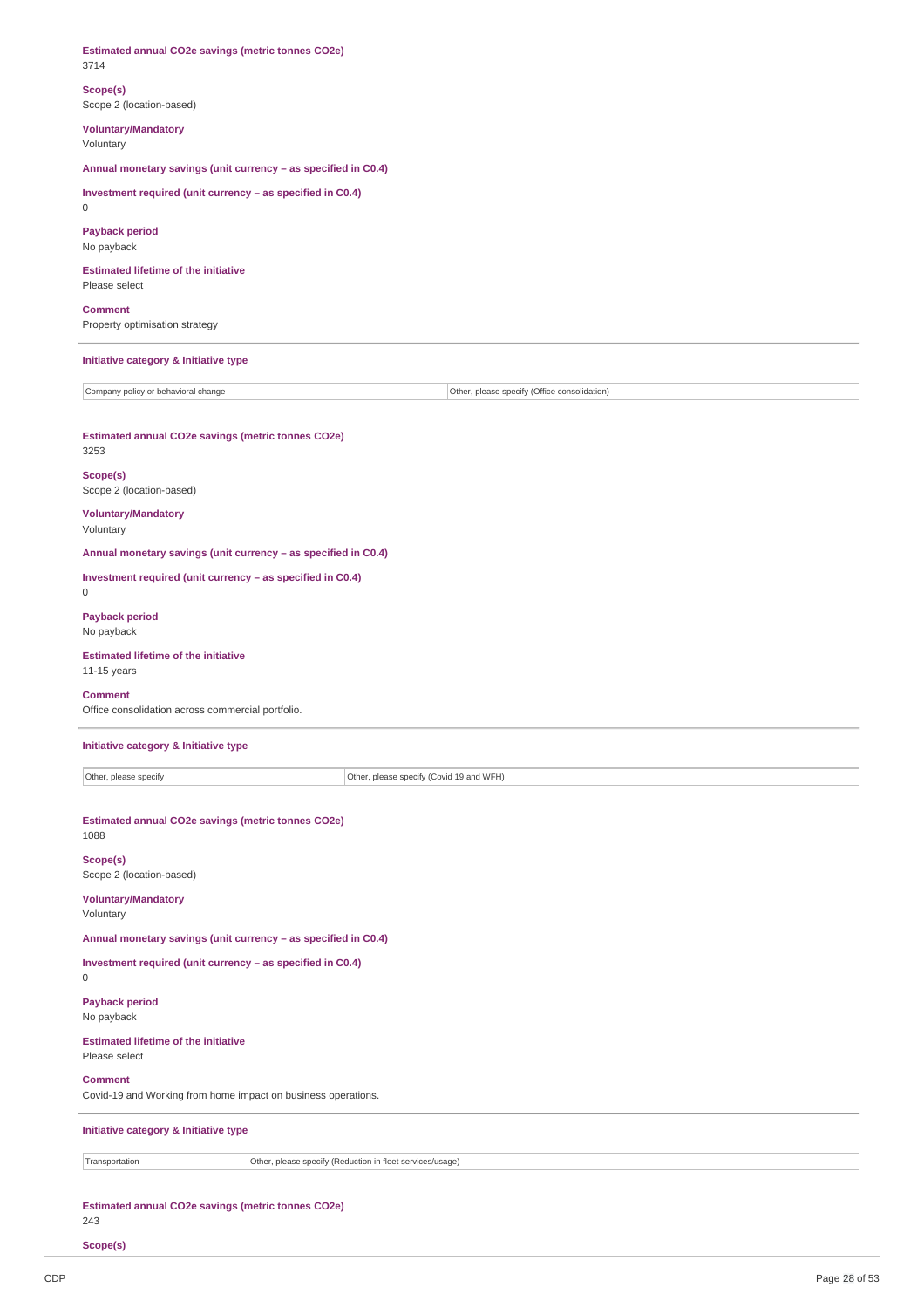## Scope 1

# **Voluntary/Mandatory**

Voluntary

**Annual monetary savings (unit currency – as specified in C0.4)**

## **Investment required (unit currency – as specified in C0.4)**

0

## **Payback period**

No payback

## **Estimated lifetime of the initiative** 6-10 years

# **Comment**

Reduction in fleet services/usage

# C4.3c

#### **(C4.3c) What methods do you use to drive investment in emissions reduction activities?**

| Method                                                                     | <b>Comment</b>                                                                                                                                                                                                                                                                                                                                                                                                                                                                                                                                                                                                                                                                                                                                                                                                                                                                                                                                                                             |
|----------------------------------------------------------------------------|--------------------------------------------------------------------------------------------------------------------------------------------------------------------------------------------------------------------------------------------------------------------------------------------------------------------------------------------------------------------------------------------------------------------------------------------------------------------------------------------------------------------------------------------------------------------------------------------------------------------------------------------------------------------------------------------------------------------------------------------------------------------------------------------------------------------------------------------------------------------------------------------------------------------------------------------------------------------------------------------|
| Compliance with<br>regulatory<br>requirements/standards                    | A dedicated budget is allocated for managing and reporting in line with the regulatory requirement in relation to National Greenhouse and Energy Reporting (NGERs).                                                                                                                                                                                                                                                                                                                                                                                                                                                                                                                                                                                                                                                                                                                                                                                                                        |
| Dedicated budget for<br>energy efficiency                                  | A dedicated budget is specifically set aside to achieve the Group's carbon reduction target established in July 2015. This target was set as part of the Property Sustainability Strategy and is<br>aimed at Group Property reaching a carbon intensity of 2 tCO2-e / FTE by 2020 for the Group's domestic property portfolios. Emissions reductions for this reporting period included<br>identifying and evaluating several potential reduction activities. As an example, during the FY20 reporting period initiatives included: 1. Energy efficiency projects in commercial and retail<br>portfolios, including but not limited to, lighting upgrades, HVAC replacements, HVAC controls and security and lighting interfaces, 2. The Relocation of employees from inefficient buildings<br>to energy efficient properties, and 3. Installation of solar panels on retail branches. New emission intensity targets will continue to drive investment in emissions reduction activities. |
| Dedicated budget for<br>low-carbon product<br>R&D                          | A dedicated budget is allocated to each property team annually for 'innovation, test and learn', including exploration of power purchase agreements.                                                                                                                                                                                                                                                                                                                                                                                                                                                                                                                                                                                                                                                                                                                                                                                                                                       |
|                                                                            | Employee engagement   Group wide communications is issued to all employees for: - Property Sustainability Strategy - Emissions reduction target and progress - Major milestones - Renewable energy and power<br>purchase agreement World Environment Day, National Recycling Week, Earth Hour and day light savings, etc.                                                                                                                                                                                                                                                                                                                                                                                                                                                                                                                                                                                                                                                                  |
| Other (Engagement<br>with building services<br>maintenance<br>contractors) | Sustainability forums are held with relevant building services maintenance contractors and client relationship managers to discuss Property Sustainability Strategy, projects and progress.<br>Property data and insights are shared as required.                                                                                                                                                                                                                                                                                                                                                                                                                                                                                                                                                                                                                                                                                                                                          |

# C4.5

(C4.5) Do you classify any of your existing goods and/or services as low-carbon products or do they enable a third party to avoid GHG emissions? Yes

# C4.5a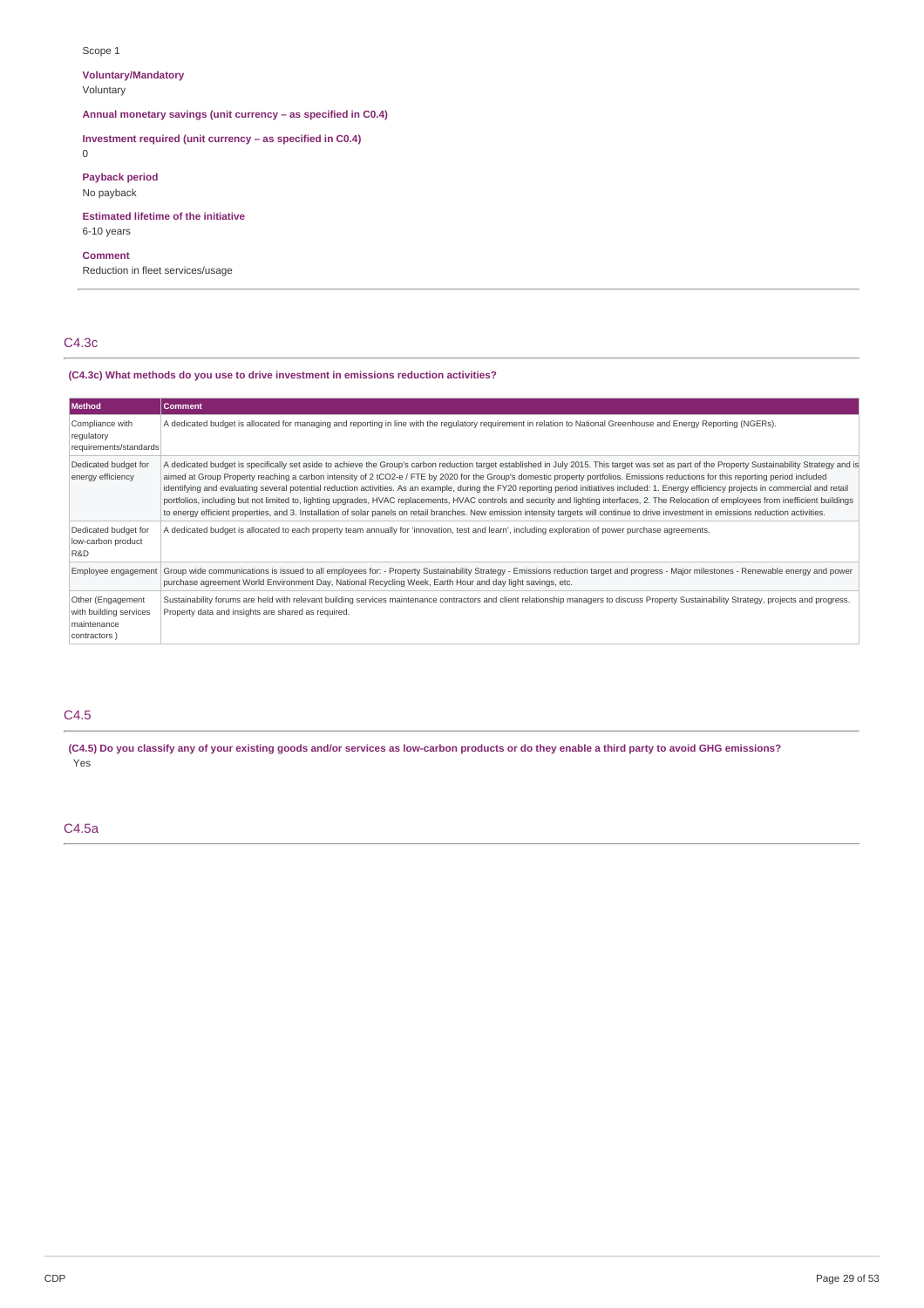(C4.5a) Provide details of your products and/or services that you classify as low-carbon products or that enable a third party to avoid GHG emissions.

#### **Level of aggregation** Product

### **Description of product/Group of products**

In the 2017 financial year we set ourselves a Low Carbon Target lending of \$15 billion by 2025 for Sustainable Finance. Eligible projects include renewable energy, 6-star rated commercial green buildings, energy efficiency and low carbon transport.

**Are these low-carbon product(s) or do they enable avoided emissions?**

Low-carbon product

**Taxonomy, project or methodology used to classify product(s) as low-carbon or to calculate avoided emissions**

Climate Bonds Taxonomy

**% revenue from low carbon product(s) in the reporting year**

#### **% of total portfolio value**

#### **Asset classes/ product types**

| ۰ | .oans<br>≅merciai .<br>nm<br>$\sim$<br>. |
|---|------------------------------------------|
|   |                                          |

## **Comment**

Our progress as at 30 June 2020 shows our exposure to low carbon projects is \$5.37 billion.

## **Level of aggregation**

Product

#### **Description of product/Group of products**

In 2019, ASB developed and launched two new Positive Impact Funds (one available through the ASB KiwiSaver Scheme and one through ASB Investment Funds). The fund is comprised of income assets (around 40%) and growth assets (around 60%), with a preference for investments that generate a positive and measurable social and/or environmental impact, alongside a financial return. The growth asset portion of the fund is currently around 48% lower in carbon intensity compared to the wider market. This percentage is relative to the MSCI World Index (as of 31 December 2020).

#### **Are these low-carbon product(s) or do they enable avoided emissions?**

Low-carbon product

## **Taxonomy, project or methodology used to classify product(s) as low-carbon or to calculate avoided emissions**

Other, please specify (Metric used to calculate emissions avoided is a calculation of the fund weighted average carbon intensity (WACI) vs benchmark WACI. We note that this method of carbon footprint calculation is the preferred method in the latest report from the TCFD).)

#### **% revenue from low carbon product(s) in the reporting year**

**% of total portfolio value**

0.43

1

#### **Asset classes/ product types**

**Investing** Listed Equity

## **Comment**

This is an ASB-specific product – the NZ subsidiary of CBA. These products provide customers with an option to invest in line with their values on environmental and social issues. As the funds grow ASB plans to refine the exclusion criteria, and to explore further ways to support companies that are making a positive environmental and social impact, in New Zealand and globally. The % of total portfolio value reported is as at May 2021.

#### C5. Emissions methodology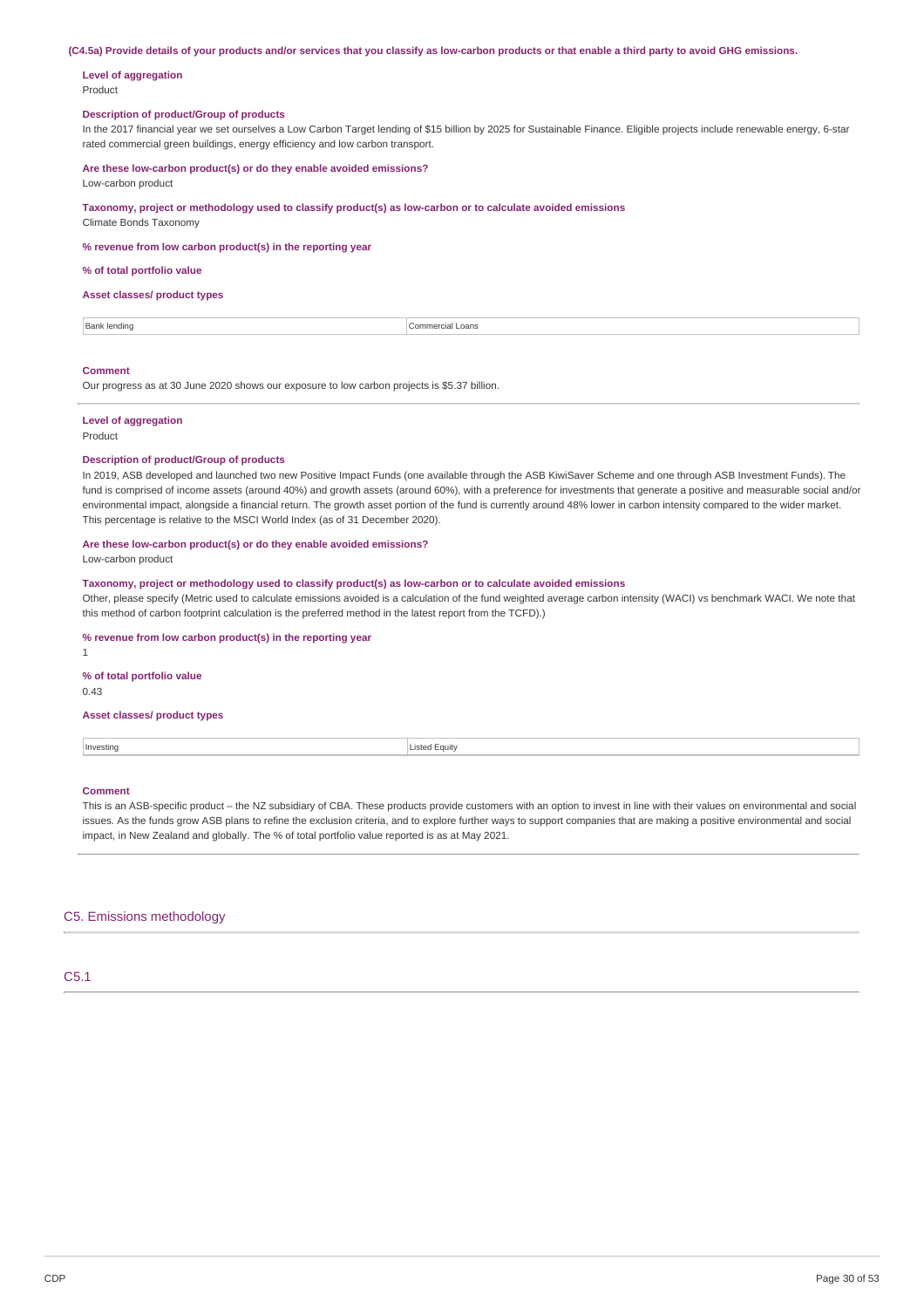#### **(C5.1) Provide your base year and base year emissions (Scopes 1 and 2).**

#### **Scope 1**

**Base year start**

July 1 2008

**Base year end** June 30 2009

**Base year emissions (metric tons CO2e)** 13057

## **Comment**

Scope 1 carbon emissions relate to the consumption of gas and fuel by domestic retail, commercial properties and the business use of our domestic tool-of-trade vehicle fleet

#### **Scope 2 (location-based)**

**Base year start** July 1 2008

**Base year end** June 30 2009

#### **Base year emissions (metric tons CO2e)**

163889

#### **Comment**

Scope 2 carbon emissions relate to the electricity use by domestic retail and commercial properties and domestic ATMs and certain residential properties.

#### **Scope 2 (market-based)**

**Base year start**

#### **Base year end**

**Base year emissions (metric tons CO2e)**

**Comment**

# C5.2

(C5.2) Select the name of the standard, protocol, or methodology you have used to collect activity data and calculate emissions.

Australia - National Greenhouse and Energy Reporting Act

Defra Environmental Reporting Guidelines: Including streamlined energy and carbon reporting guidance, 2019

New Zealand - Guidance for Voluntary, Corporate Greenhouse Gas Reporting

The Greenhouse Gas Protocol: A Corporate Accounting and Reporting Standard (Revised Edition)

Toitū carbonzero programme

## C6. Emissions data

#### C6.1

**(C6.1) What were your organization's gross global Scope 1 emissions in metric tons CO2e?**

#### **Reporting year**

**Gross global Scope 1 emissions (metric tons CO2e)**

# 10840

**Start date**

# <Not Applicable>

**End date**

<Not Applicable>

## **Comment**

As at 30 June 2020, our total Scope 1 Greenhouse Gas Emissions was 10,840 tonnes. It comprises the sum of: • Scope 1 Greenhouse Gas Emissions (Australia): Scope 1 Greenhouse Gas Emissions (Australia) relate to the consumption of natural gas and stationary fuel used in retail, commercial and data centre properties under our operational control as defined under National Greenhouse and Energy Reporting (NGER). It also includes the business use of our tool-of-trade vehicle fleet. Source of emissions factors: National Greenhouse Accounts (NGA) Factors (2018). • Scope 1 Greenhouse Gas Emissions (New Zealand): Scope 1 Greenhouse Gas Emissions (New Zealand) relate to the consumption of natural gas and stationary fuel used in commercial properties. It also includes the business use of our tool-of-trade vehicle fleet. Source of emissions factors - Measuring Emissions: A Guide for Organisations (2019). • Scope 1 Greenhouse Gas Emissions (Other): Scope 1 Greenhouse Gas Emissions (Other overseas) is an estimate of multiplying the Scope 1 Emissions per FTE as at 30 June 2020 in Australia by the number of FTEs of all the Group's other overseas offices.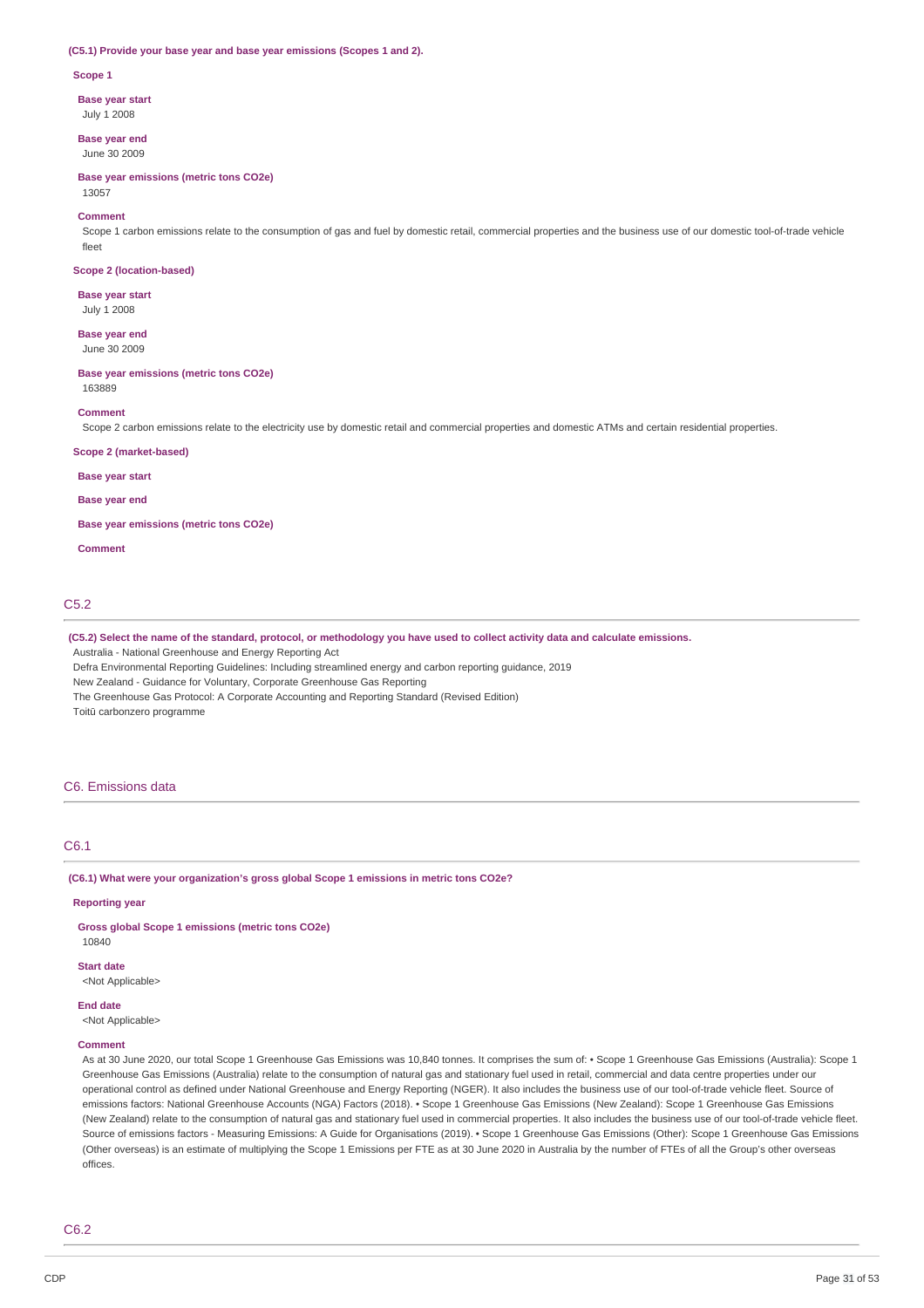#### **(C6.2) Describe your organization's approach to reporting Scope 2 emissions.**

#### **Row 1**

#### **Scope 2, location-based**

We are reporting a Scope 2, location-based figure

#### **Scope 2, market-based**

We have operations where we are able to access electricity supplier emission factors or residual emissions factors, but are unable to report a Scope 2, market-based figure

#### **Comment**

Our Scope 2 Greenhouse Gas Emissions are reported as a location-based figure. We do not report market-based Scope 2 emissions due to the extent of our operations. For example, we have operational control of ATMs in buildings but are unable to determine market-based emission factors associated with those facilities.

## C6.3

**(C6.3) What were your organization's gross global Scope 2 emissions in metric tons CO2e?**

#### **Reporting year**

**Scope 2, location-based** 103528

**Scope 2, market-based (if applicable)** <Not Applicable>

**Start date**

<Not Applicable>

**End date**

<Not Applicable>

#### **Comment**

As at 30 June 2020, our total Scope 2 Greenhouse Gas Emissions was 103,528 tonnes. It comprises the sum of: • Scope 2 Greenhouse Gas Emissions (Australia): Scope 2 Greenhouse Gas Emissions (Australia) relate to the electricity used by ATMs, retail, commercial, residential and data centre properties under our operational control as defined under NGER. FY20 data now includes data centres considered under operational control. Source of emissions factors: NGA Factors (2018). • Scope 2 Greenhouse Gas Emissions (New Zealand): Scope 2 Greenhouse Gas Emissions (New Zealand) relate to the electricity use by ATMs and retail and commercial properties. Source of emissions factors - Measuring Emissions: A Guide for Organisations (2019).; and • Scope 2 Greenhouse Gas Emissions (Other): Scope 2 Greenhouse Gas Emissions (Other overseas) is an estimate of multiplying the Scope 2 Emissions per FTE as at 30 June 2020 in Australia by the number of FTEs of all the Group's other overseas offices

## C6.4

(C6.4) Are there any sources (e.g. facilities, specific GHGs, activities, geographies, etc.) of Scope 1 and Scope 2 emissions that are within your selected reporting **boundary which are not included in your disclosure?**

No

# C6.5

**(C6.5) Account for your organization's gross global Scope 3 emissions, disclosing and explaining any exclusions.**

**Purchased goods and services**

**Evaluation status** Relevant, calculated

**Metric tonnes CO2e**

1679

## **Emissions calculation methodology**

This includes: >Scope 3 Office Paper Greenhouse Gas Emissions (Australia operations): emissions generated from our office paper used in our commercial operations and retail branches under our operational control in Australia. (Australia operations) Source of emissions factors: DEFRA (2017). Scope 3 Stationary Greenhouse. >Scope 3 Data Centres Greenhouse Gas Emissions (Australia operations) relate to the electricity and diesel consumption in our Australian data centres not under our operational control as defined under NGER. In FY20, CBA assumed operational control of two data centres. Emissions from these locations have been reclassified from Scope 3 to Scope 1 or 2 emissions depending on source. Source of emissions factors: NGA (2018). Calculation: Purchased electricity from data centres (1,475 tCO2-e) + Office Paper use (204 tCO2-e) = 1,679 tCO2-e (See page 49 from 2020 AR)

**Percentage of emissions calculated using data obtained from suppliers or value chain partners**

92

#### **Please explain**

Global Scope 3 emissions reported in FY20 are 47,151 tCO2-e, with Australian operations contributing 43,341 tCO2-e representing 92% of total.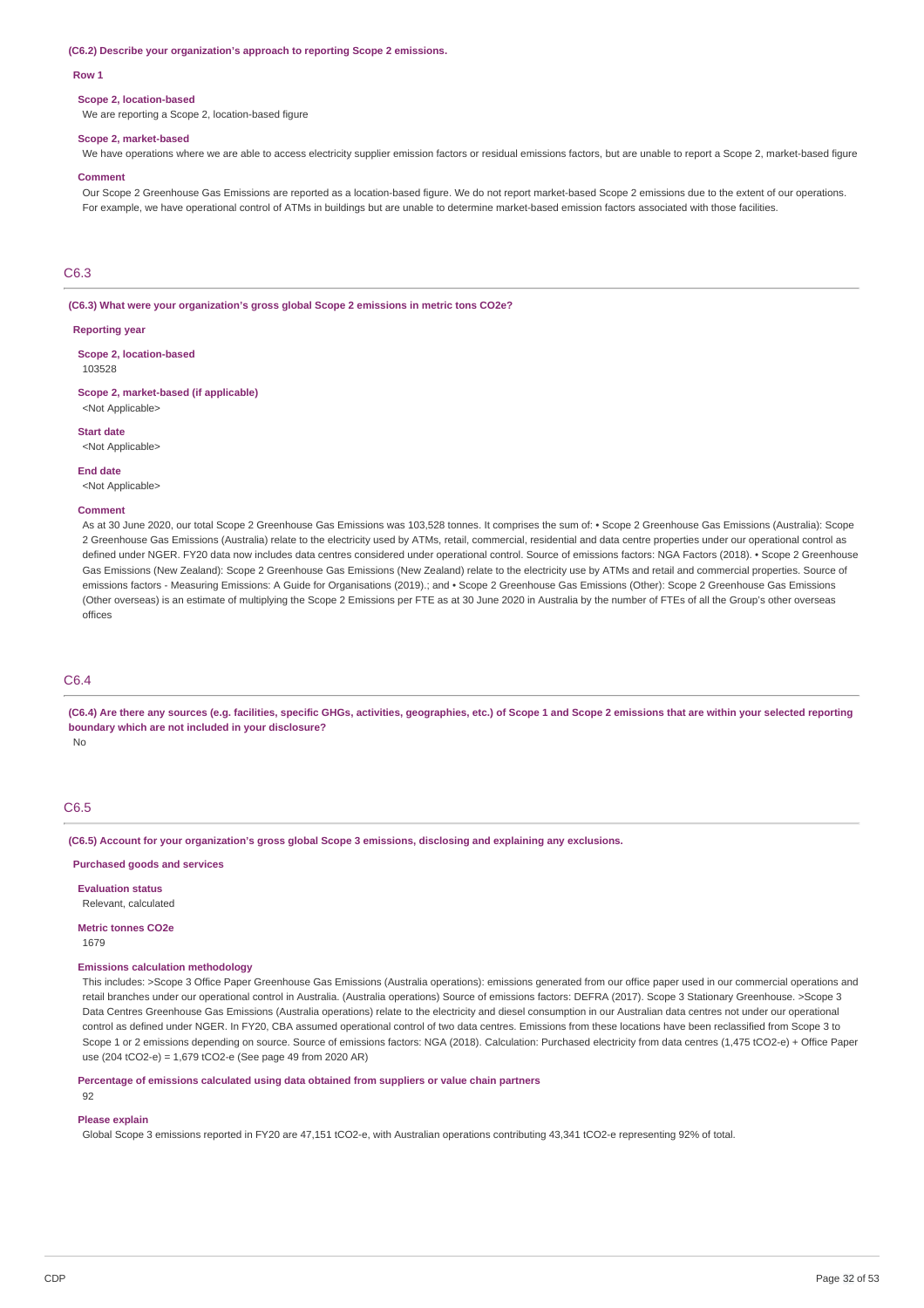### **Capital goods**

**Evaluation status** Not relevant, explanation provided

**Metric tonnes CO2e** <Not Applicable>

#### **Emissions calculation methodology**

<Not Applicable>

#### **Percentage of emissions calculated using data obtained from suppliers or value chain partners**

<Not Applicable>

## **Please explain**

As a financial institution, capital goods do not represent a material source of Scope 3 emissions for the Group.

#### **Fuel-and-energy-related activities (not included in Scope 1 or 2)**

**Evaluation status** Relevant, calculated

**Metric tonnes CO2e**

10744

#### **Emissions calculation methodology**

This includes: • Scope 3 Purchased Electricity Greenhouse Gas Emissions (Australia operations): indirect emissions associated with the electricity used by ATMs, retail, commercial and residential properties under our operational (Australia operations) control in Australia. Source of emissions factors: NGA (2018). • Scope 3 Stationary Greenhouse Gas Emissions (Australia): indirect emissions associated with diesel and Gas Emissions (Australia natural gas used in retail, commercial and data centre properties in Australia under our operational control as operations) defined under NGER. Source of emissions factors: NGA (2018). Calculation: Scope 3 Natural Gas and diesel stationary (202 tCO2-e) + Transmission and distribution losses (10,572 tCO2-e) = 10,744 tCO2-e (See page 49 from FY20 Annual Report) Global Scope 3 emissions reported in FY20 are 47,151 tCO2-e, with Australian operations contributing 43,341 tCO2-e representing 92% of total.

#### **Percentage of emissions calculated using data obtained from suppliers or value chain partners**

92

#### **Please explain**

Global Scope 3 emissions reported in FY20 are 47,151 tCO2-e, with Australian operations contributing 43,341 representing 92% of total.

#### **Upstream transportation and distribution**

**Evaluation status** Not relevant, explanation provided

# **Metric tonnes CO2e**

<Not Applicable>

## **Emissions calculation methodology**

<Not Applicable>

**Percentage of emissions calculated using data obtained from suppliers or value chain partners**

<Not Applicable>

#### **Please explain**

Upstream transport and distribution are not considered to be a relevant Scope 3 emission sources for the Bank. Unlike other industries, banking does not procure large quantities of goods requiring freight. Despite this, the Bank acknowledges the importance of its influence on its supply chain.

#### **Waste generated in operations**

**Evaluation status** Relevant, calculated

# **Metric tonnes CO2e**

2238

#### **Emissions calculation methodology**

This includes: Scope 3 Waste to Landfill Greenhouse Gas Emissions (Australia operations): emissions generated from our waste to landfill from our commercial properties and retail under our operational control in Australia. Source of emissions factors: NGA(2018). Calculation: 1,217 tCO2-e (Commercial) + 1,021 tCO2-e (Retail)

**Percentage of emissions calculated using data obtained from suppliers or value chain partners**

#### 92

## **Please explain**

This includes: Scope 3 Waste to Landfill Greenhouse Gas Emissions (Australia operations): emissions generated from our waste to landfill from our commercial properties and retail under our operational control in Australia. Source of emissions factors: NGA(2018). Global Scope 3 emissions reported in FY20 are 47,151 tCO2-e, with Australian operations contributing 43,341 tCO2-e representing 92% of total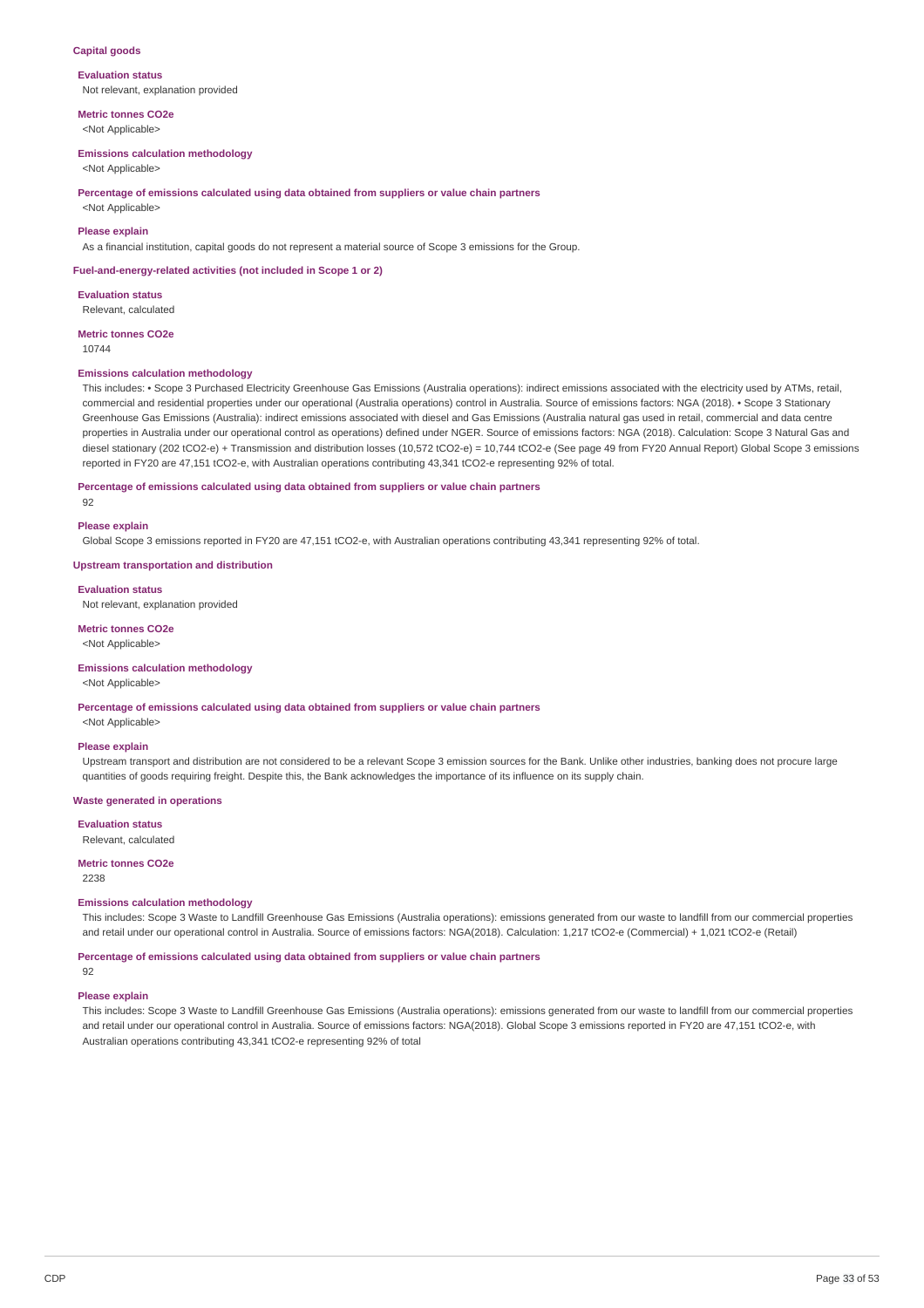#### **Business travel**

# **Evaluation status**

Relevant, calculated

# **Metric tonnes CO2e**

10581

## **Emissions calculation methodology**

This includes: Scope 3 Transport Greenhouse Gas Emissions (Australia): rental car and taxi use, business use of private vehicles, dedicated bus service, business flights, and indirect emissions from business use of our tool-of-trade operations vehicle fleet. Source of emissions factors: NGA (2018) and DEFRA (2017) for flights.

**Percentage of emissions calculated using data obtained from suppliers or value chain partners**

92

## **Please explain**

Global Scope 3 emissions reported in FY20 are 47,151 tCO2-e, with Australian operations contributing 43,341 tCO2-e representing 92% of total.

### **Employee commuting**

**Evaluation status**

Relevant, not yet calculated

# **Metric tonnes CO2e**

<Not Applicable>

# **Emissions calculation methodology**

<Not Applicable>

**Percentage of emissions calculated using data obtained from suppliers or value chain partners**

<Not Applicable>

## **Please explain**

Employee commuting is not currently calculated but we are considering doing so in the future.

# **Upstream leased assets**

**Evaluation status** Relevant, calculated

# **Metric tonnes CO2e**

18116

## **Emissions calculation methodology**

This includes: Scope 3 Base Building Greenhouse Gas Emissions (Australia operations) relate to emissions generated from CBA's proportion (by net lettable area) of base building electricity and natural gas usage for our Australian Commercial offices. Source of emissions factors: NGA (2018).

**Percentage of emissions calculated using data obtained from suppliers or value chain partners**

# **Please explain**

92

Global Scope 3 emissions reported in FY20 are 47,151 tCO2-e, with Australian operations contributing 43,341 tCO2-e representing 92%

**Downstream transportation and distribution**

#### **Evaluation status**

Not relevant, explanation provided

#### **Metric tonnes CO2e** <Not Applicable>

#### **Emissions calculation methodology**

<Not Applicable>

**Percentage of emissions calculated using data obtained from suppliers or value chain partners**

# <Not Applicable>

## **Please explain**

This is not a relevant emission source for the Bank. The Bank's products are financial instruments that do not require transportation. Emissions from distribution through our branch network and fleet are captured in the relevant Scope 1, 2 and 3 categories.

## **Processing of sold products**

## **Evaluation status**

Not relevant, explanation provided

# **Metric tonnes CO2e**

<Not Applicable>

# **Emissions calculation methodology**

<Not Applicable>

**Percentage of emissions calculated using data obtained from suppliers or value chain partners**

# <Not Applicable>

# **Please explain**

This is not a relevant emission source for the Bank. The Bank's products are financial instruments that are intangible and do not have any processing requirements.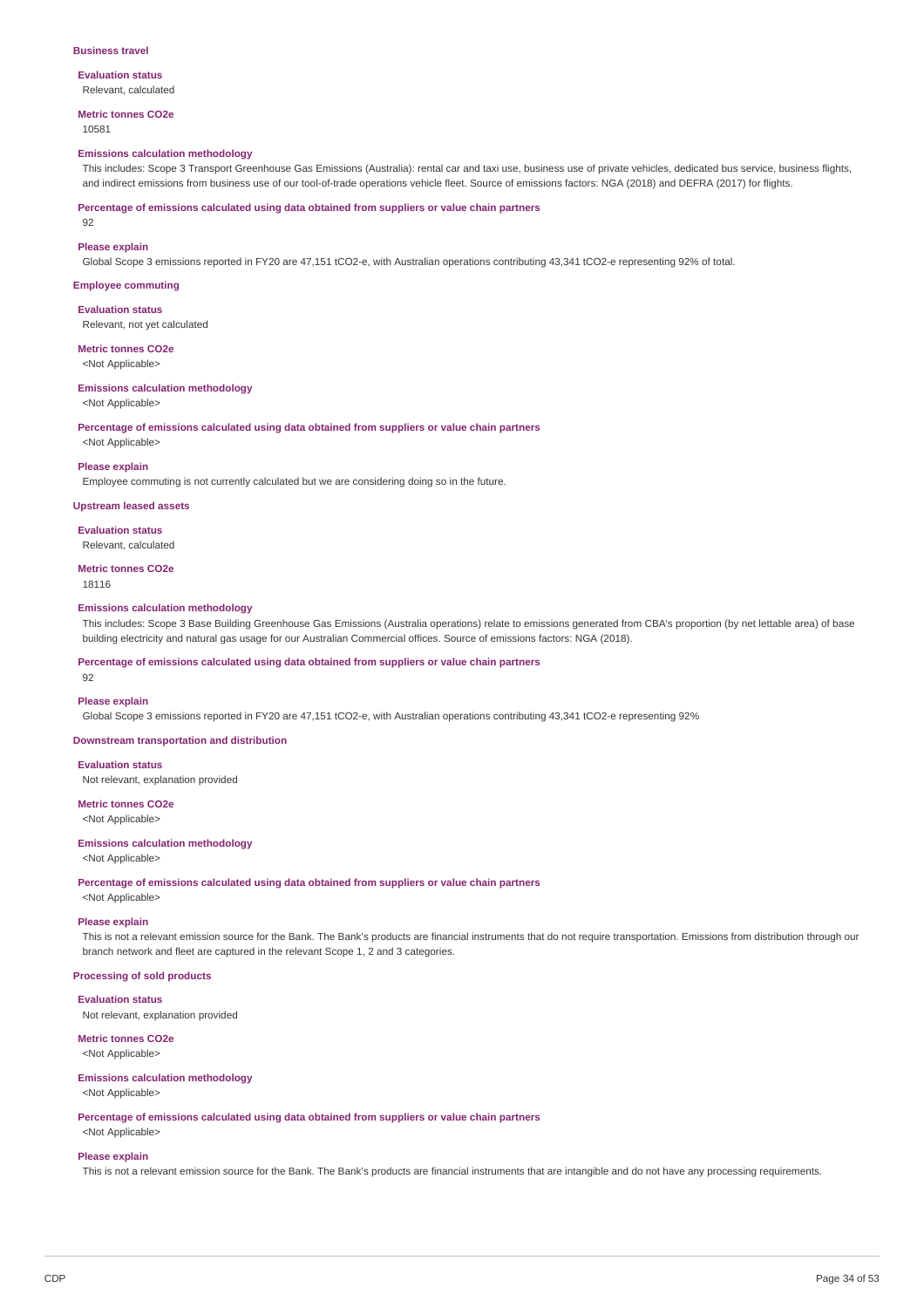#### **Use of sold products**

**Evaluation status** Not relevant, explanation provided

**Metric tonnes CO2e** <Not Applicable>

#### **Emissions calculation methodology**

<Not Applicable>

**Percentage of emissions calculated using data obtained from suppliers or value chain partners**

<Not Applicable>

## **Please explain**

This is not a relevant emission source for the Bank. The Bank's products are financial instruments that are intangible in nature.

#### **End of life treatment of sold products**

**Evaluation status** Not relevant, explanation provided

**Metric tonnes CO2e** <Not Applicable>

**Emissions calculation methodology** <Not Applicable>

**Percentage of emissions calculated using data obtained from suppliers or value chain partners**

## <Not Applicable>

**Please explain**

This is not a relevant emission source for the Bank. The Bank's products are financial instruments that are intangible.

#### **Downstream leased assets**

**Evaluation status** Not relevant, explanation provided

**Metric tonnes CO2e**

<Not Applicable>

## **Emissions calculation methodology**

<Not Applicable>

**Percentage of emissions calculated using data obtained from suppliers or value chain partners** <Not Applicable>

#### **Please explain**

This is not a relevant emission source for the Bank.

## **Franchises**

**Evaluation status** Not relevant, explanation provided

**Metric tonnes CO2e**

<Not Applicable>

#### **Emissions calculation methodology**

<Not Applicable>

**Percentage of emissions calculated using data obtained from suppliers or value chain partners** <Not Applicable>

**Please explain** This is not a relevant emission source for the Bank

#### **Other (upstream)**

**Evaluation status** Not relevant, explanation provided

**Metric tonnes CO2e**

<Not Applicable>

**Emissions calculation methodology**

<Not Applicable>

**Percentage of emissions calculated using data obtained from suppliers or value chain partners**

# <Not Applicable> **Please explain**

CBA Group has no other relevant emissions sources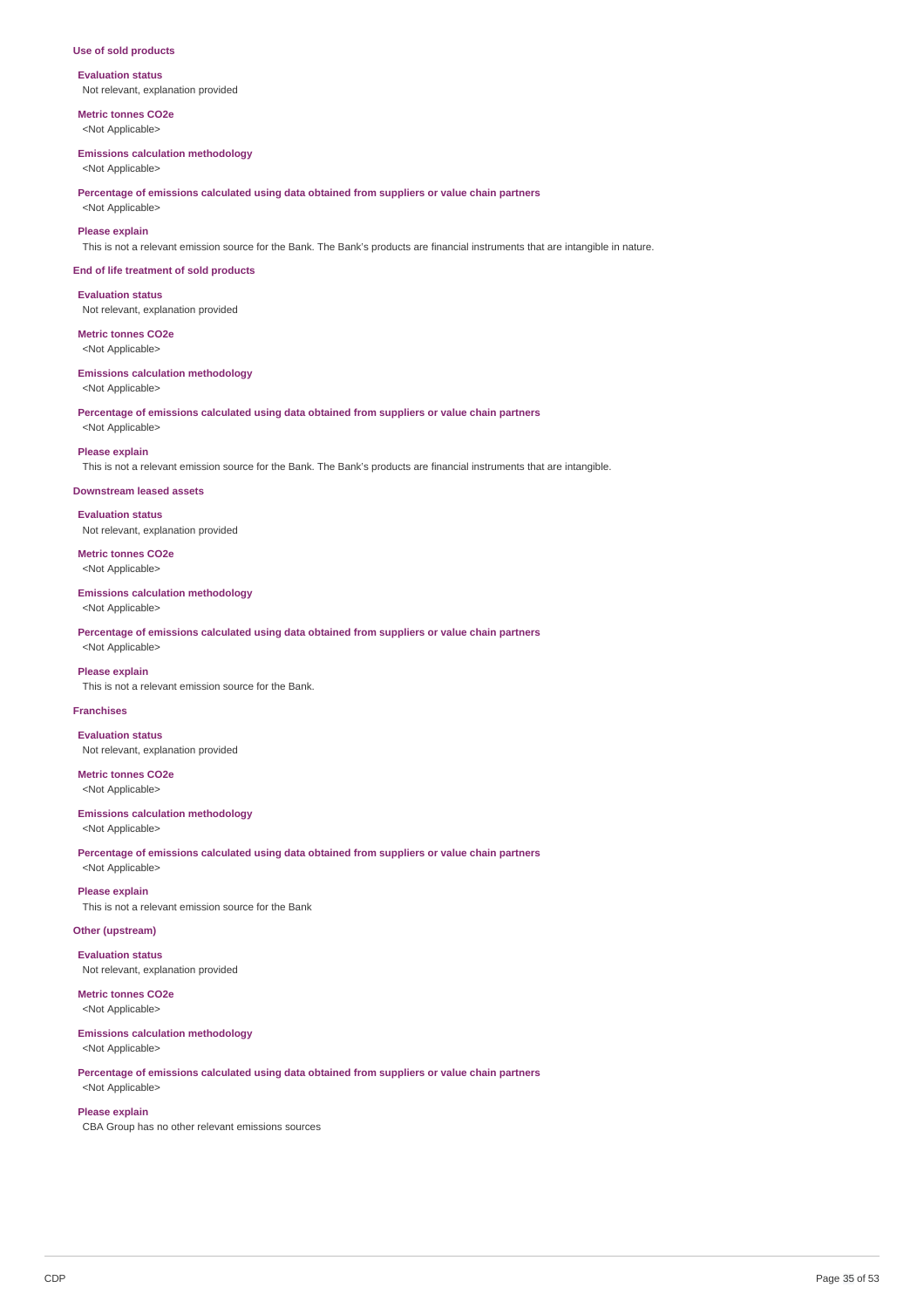#### **Other (downstream)**

**Evaluation status** Not relevant, explanation provided

**Metric tonnes CO2e**

<Not Applicable>

## **Emissions calculation methodology**

<Not Applicable>

**Percentage of emissions calculated using data obtained from suppliers or value chain partners**

# <Not Applicable> **Please explain**

CBA Group has no other relevant emissions sources

## C6.10

(C6.10) Describe your gross global combined Scope 1 and 2 emissions for the reporting year in metric tons CO2e per unit currency total revenue and provide any **additional intensity metrics that are appropriate to your business operations.**

#### **Intensity figure** 0.0000045863

**Metric numerator (Gross global combined Scope 1 and 2 emissions, metric tons CO2e)** 114368

**Metric denominator** unit total revenue

**Metric denominator: Unit total** 24937000000

**Scope 2 figure used** Location-based

**% change from previous year** 35.63

**Direction of change**

Increased

## **Reason for change**

This increase is due to change in reporting for two main data centres. These two data centres classified as "operational control" for FY20 reporting. As a result, the scope 2 emissions increased and scope 3 decreased.

## **Intensity figure**

2.62

**Metric numerator (Gross global combined Scope 1 and 2 emissions, metric tons CO2e)** 114368

**Metric denominator** full time equivalent (FTE) employee

**Metric denominator: Unit total** 43585

**Scope 2 figure used** Location-based

**% change from previous year** 37.17

**Direction of change** Increased

## **Reason for change**

This increase is due to change in reporting for two main data centres. These two data centres classified as "operational control" for FY20 reporting. As a result, the scope 2 emissions increased and scope 3 decreased.

# C7. Emissions breakdowns

# C7.9

(C7.9) How do your gross global emissions (Scope 1 and 2 combined) for the reporting year compare to those of the previous reporting year? Increased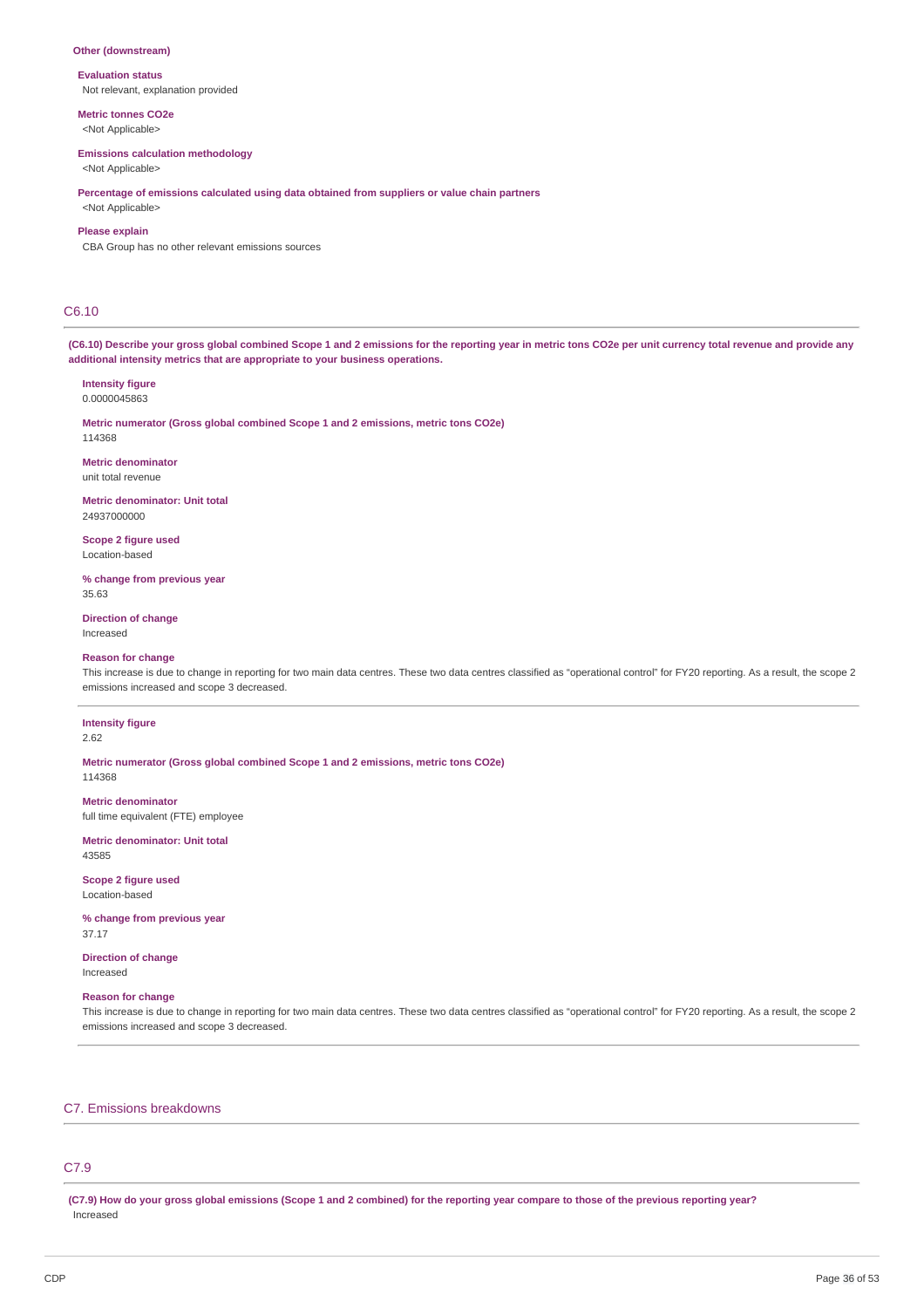(C7.9a) Identify the reasons for any change in your gross global emissions (Scope 1 and 2 combined), and for each of them specify how your emissions compare **to the previous year.**

|                                                  | Change in<br>emissions<br>(metric tons<br>CO <sub>2e</sub> ) | <b>Direction</b><br>of change value | Emissions<br>(percentage) | <b>Please explain calculation</b>                                                                                                                                                                                                                                                                                                                  |
|--------------------------------------------------|--------------------------------------------------------------|-------------------------------------|---------------------------|----------------------------------------------------------------------------------------------------------------------------------------------------------------------------------------------------------------------------------------------------------------------------------------------------------------------------------------------------|
| Change in<br>renewable energy<br>consumption     | 232                                                          | Decreased 0.3                       |                           | Due to the installation of solar PV a total reduction of 232 tCO2e was achieved. Our total Scope 1 and Scope 2 emissions in the previous year was<br>86,381 tCO2e, therefore we achieved a reduction of 0.7%. Calculation: (-232/86,381) * 100                                                                                                     |
| Other emissions<br>reduction<br>activities       | 3924                                                         | Decreased 4.5                       |                           | Due to energy efficiency projects, a total of 3,924 tCO2e were reduced. Our total Scope 1 and Scope 2 emissions in the previous year was 86,381<br>tCO2e, therefore we achieved a reduction of 9%. Calculation: (-3,924/86,381) * 100                                                                                                              |
| Divestment                                       | 3718                                                         | Decreased 4.3                       |                           | The property optimisation during 2020, resulted in a reduction of 3,718 tons of CO2e. Our total Scope 1 and Scope 2 emissions in the previous<br>year was 86,381 tCO 2e, therefore we achieved a reduction of 3.4%. Calculation: (-3,718 / 86,381) * 100                                                                                           |
| Acquisitions                                     |                                                              | $<$ Not<br>Applicable               |                           |                                                                                                                                                                                                                                                                                                                                                    |
| Mergers                                          |                                                              | $<$ Not<br>Applicable<br>$\geq$     |                           |                                                                                                                                                                                                                                                                                                                                                    |
| Change in output 532                             |                                                              | Decreased 0.6                       |                           | Due to the impact of Covid -19 in fleet services, and business operations, a total of 532 tons of CO2e were reduced. Our total Scope 1 and Scope<br>2 emissions in the previous year was 86,381 tCO2e, therefore we achieved a reduction of 0.6%. Calculation: (-532 / 86,381) * 100                                                               |
| Change in<br>methodology                         | 1934                                                         | Increased $ 2.2$                    |                           | Historically, emissions associated with fuel used for tool of trade business vehicles in ASB were classified as scope 3. In FY20 they were<br>reclassified as scope 1 emissions. Our total Scope 1 and Scope 2 emissions in the previous year was 86,381 tCO2e, therefore we achieved an<br>increase of 2.2%. Calculation: (-1,934 / 86,381) * 100 |
| Change in<br>boundary                            | 879                                                          | Increased $ 1$                      |                           | Base building gas data was incorrectly included in scope 1 in lieu of scope 3. Our total Scope 1 and Scope 2 emissions in the previous year was<br>86,381 tCO2e, therefore we achieved an increase of 1%. Calculation: (879 / 86,381) * 100                                                                                                        |
| Change in<br>physical<br>operating<br>conditions | 33189                                                        | Increased 39.1                      |                           | Data centres electricity usage has been reported as scope 2 (previously scope 3) due to change in "operational control" of two CBA Data centres.<br>Our total Scope 1 and Scope 2 emissions in the previous year was 86,381 tCO2e, therefore we achieved an increase of 38.4%. Calculation:<br>$(33,819/86,381)*100$                               |
| Unidentified                                     |                                                              | $<$ Not<br>Applicable<br>$\geq$     |                           |                                                                                                                                                                                                                                                                                                                                                    |
| Other                                            |                                                              | $<$ Not<br>Applicable<br>5          |                           |                                                                                                                                                                                                                                                                                                                                                    |

# C7.9b

(C7.9b) Are your emissions performance calculations in C7.9 and C7.9a based on a location-based Scope 2 emissions figure or a market-based Scope 2 **emissions figure?**

Location-based

## C8. Energy

# C8.1

**(C8.1) What percentage of your total operational spend in the reporting year was on energy?** More than 0% but less than or equal to 5%

## C8.2

## **(C8.2) Select which energy-related activities your organization has undertaken.**

|                                                    | Indicate whether your organization undertook this energy-related activity in the reporting year |
|----------------------------------------------------|-------------------------------------------------------------------------------------------------|
| Consumption of fuel (excluding feedstocks)         | Yes                                                                                             |
| Consumption of purchased or acquired electricity   | Yes                                                                                             |
| Consumption of purchased or acquired heat          | l No                                                                                            |
| Consumption of purchased or acquired steam         | N <sub>o</sub>                                                                                  |
| Consumption of purchased or acquired cooling       | No.                                                                                             |
| Generation of electricity, heat, steam, or cooling | Yes                                                                                             |

# C8.2a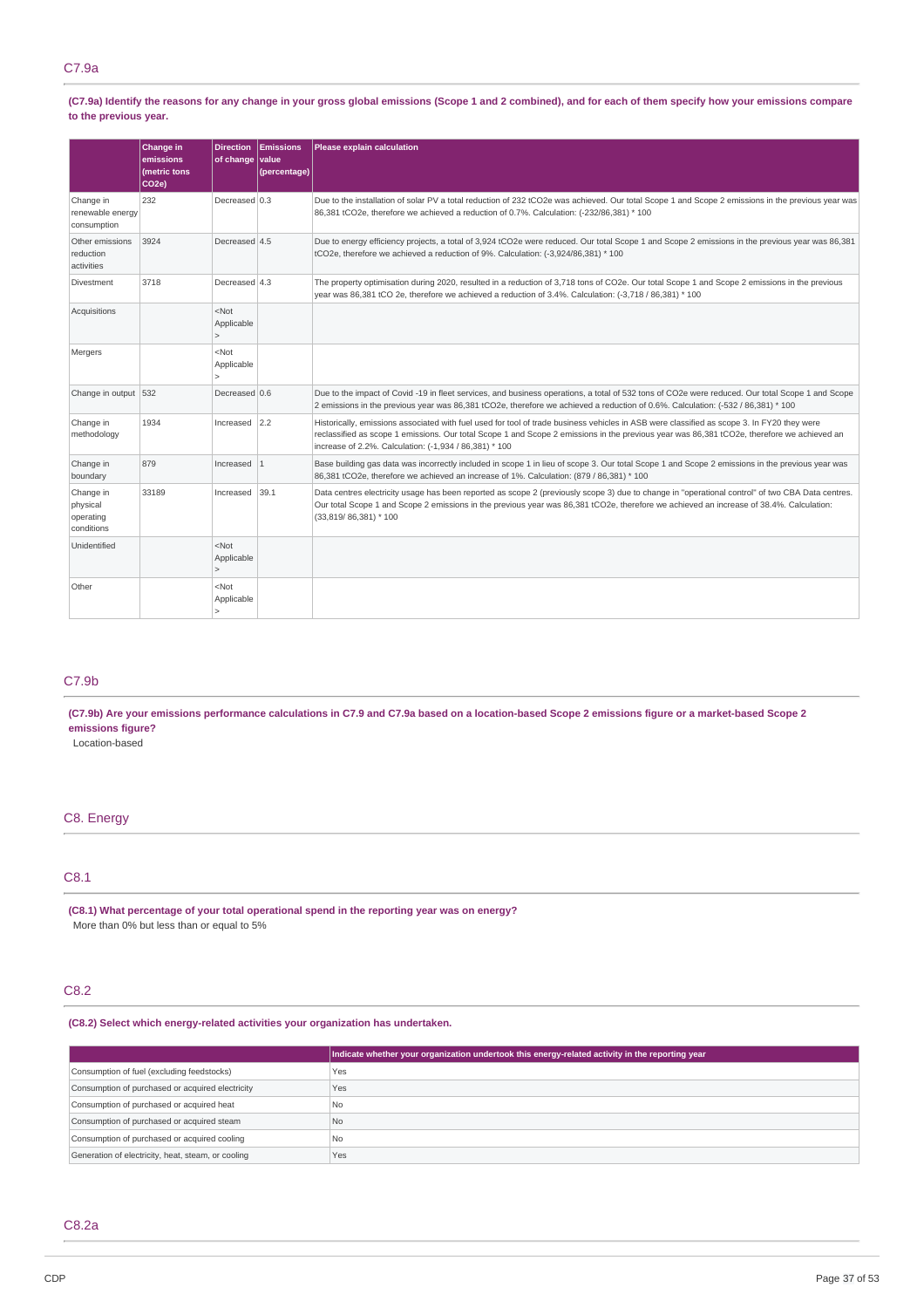#### **(C8.2a) Report your organization's energy consumption totals (excluding feedstocks) in MWh.**

|                                                         | <b>Heating value</b>           |                           |                           | MWh from renewable sources MWh from non-renewable sources Total (renewable and non-renewable) MWh |
|---------------------------------------------------------|--------------------------------|---------------------------|---------------------------|---------------------------------------------------------------------------------------------------|
| Consumption of fuel (excluding feedstock)               | HHV (higher heating value)   0 |                           | 35507.53                  | 35507.53                                                                                          |
| Consumption of purchased or acquired electricity        | <not applicable=""></not>      | 121926.21                 |                           | 121926.2                                                                                          |
| Consumption of purchased or acquired heat               | <not applicable=""></not>      | <not applicable=""></not> | <not applicable=""></not> | <not applicable=""></not>                                                                         |
| Consumption of purchased or acquired steam              | <not applicable=""></not>      | <not applicable=""></not> | <not applicable=""></not> | <not applicable=""></not>                                                                         |
| Consumption of purchased or acquired cooling            | <not applicable=""></not>      | <not applicable=""></not> | <not applicable=""></not> | <not applicable=""></not>                                                                         |
| Consumption of self-generated non-fuel renewable energy | <not applicable=""></not>      | 1696.11                   | <not applicable=""></not> | 1696.11                                                                                           |
| Total energy consumption                                | <not applicable=""></not>      | 123622.32                 | 35507.53                  | 159129.85                                                                                         |

## C9. Additional metrics

## C9.1

#### **(C9.1) Provide any additional climate-related metrics relevant to your business.**

#### **Description**

Other, please specify (Low carbon funding)

**Metric value** 5374

**Metric numerator** AUD\$ million in FY20

## **Metric denominator (intensity metric only)**

**% change from previous year**

5

## **Direction of change**

Increased

## **Please explain**

We use a number of additional climate related metrics aimed at supporting the transition to a low carbon economy, which are disclosed within our Annual Reporting. The target we have set for 2025 is \$15bn Low Carbon Funding at 30 June 2019 = \$5,134 million. Increase of \$240 million (5%) on last year.

#### **Description**

Other, please specify (Renewable energy lending exposure)

# **Metric value**

4225

#### **Metric numerator** AUD\$ million

**Metric denominator (intensity metric only)**

## **% change from previous year**

14

# **Direction of change**

Increased

## **Please explain**

We use a number of additional climate related metrics aimed at supporting the transition to a low carbon economy, which are disclosed within our Annual Reporting Renewable exposure at 30 June 2019 = \$3,644 million. Increase of \$581 million (14%) on last year.

#### **Description**

Other, please specify (Climate bond arrangement )

#### **Metric value** 9490

**Metric numerator** AUD\$ million

### **Metric denominator (intensity metric only)**

**% change from previous year** 410

**Direction of change** Increased

#### **Please explain**

We use a number of additional climate related metrics aimed at supporting the transition to a low carbon economy, which are disclosed within our Annual Reporting Climate Bond Arrangement at 30 June 2019 = \$1,845 million. Increase of \$7,645 million (%) on last year.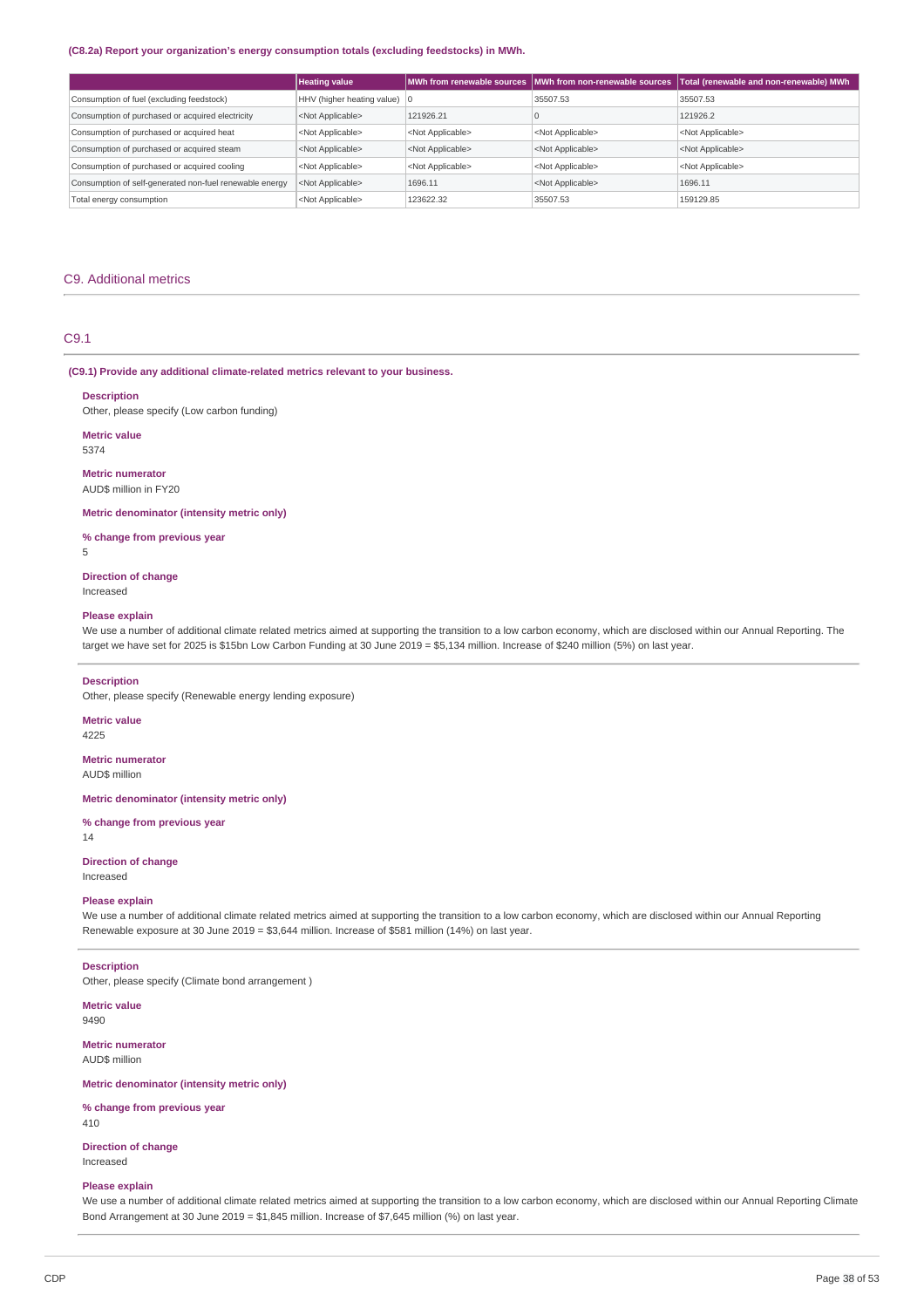# C10.1

## **(C10.1) Indicate the verification/assurance status that applies to your reported emissions.**

|                                          | Verification/assurance status                          |
|------------------------------------------|--------------------------------------------------------|
| Scope 1                                  | Third-party verification or assurance process in place |
| Scope 2 (location-based or market-based) | Third-party verification or assurance process in place |
| Scope 3                                  | Third-party verification or assurance process in place |

## C10.1a

(C10.1a) Provide further details of the verification/assurance undertaken for your Scope 1 emissions, and attach the relevant statements.

## **Verification or assurance cycle in place**

Annual process

**Status in the current reporting year** Complete

**Type of verification or assurance**

Limited assurance

**Attach the statement**

cba-2020-annual-report-print.pdf

#### **Page/ section reference**

PwC has provided limited assurance on the metrics on pages 47-52 of the FY21 Annual Report, for the year ended 30 June 2020 unless otherwise indicated. The PwC Limited Assurance Report is provided on pages 53-54 of the FY21 Annual Report

# **Relevant standard**

ASAE3000

**Proportion of reported emissions verified (%)** 100

# C10.1b

(C10.1b) Provide further details of the verification/assurance undertaken for your Scope 2 emissions and attach the relevant statements.

#### **Scope 2 approach**

Scope 2 location-based

#### **Verification or assurance cycle in place** Annual process

**Status in the current reporting year** Complete

**Type of verification or assurance** Limited assurance

**Attach the statement** cba-2020-annual-report.pdf cba-2020-annual-report-print.pdf

#### **Page/ section reference**

PwC has provided limited assurance on the metrics on pages 47-52 of the FY21 Annual Report, for the year ended 30 June 2020 unless otherwise indicated. The PwC Limited Assurance Report is provided on pages 53-54 of the FY21 Annual Report

# **Relevant standard**

ASAE3000

#### **Proportion of reported emissions verified (%)**

100

# C10.1c

(C10.1c) Provide further details of the verification/assurance undertaken for your Scope 3 emissions and attach the relevant statements.

### **Scope 3 category**

Scope 3: Purchased goods and services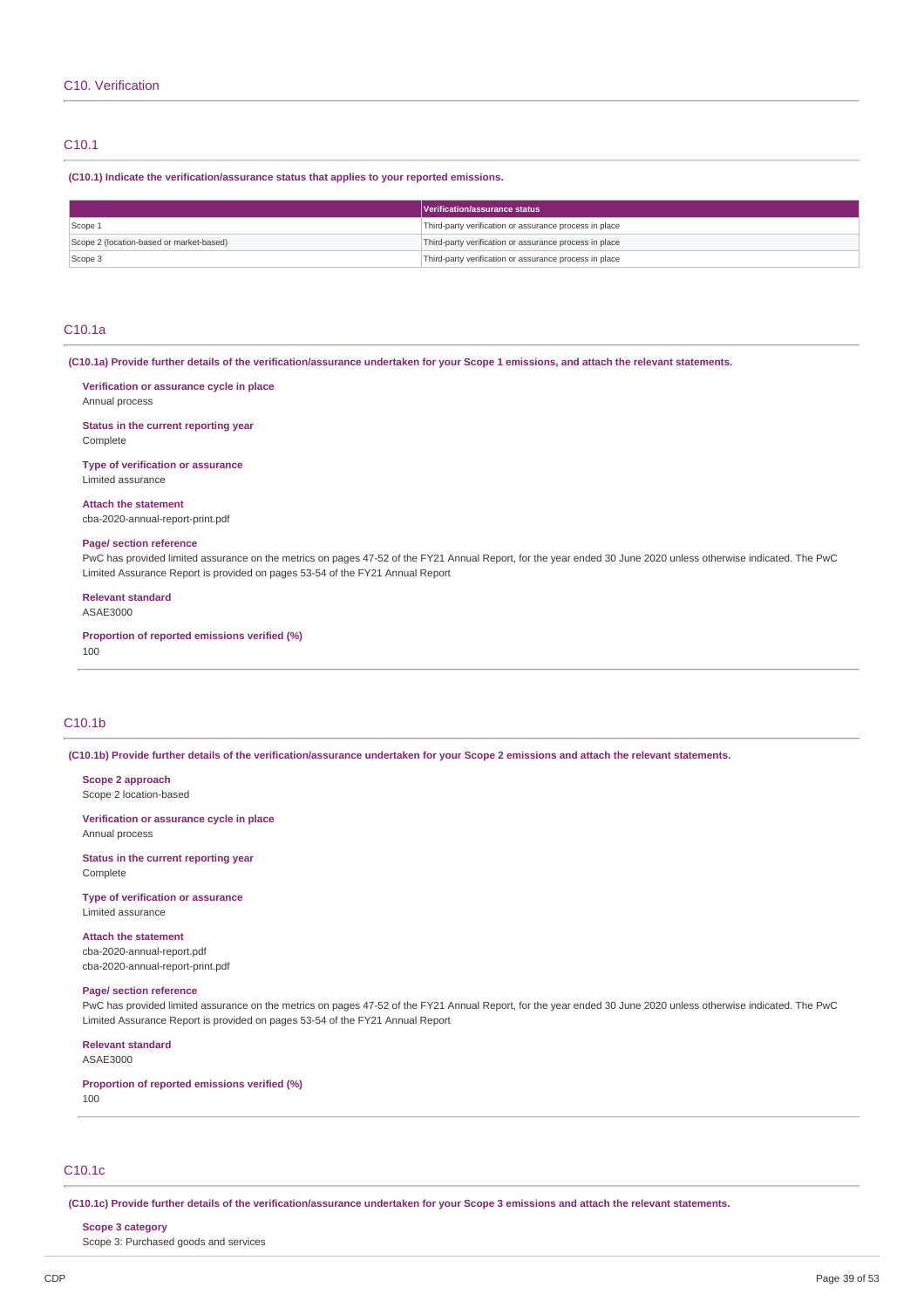# **Verification or assurance cycle in place**

Annual process

#### **Status in the current reporting year** Complete

## **Type of verification or assurance**

Limited assurance

## **Attach the statement**

cba-2020-annual-report.pdf cba-2020-annual-report-print.pdf

## **Page/section reference**

PwC has provided limited assurance on the metrics on pages 47-52 of the FY21 Annual Report, for the year ended 30 June 2020 unless otherwise indicated. The PwC Limited Assurance Report is provided on pages 53-54 of the FY21 Annual Report

#### **Relevant standard**

ASAE3000

## **Proportion of reported emissions verified (%)**

100

# **Scope 3 category**

Scope 3: Fuel and energy-related activities (not included in Scopes 1 or 2)

#### **Verification or assurance cycle in place** Annual process

**Status in the current reporting year**

**Complete** 

# **Type of verification or assurance**

Limited assurance

## **Attach the statement**

cba-2020-annual-report.pdf cba-2020-annual-report-print.pdf

#### **Page/section reference**

PwC has provided limited assurance on the metrics on pages 47-52 of the FY21 Annual Report, for the year ended 30 June 2020 unless otherwise indicated. The PwC Limited Assurance Report is provided on pages 53-54 of the FY21 Annual Report

# **Relevant standard**

ASAE3000

# **Proportion of reported emissions verified (%)**

100

**Scope 3 category** Scope 3: Business travel

# **Verification or assurance cycle in place** Annual process

**Status in the current reporting year** Complete

# **Type of verification or assurance**

Limited assurance

# **Attach the statement**

cba-2020-annual-report.pdf cba-2020-annual-report-print.pdf

# **Page/section reference**

PwC has provided limited assurance on the metrics on pages 47-52 of the FY21 Annual Report, for the year ended 30 June 2020 unless otherwise indicated. The PwC Limited Assurance Report is provided on pages 53-54 of the FY21 Annual Report

# **Relevant standard**

ASAE3000

#### **Proportion of reported emissions verified (%)** 100

**Scope 3 category** Scope 3: Upstream leased assets

**Verification or assurance cycle in place** Annual process

**Status in the current reporting year** Complete

**Type of verification or assurance** Limited assurance

**Attach the statement** cba-2020-annual-report.pdf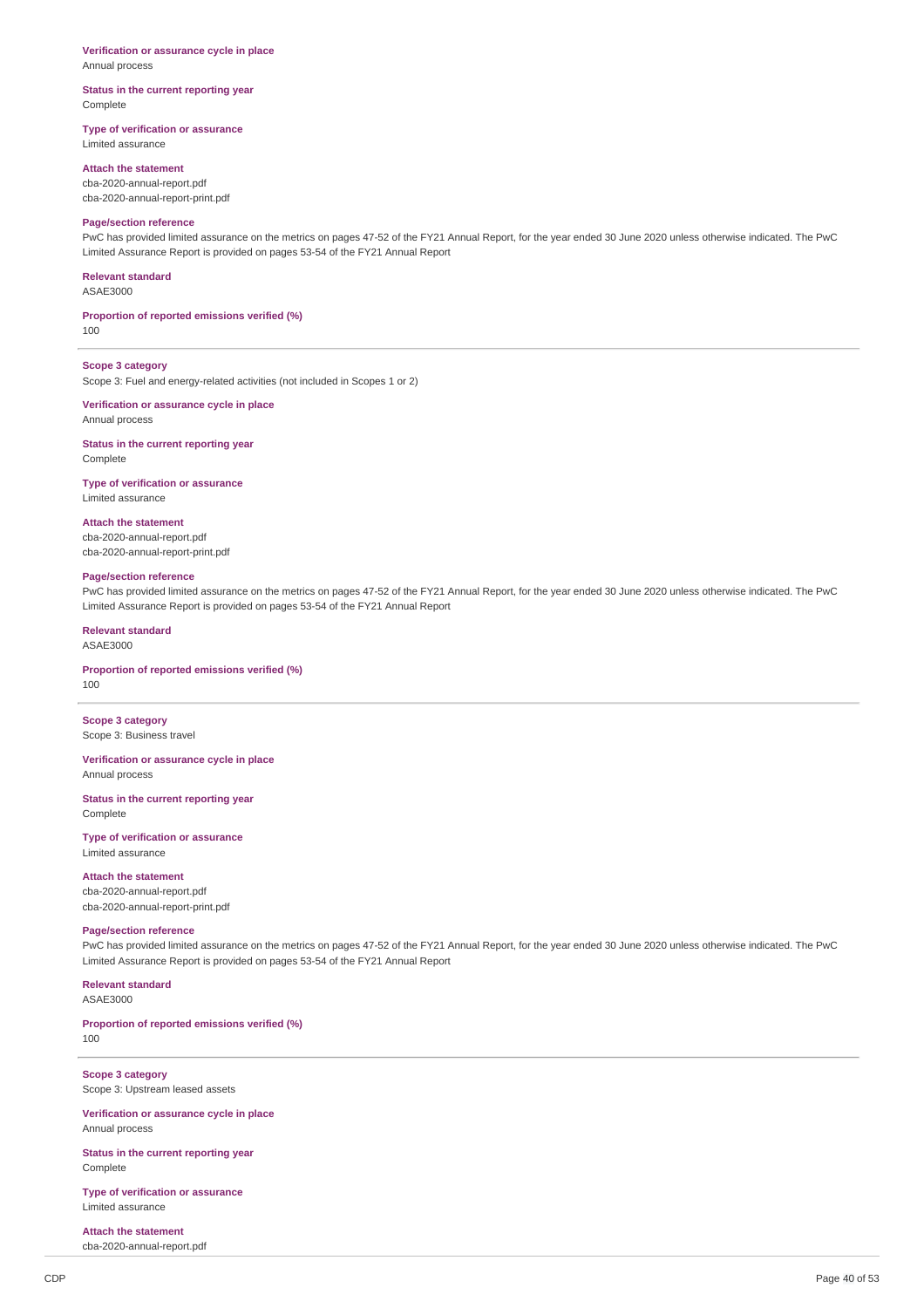## **Page/section reference**

PwC has provided limited assurance on the metrics on pages 47-52 of the FY21 Annual Report, for the year ended 30 June 2020 unless otherwise indicated. The PwC Limited Assurance Report is provided on pages 53-54 of the FY21 Annual Report

### **Relevant standard**

ASAE3000

**Proportion of reported emissions verified (%)** 100

# C10.2

(C10.2) Do you verify any climate-related information reported in your CDP disclosure other than the emissions figures reported in C6.1, C6.3, and C6.5? Yes

# C10.2a

## (C10.2a) Which data points within your CDP disclosure have been verified, and which verification standards were used?

| <b>Disclosure</b><br>module<br>verification<br>relates to | <b>Data verified</b>                                                                        | <b>Verification</b><br>standard                                   | Please explain                                                                                                                                                                                                                                                                                                                                                                                                                                                      |
|-----------------------------------------------------------|---------------------------------------------------------------------------------------------|-------------------------------------------------------------------|---------------------------------------------------------------------------------------------------------------------------------------------------------------------------------------------------------------------------------------------------------------------------------------------------------------------------------------------------------------------------------------------------------------------------------------------------------------------|
| performance                                               | C5. Emissions Change in Scope 1<br>emissions against a<br>base year (not target<br>related) | Australian Standard<br>on Assurance<br>Engagements<br>(ASAE) 3000 | All the Environmental metrics reported in pages 48-49 of the 2020 Annual Report have been verified by PwC. See assurance statement on pages 53-<br>54. PWC provides third party assurance over the Group's global GHG emissions metrics, data and methodology. The assurance covers verification of<br>the reduction in GHG emissions for Scopes 1, 2, and 3 directly related to the Bank's carbon emissions reduction targets.<br>cba-2020-annual-report-print.pdf |
| performance                                               | C5. Emissions Change in Scope 2<br>emissions against a<br>base year (not target<br>related) | Australian Standard<br>on Assurance<br>Engagements<br>(ASAE) 3000 | All the Environmental metrics reported in pages 48-49 of the 2020 Annual Report have been verified by PwC. See assurance statement on pages 53-<br>54. PWC provides third party assurance over the Group's global GHG emissions metrics, data and methodology. The assurance covers verification of<br>the reduction in GHG emissions for Scopes 1, 2, and 3 directly related to the Bank's carbon emissions reduction targets.<br>cba-2020-annual-report-print.pdf |
| performance                                               | C5. Emissions Change in Scope 3<br>emissions against a<br>base year (not target<br>related) | Australian Standard<br>on Assurance<br>Engagements<br>(ASAE) 3000 | All the Environmental metrics reported in pages 48-49 of the 2020 Annual Report have been verified by PwC. See assurance statement on pages 53-<br>54. PWC provides third party assurance over the Group's global GHG emissions metrics, data and methodology. The assurance covers verification of<br>the reduction in GHG emissions for Scopes 1, 2, and 3 directly related to the Bank's carbon emissions reduction targets.<br>cba-2020-annual-report-print.pdf |
| data                                                      | C6. Emissions Year on year change in<br>emissions (Scope 1<br>and 2)                        | Australian Standard<br>on Assurance<br>Engagements<br>(ASAE) 3000 | All the Environmental metrics reported in pages 48-49 of the 2020 Annual Report have been verified by PwC. See assurance statement on pages 53-<br>54. PWC provides third party assurance over the Group's global GHG emissions metrics, data and methodology. The assurance covers verification of<br>the reduction in GHG emissions for Scopes 1, 2, and 3 directly related to the Bank's carbon emissions reduction targets.<br>cba-2020-annual-report-print.pdf |
| data                                                      | C6. Emissions Year on year change in<br>emissions (Scope 3)                                 | Australian Standard<br>on Assurance<br>Engagements<br>(ASAE) 3000 | All the Environmental metrics reported in pages 48-49 of the 2020 Annual Report have been verified by PwC. See assurance statement on pages 53-<br>54. PWC provides third party assurance over the Group's global GHG emissions metrics, data and methodology. The assurance covers verification of<br>the reduction in GHG emissions for Scopes 1, 2, and 3 directly related to the Bank's carbon emissions reduction targets.<br>cba-2020-annual-report-print.pdf |
| breakdown                                                 | C7. Emissions Year on year change in<br>emissions (Scope 1<br>and 2)                        | Australian Standard<br>on Assurance<br>Engagements<br>(ASAE) 3000 | All the Environmental metrics reported in pages 48-49 of the 2020 Annual Report have been verified by PwC. See assurance statement on pages 53-<br>54. PWC provides third party assurance over the Group's global GHG emissions metrics, data and methodology. The assurance covers verification of<br>the reduction in GHG emissions for Scopes 1, 2, and 3 directly related to the Bank's carbon emissions reduction targets.<br>cba-2020-annual-report-print.pdf |

## C11. Carbon pricing

## C11.2

**(C11.2) Has your organization originated or purchased any project-based carbon credits within the reporting period?** Yes

# C11.2a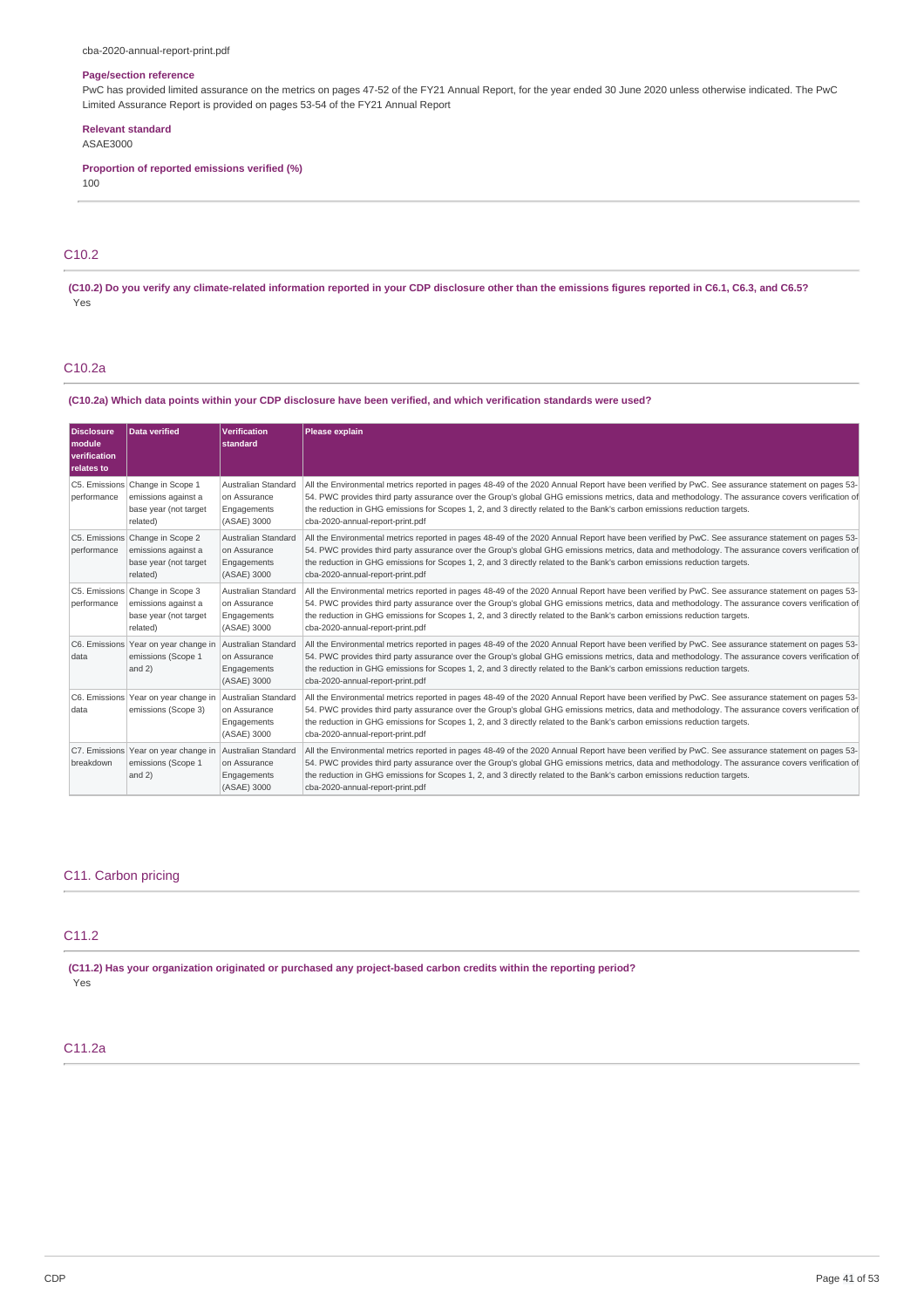(C11.2a) Provide details of the project-based carbon credits originated or purchased by your organization in the reporting period.

**Credit origination or credit purchase** Credit purchase

#### **Project type**

Other, please specify (Savanna Burning Project)

## **Project identification**

Project Description: Oriners & Sefton Savanna Burning Project (EOP100959) by Aboriginal Carbon Fund Eligible offset units type: KACCU Registry unit retired in: The Australian National Registry of Emissions Units (ANREU) Date retired: 30 September 2020 Serial number (Vintage): 3,769,852,980 – 3,769,854,317 (2017-18); 3,801,968,374 – 3,802,007,035 (2020-21) https://www.climateactive.org.au/sites/default/files/2021-03/CBA\_Ongoing%20cert\_Year1%20FY2019-20\_PDS.pdf

#### **Verified to which standard**

Other, please specify (Australian Carbon Credit Units)

**Number of credits (metric tonnes CO2e)**

40000

35530

**Number of credits (metric tonnes CO2e): Risk adjusted volume**

**Credits cancelled**

No

**Purpose, e.g. compliance** Voluntary Offsetting

## C11.3

**(C11.3) Does your organization use an internal price on carbon?** Yes

#### C11.3a

**(C11.3a) Provide details of how your organization uses an internal price on carbon.**

**Objective for implementing an internal carbon price** Stakeholder expectations Change internal behavior Drive energy efficiency Supplier engagement

## **GHG Scope**

Scope 1 Scope 2 Scope 3

### **Application**

CBA achieved Climate Active carbon neutral certification since February 2021. Our approach has been to dramatically reduce our emissions (by 60% since 2009), as well as invest in on-site electricity generation and purchasing 100% renewable electricity before finally offsetting the remaining unavoidable emissions.

## **Actual price(s) used (Currency /metric ton)**

**Variance of price(s) used**

n/a

#### **Type of internal carbon price Offsets**

## **Impact & implication**

Certification supports our commitment to playing our part in limiting climate change in line with the goals of the Paris Agreement and supporting the responsible global transition to net zero emissions by 2050. In FY21, we have chosen to purchase 40,000 carbon credits from the Aboriginal Carbon Foundation (AbCF) to offset our unavoidable emissions (i.e. emissions that could not be prevented through on-site power generation and sourcing 100% electricity from renewable sources through power purchase agreements). AbCF is a not-for-profit organisation that enables environmental, social and cultural wealth for Aboriginal and Torres Strait Islander peoples, through the ethical trade of Australian carbon credit units (ACCU). The Bank's partnership with AbCF will directly support the Kowanyama Carbon Project in Queensland, where the cultural practice of mosaic fire practice takes place early in the dry season – when the weather is cooler and the fuel load smaller – so that less country is burned and greenhouse gas emissions are reduced. Carbon credits agreement with Indigenous business, https://www.commbank.com.au/articles/ newsroom/2020/10/cba-closer-tonet-zero-emissions.html (Pages: 1)

#### C12. Engagement

C12.1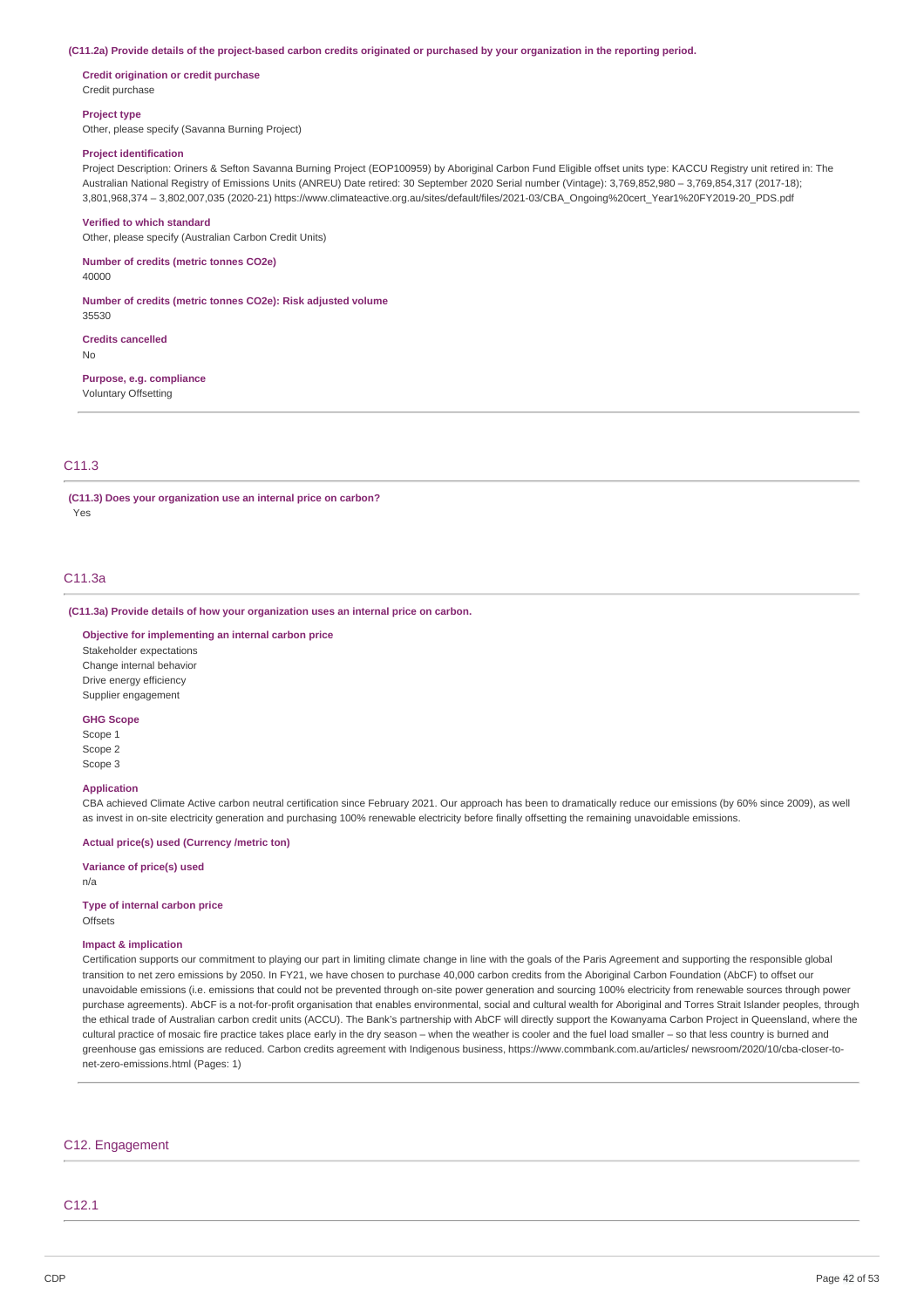Yes, our customers

# C12.1a

#### **(C12.1a) Provide details of your climate-related supplier engagement strategy.**

#### **Type of engagement**

Compliance & onboarding

#### **Details of engagement**

Included climate change in supplier selection / management mechanism Climate change is integrated into supplier evaluation processes

**% of suppliers by number**

 $\Omega$ 

**% total procurement spend (direct and indirect)**

 $\Omega$ 

**% of supplier-related Scope 3 emissions as reported in C6.5**

 $\Omega$ 

#### **Rationale for the coverage of your engagement**

When responding to CBA RFP's suppliers must complete a Sustainability Questionnaire. This document requests information on monitoring carbon emissions and setting reduction targets for Scope 1, 2 and 3 emissions. Our Supplier Code of Conduct (SCOC) is included in either supplier contracts or our T&Cs, requiring all supplier's agreement. The SCOC includes expectations regarding minimising greenhouse gas emissions and negative impacts of goods and services throughout their lifecycle. As an example of this, to help offset all of our non-electricity emissions, we have purchased carbon credits from the Aboriginal Carbon Foundation (AbCF) – the only Indigenous company in Australia to provide third-party verified Indigenous carbon credits.

#### **Impact of engagement, including measures of success**

All suppliers must agree to our SCOC, assessing energy use and carbon emissions in their business, as well as the services that they provide the bank, when signing a contract with CBA. The Bank's partnership with AbCF will directly support the Kowanyama Carbon Project in Queensland, where the cultural practice of mosaic fire practice takes place early in the dry season – when the weather is cooler and the fuel load smaller, so that less country is burned and greenhouse gas emissions are reduced.

#### **Comment**

We engage our suppliers by ensuring they adhere to our Supplier Code of Conduct, which sets out our minimum standards on socially responsible and sustainable sourcing, or an equivalent standard.

#### **Type of engagement**

Information collection (understanding supplier behavior)

#### **Details of engagement**

Collect climate change and carbon information at least annually from suppliers

#### **% of suppliers by number**

 $\Omega$ 

# **% total procurement spend (direct and indirect)**

 $\Omega$ 

**% of supplier-related Scope 3 emissions as reported in C6.5**

 $\Omega$ 

## **Rationale for the coverage of your engagement**

As part of our annual reporting we collect climate change and carbon information from a range of suppliers across Scope 1, 2 and 3.

## **Impact of engagement, including measures of success**

CBA continues to work on reducing its emissions and the annual reporting provides vital information to help prioritise and drive engagement with suppliers.

#### **Comment**

For further information, please refer to the 2020 Annual Report at: https://www.commbank.com.au/content/dam/commbank/about-us/shareholders/pdfs/results/fy20/cba-2020-annual-report.pdf

# **Type of engagement**

Compliance & onboarding

#### **Details of engagement**

Included climate change in supplier selection / management mechanism Code of conduct featuring climate change KPIs Climate change is integrated into supplier evaluation processes

## **% of suppliers by number**

100

# **% total procurement spend (direct and indirect)**

100

**% of supplier-related Scope 3 emissions as reported in C6.5**

#### **Rationale for the coverage of your engagement**

As a signatory to the Climate Leader's Coalition, ASB - a subsidiary of CBA in NZ - are committed to engaging with their suppliers on their climate impact. ASB has included climate risk in their supplier risk assessment tool 'Supply Right'. This tool asks the supplier for information around their environmental policies, strategies, targets, certifications and engagement practices. These questions have been developed to get a better understanding of the climate impact of ASB's procurement practices, beyond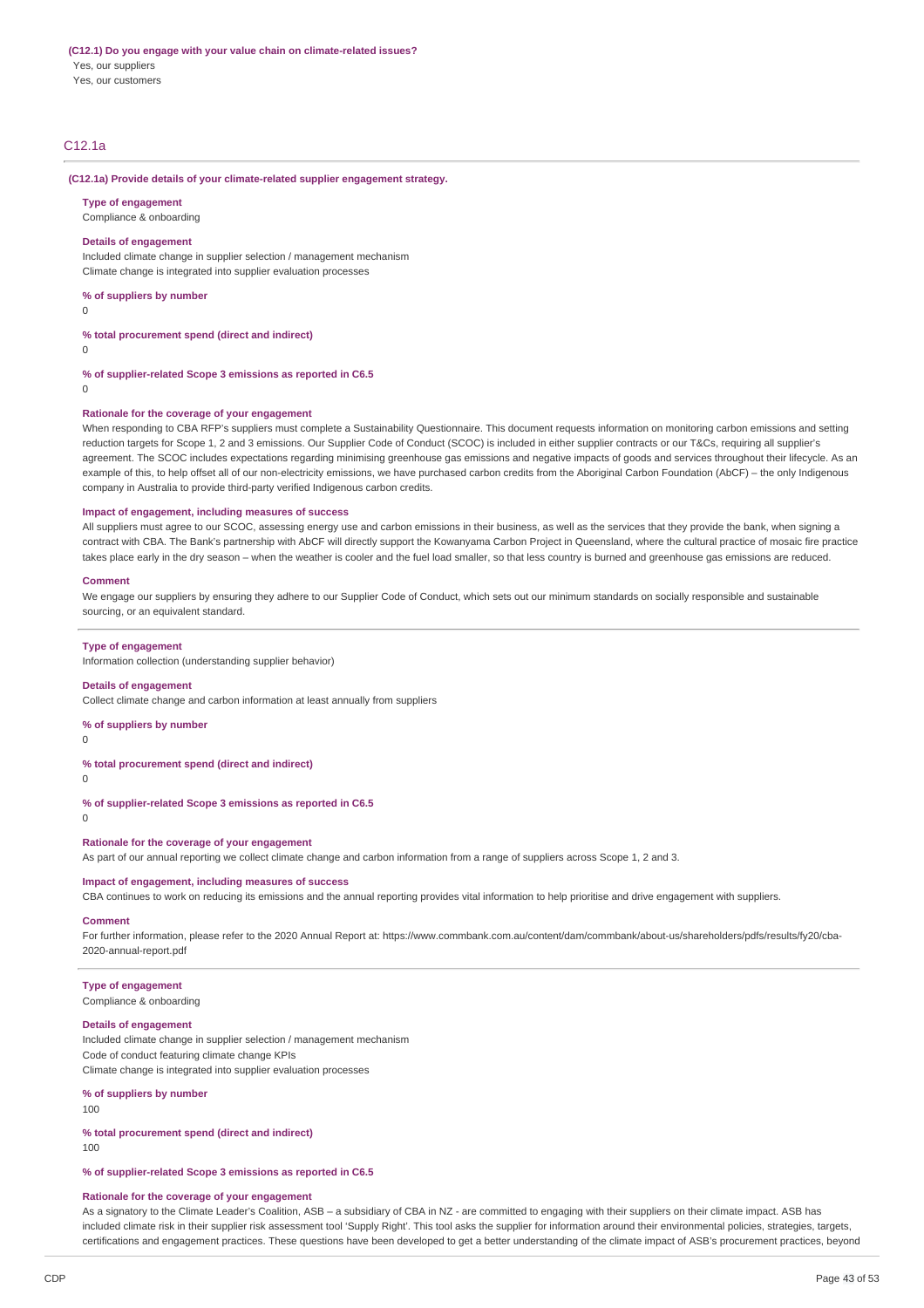its immediate boundaries. All ASB-registered suppliers must complete the Supply Right questionnaire and accept ASB's supplier code of conduct, which has been recently revised to include reference to the supplier's environmental impact and performance. A small percentage of scope 3 emissions are derived from businesses who do not have a formal arrangement with ASB e.g. transactions in the General Ledger or staff reimbursements.

## **Impact of engagement, including measures of success**

Success for ASB is the identification of climate risk within our supply chain. This will provide opportunities to work with our suppliers to minimise this risk and reduce their climate impact.

## **Comment**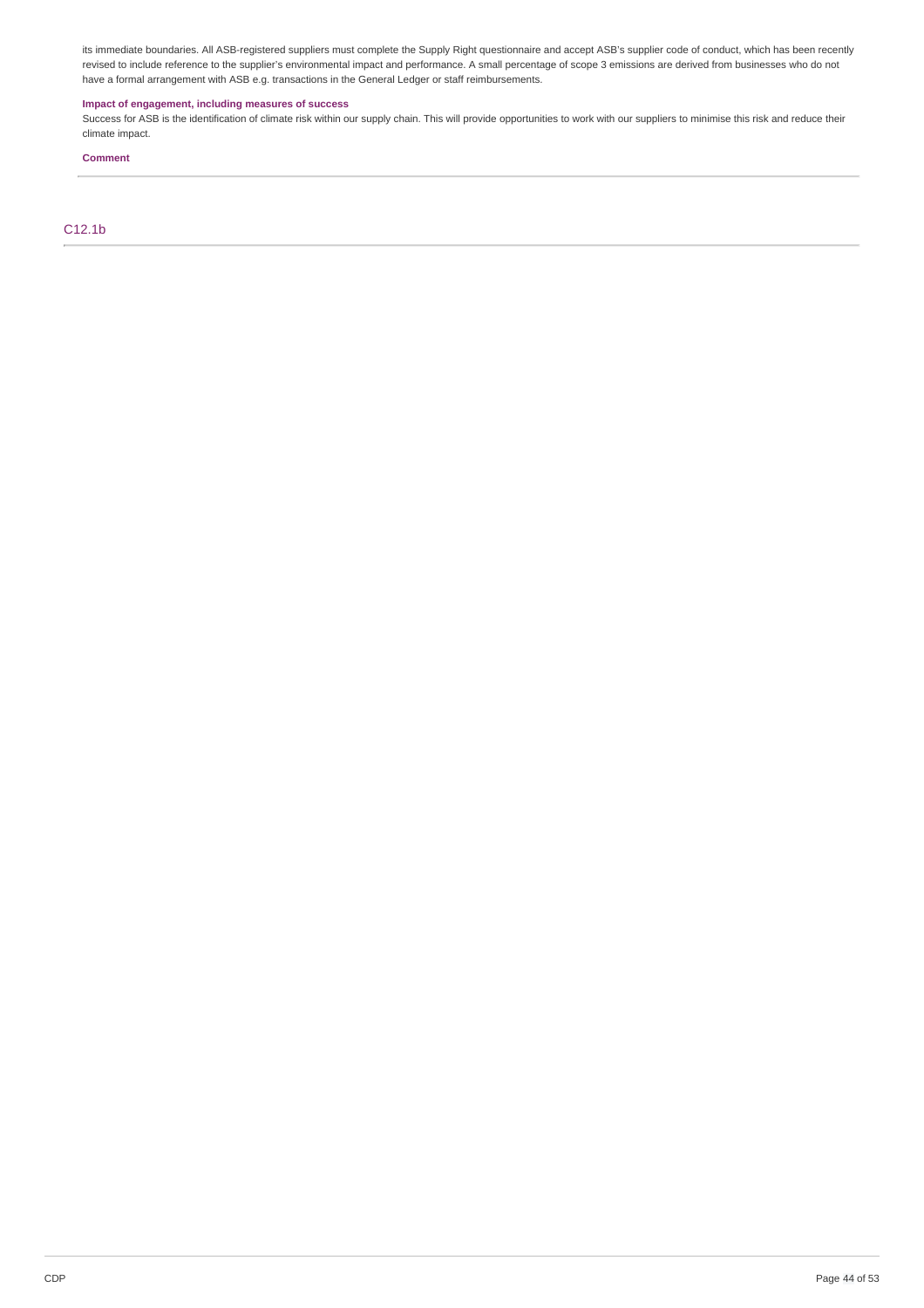#### **(C12.1b) Give details of your climate-related engagement strategy with your customers.**

**Type of engagement** Compliance & onboarding

#### **Details of engagement**

Climate change considerations are integrated into customer screening processes

**% of customers by number**

100

**% of customer - related Scope 3 emissions as reported in C6.5**

 $100$ 

**Portfolio coverage (total or outstanding)**

Majority of the portfolio

#### **Please explain the rationale for selecting this group of customers and scope of engagement**

ESG risk assessment process All Institutional Bank loans, as well as large loans in other business units, are evaluated through our ESG risk assessment tool. Medium or high ESG risk profiles are subject to additional due diligence and escalated depending on the level of risk. We continue to provide guidance to our bankers on executing the business lending commitments in the E&S Framework. The overall ESG risk levels are aligned with the Equator Principles' risk categories A, B and C. Additional ESG due diligence is required for transactions which have medium or high ESG risks identified in the initial assessment. This year's ESG training provides bankers with prompts to understand clients' plans for climate transition and resilience to physical climate risks. We expect our business customers and suppliers to adhere to the minimum standards outlined in our E&S Framework. We are aware that some customers and suppliers will not meet all of these expectations all of the time. This may be due to operational issues outside of their control, or due to changes we have made where they need time to implement – for example, when we require our customers and suppliers to become a member of an industry body or gain certain certifications. If this happens, we will work with our customers and suppliers to inform them about changes to our minimum standards and if necessary agree on a specific, time-bound action plan to address any issues or risks. If a customer or supplier is unable or unwilling to meet our minimum standards, we may choose to end the relationship subject to contractual obligations. We are committed to supporting our customers and suppliers in their endeavours to raise their performance in relation to environmental and social matters and associated risk management.

**Impact of engagement, including measures of success**

In FY20, 1,560 bankers undertook ESG training.

#### **Type of engagement**

Engagement & incentivization (changing customer behavior)

#### **Details of engagement**

Other, please specify (Offer financial incentives for customers who reduce your downstream emissions (Scope 3) and/or exposure to carbon-related assets)

**% of customers by number**

# 1

**% of customer - related Scope 3 emissions as reported in C6.5**

 $\Omega$ 

#### **Portfolio coverage (total or outstanding)**

Minority of the portfolio

#### **Please explain the rationale for selecting this group of customers and scope of engagement**

We are developing innovative climate-related products to help customers with mitigation and adaptation. In July 2019, we provided \$150 million of debt funding to Queensland Airports Limited (QAL) for the Gold Coast Airport redevelopment, with \$75 million provided in the form of a sustainability linked loan. The Gold Coast Airport financing is the first in Australia to be directly linked to a reduction in carbon emissions, aligning to a widely adopted carbon emission industry framework, the Airport Carbon Accreditation Program. Another example is the \$400 million three-year bilateral sustainability linked loan with Wesfarmers in March 2020. The loan is structured to incentivise better social outcomes and environmental outcomes by providing Wesfarmers a discounted interest rate for achieving ambitious carbon emissions intensity reductions targets in the chemicals business. With only 2 customers within scope of this engagement, it is less than 1% of our customers by number

#### **Impact of engagement, including measures of success**

Sustainability-linked loans tie a borrower's cost of funding to their environmental and social performance.

#### **Type of engagement**

Engagement & incentivization (changing customer behavior)

#### **Details of engagement**

Offer financial incentives for customers who reduce your downstream emissions (Scope 3) and/or exposure to carbon-related assets

#### **% of customers by number**

16

## **% of customer - related Scope 3 emissions as reported in C6.5**

 $\Omega$ 

## **Portfolio coverage (total or outstanding)**

Minority of the portfolio

#### **Please explain the rationale for selecting this group of customers and scope of engagement**

In response to our 2018 climate scenario analysis on our home loan portfolio, we committed provided an update in the 2019 Annual Report (page 57) that we are developing a green mortgage initiative that rewards and encourages energy efficiency, by giving cashbacks to customers who use solar panels and make their homes more energy efficient. To help home loan customers benefit from more affordable and sustainable energy, we ran a pilot in FY20 offering \$500 cash-back to our retail customers with an installed and certified solar PV system of 5 kilowatts (kW) or greater.

#### **Impact of engagement, including measures of success**

During the six-seek offer period, 4,703 customers took up the offer. The initiative prompted 16% of participating customers to install new solar panels.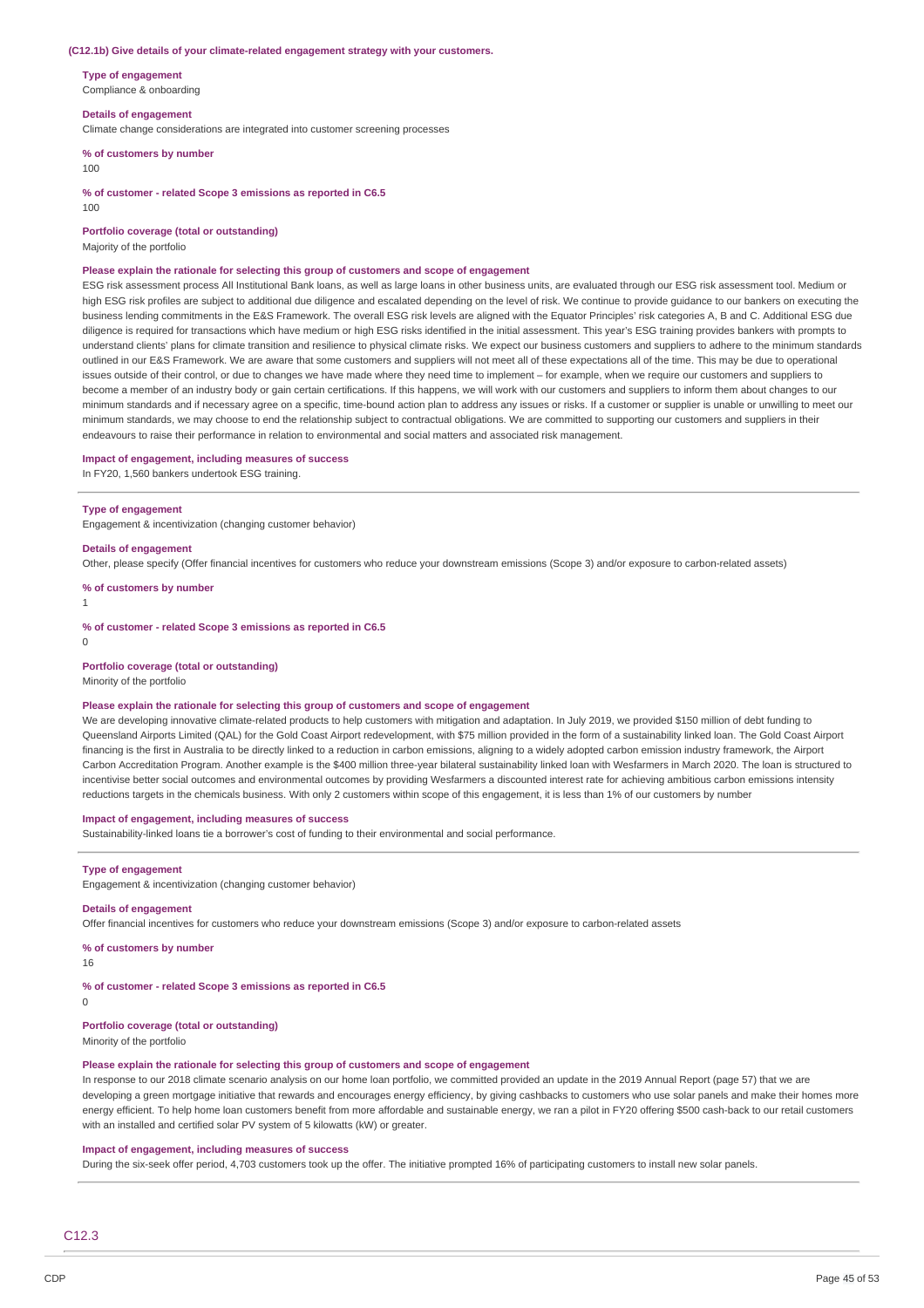# C12.3a

## **(C12.3a) On what issues have you been engaging directly with policy makers?**

| <b>Focus of</b><br>legislation   position |         | Corporate Details of engagement                                                                                                                                                                                                                       | <b>Proposed legislative solution</b>                                                                                                                                                                                                                                                                                                                                      |
|-------------------------------------------|---------|-------------------------------------------------------------------------------------------------------------------------------------------------------------------------------------------------------------------------------------------------------|---------------------------------------------------------------------------------------------------------------------------------------------------------------------------------------------------------------------------------------------------------------------------------------------------------------------------------------------------------------------------|
| Energy<br>efficiency                      | Support | The Group has been engaged with the Green Building Council of Australia<br>(GBCA) for the development of rating tool for retail portfolio. Refer RE100<br>commitment. Refer to Power Purchase Agreement (PPA) Refer to CBA's<br>Net Zero commitment.  | The Group supports the on-going operation and improvement of the rating tools being developed by GBCA. The<br>rating tool will assist in lifting the performance of retail fitouts. All of the Group's future fitouts will be built to 5<br>Star standard design.                                                                                                         |
| Energy<br>efficiency                      | Support | The Group has been engaged with the CitySwitch Program since the<br>program began and was awarded the National Signatory Award for its<br>outstanding demonstration of countrywide sustainability action in 2018.                                     | The Group supports the on-going operation and improvement of the City Switch Program. The data disclosed as<br>part of annual reporting is key to establishing industry and sector benchmarks.                                                                                                                                                                            |
| Mandatory Support<br>carbon<br>reporting  |         | The Group is committed to providing climate change information in<br>mainstream reporting including NGER reporting and reporting to the CDP.                                                                                                          | The Group supports carbon reporting through the National Greenhouse and Energy Reporting (NGERs) and<br>has publicly reported carbon metrics since 2009.                                                                                                                                                                                                                  |
| Adaptation   Support<br>or<br>resilience  |         | We continue to focus on supporting sector-wide initiatives that enhance<br>climate resilience and reduce disaster risk, including through our<br>membership of the Climate Change Action Committee within the Insurance<br>Council of Australia.      | Over the past year the Climate Change Action committee has made significant inroads towards meeting the<br>challenge presented by climate change by working with communities, local governments and industry to create<br>measurable change. It has already agreed to work on 33 projects, two of which are now compete with another<br>20 projects under way.            |
| Mandatory Neutral<br>carbon<br>reporting  |         | Engaging with APRA on the proposed introduction of climate stress testing<br>for ADI's - through the Australian Banking Association (ABA). Engaging<br>with the Investor Group on Climate Change (IGCC) through our<br>superannuation subsidiary CFS. | The Group is engaging with APRA through the Australian Banking Association (ABA) and Climate Measurement<br>Standards Initiative (CMSI) and remains committed to reporting consistent with the TCFD recommendations.<br>CFS were a signatory to a recent report by the IGCC calling for mandatory carbon reporting, including an<br>implementation roadmap for Australia. |

# C12.3b

**(C12.3b) Are you on the board of any trade associations or do you provide funding beyond membership?** Yes

C12.3c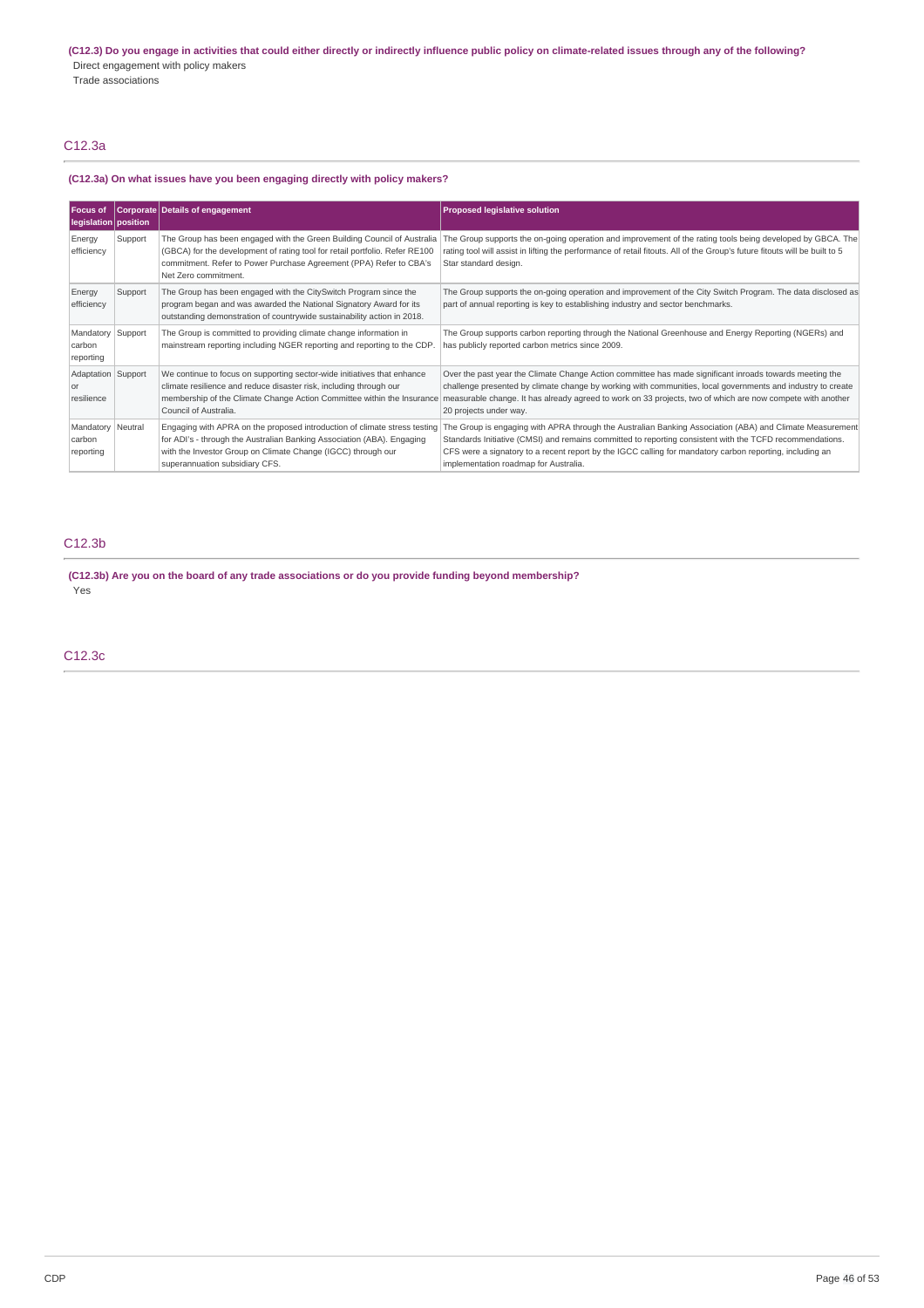#### **Trade association**

Responsible Investment Association of Australia (RIAA)

#### **Is your position on climate change consistent with theirs?**

Consistent

#### **Please explain the trade association's position**

The RIAA purpose is to encourage the responsible investment of capital into sustainable assets. They have significant emphasis on climate change, as part of the sustainable investment approach

#### **How have you influenced, or are you attempting to influence their position?**

The Group is a member of RIAA. We do not directly influence the position or direction of its work, however, as members we participate in its ongoing debates and policy developments.

#### **Trade association**

Principles for Responsible Investment (PRI)

#### **Is your position on climate change consistent with theirs?**

Consistent

#### **Please explain the trade association's position**

PRI leads action on climate risk, and is the leading proponent of responsible investment. It works to understand ESG factors as an independent body, with ongoing engagement with policymakers and the UN.

#### **How have you influenced, or are you attempting to influence their position?**

The Group's climate stance is aligned with the PRI's current position.

#### **Trade association**

Carbon Market Institute

#### **Is your position on climate change consistent with theirs?**

Consistent

#### **Please explain the trade association's position**

The Carbon Market Institute believes that market-based solutions are the most efficient policy mechanism to address the challenge of climate change.

#### **How have you influenced, or are you attempting to influence their position?**

The Group's climate stance is aligned with the Carbon Market Institute's current position and have sponsored the Carbon Market Institute Summit 2018.

#### **Trade association**

Australian Banking Association (ABA)

#### **Is your position on climate change consistent with theirs?**

**Consistent** 

#### **Please explain the trade association's position**

The ABA supports the view that climate change is a material, foreseeable, and actionable risk which will present challenges to the Australian economy if action is not taken. Banks have a key role to play in the management of physical and transition risks associated with climate change.

#### **How have you influenced, or are you attempting to influence their position?**

Each ABA member, including CBA, is undertaking specific actions tailored to the individual characteristics of their bank to address climate change. The banking industry in Australia supports the goals of the 2015 Paris Climate Agreement.

#### **Trade association**

Business Council of Australia (BCA)

## **Is your position on climate change consistent with theirs?**

Mixed

## **Please explain the trade association's position**

For over a decade the BCA have supported strong action on climate change, including the following positions: • The BCA support the science of climate change. • The BCA support the Paris Agreement and transitioning to net-zero emissions by 2050. • If Australia can meet our emissions reduction targets without carryover credits then we should. • The BCA support the need for a market-based carbon price to drive the transition and incentivise investment in low and no-emissions technology. • Technology needs to drive the transition which will not only get us to a net-zero emissions future but will also create new jobs, opportunities and industries and maintain Australia's competitiveness. The BCA supported the Rudd government's Carbon Pollution Reduction Scheme (CPRS), called for an Emissions Intensity Scheme, supported a Clean Energy Target (CET) and most recently worked hard to bring industry and the community together to support the National Energy Guarantee. Today, we continue to advocate for policies that reduce Australia's carbon emissions and deliver the more carbon efficient economy Australians and our members want. https://www.bca.com.au/energy\_and\_climate

#### **How have you influenced, or are you attempting to influence their position?**

CBA is one of many members from a range of sectors including manufacturing, infrastructure, information technology, mining, retail, financial services and banking, energy, professional services, transport, and telecommunications. CBA provides representation in forums facilitated by the BCA related to Australia achieving net zero emissions by 2050.

#### C12.3f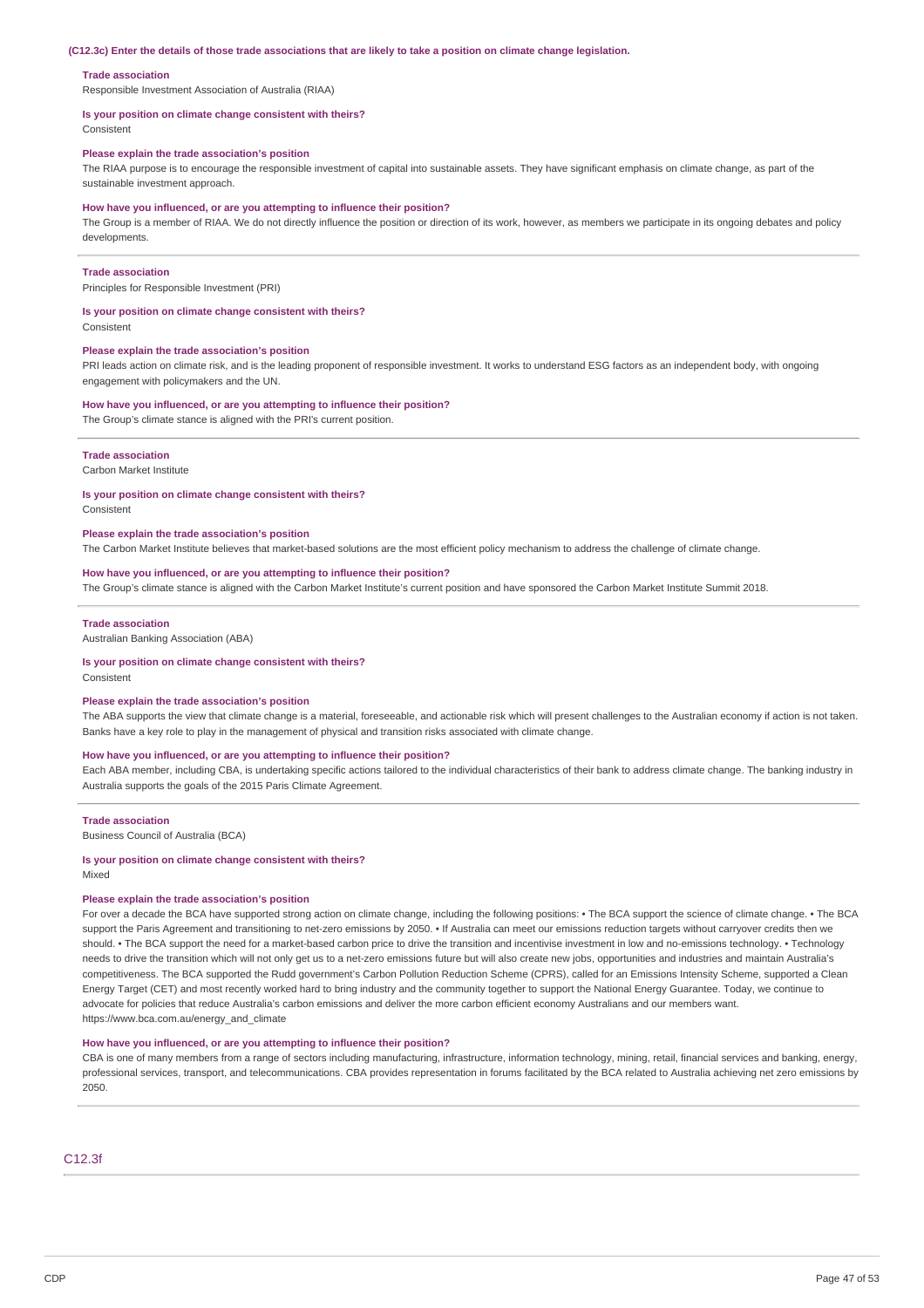(C12.3f) What processes do you have in place to ensure that all of your direct and indirect activities that influence policy are consistent with your overall climate **change strategy?**

All direct and indirect activities that influence policy are consistent with the Group overall climate change and ESG related strategy which is integrated into a multi-disciplinary company-wide risk management process. Processes in place to ensure all engagement is consistent with our overall climate change strategy include:

• The Group overarching Risk Appetite Statement (RAS), which fundamentally guides the Group risk culture and sets out the boundaries of risk tolerance, which includes climate change and sustainability issues. We assess potential engagement activities through our RAS lens to determine whether they fit within our risk strategy (which includes climate change)

• Risk tolerance boundaries are defined by the principles and metrics, both quantitative and qualitative, that must be considered collectively and not in isolation. • Group-wide Environmental and Social Policy sets a foundation and creates a framework for understanding and managing the Group's direct and indirect activities that could influence policy are consistent with our climate change strategy.

• Development and execution on the Group's ESG Lending commitments outlined in the E&S Framework, and risk screening tool which assesses our indirect activities across seven ESG themes including biodiversity, water, climate and energy, pollution, labour & human rights, workplace health and safety and anti-corruption and bribery. Internal sector specific policies; the Group uses a number of ESG policies for high impact/sensitive sectors so as to ensure ESG risks and opportunities are considered at deal initiation and during the life of a transaction.

• Public disclosure of the Group's Environmental and Social Framework commitments and progress toward meeting these commitments. This includes Equator Principles III training for staff, alignment of ESG lending framework with Equator Principles III to ensure consistency between policy and internal strategy.

• The Group uses a Responsible Investment Framework to guide investments on ESG decisions and commitments, through the guiding principles of integrity, balance and transparency.

• Group Environmental Management System (EMS) was certified to ISO: 14001 in FY19. The system provides a consistent approach to planning, implementing and reviewing the environmental management process. The system incorporates an Environmental Aspects and Impacts register, identifying environmental attributes of products, activities and services and their effects on the environment. This register provides a risk rating for each outcome and therefore provides the Group with relevant information for addressing policy matters.

The key elements of our Responsible Investment Strategy which are directly related to climate change are:

• Integration of carbon and other climate related data into our systems and reporting processes including portfolio assessments for climate change risks.

• Actively engaging with our clients to ensure we can anticipate and meet their needs now and into the future.

• Including climate change as part of our training program for example by inviting in external experts to present and engage with our investment teams.

• Improved disclosure of climate change as a material business and investment issues. Continued support of the Investor Group on Climate Change and other industry bodies who are working on climate change.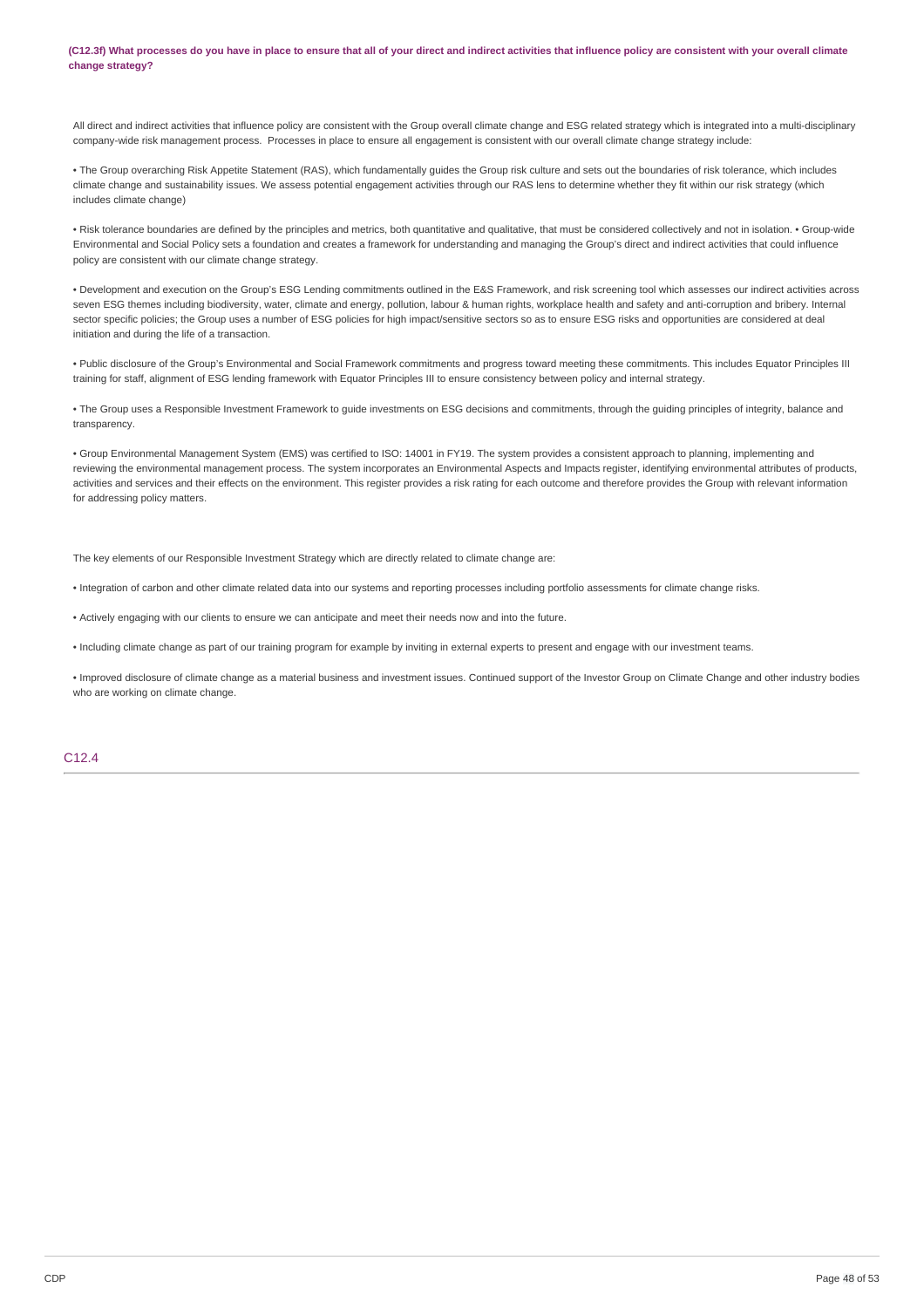(C12.4) Have you published information about your organization's response to climate change and GHG emissions performance for this reporting year in places **other than in your CDP response? If so, please attach the publication(s).**

#### **Publication**

Other, please specify (Annual Report)

**Status** Complete

**Attach the document** cba-2020-annual-report-print.pdf

#### **Page/Section reference**

Risks and Opportunities - page 37 Strategy - page 38-40 Governance - page 40 Emission figures - page 48-49 Emission targets - page 45 Other metrics - page 46-52

#### **Content elements**

Governance Strategy Risks & opportunities Emissions figures Emission targets Other metrics

#### **Comment**

#### **Publication**

In mainstream reports, incorporating the TCFD recommendations

# **Status**

Complete

**Attach the document** cba-2020-annual-report-print.pdf

### **Page/Section reference**

Risks and Opportunities - page 43 Strategy - page 40-42 Governance - page 40 Emission figures - page 48-49 Emission targets - page 45 Other metrics - page 46-52

#### **Content elements**

Governance Strategy Risks & opportunities Emission targets

#### **Comment**

# C-FS12.5

**(C-FS12.5) Are you a signatory of any climate-related collaborative industry frameworks, initiatives and/or commitments?**

|                        | <b>Industry collaboration</b>                                                                                                                                                                                                                                                                                                                            | <b>Comment</b>                                                                                                                                                                                                                                                                                                                                                                                                                                                                                                                                                                                                                                                                                                                                                                                                                                                                                                                                                                                                                                                                                                                                                                                                                                                                                                                                                                                                                                                                                                                                                                                                                                                                                                                   |
|------------------------|----------------------------------------------------------------------------------------------------------------------------------------------------------------------------------------------------------------------------------------------------------------------------------------------------------------------------------------------------------|----------------------------------------------------------------------------------------------------------------------------------------------------------------------------------------------------------------------------------------------------------------------------------------------------------------------------------------------------------------------------------------------------------------------------------------------------------------------------------------------------------------------------------------------------------------------------------------------------------------------------------------------------------------------------------------------------------------------------------------------------------------------------------------------------------------------------------------------------------------------------------------------------------------------------------------------------------------------------------------------------------------------------------------------------------------------------------------------------------------------------------------------------------------------------------------------------------------------------------------------------------------------------------------------------------------------------------------------------------------------------------------------------------------------------------------------------------------------------------------------------------------------------------------------------------------------------------------------------------------------------------------------------------------------------------------------------------------------------------|
| Reporting<br>framework | <b>Equator Principles</b><br>Principles for Responsible<br>Investment (PRI)<br>Task Force on Climate-<br>related Financial<br>Disclosures (TCFD)<br>UNEP FI Principles for<br>Responsible Banking<br>Other, please specify<br>(Global Reporting Initiative<br>Standards)                                                                                 | CBA became a signatory to the Equator Principles III (EPIII) in May 2014. We use the EPIII standards to assess, manage, mitigate, and monitor Environmental, Social,<br>and Governance (ESG) risks in project-related financing and report annually on our progress. Colonial First State (CBA entered into an agreement to sell a 55% interest<br>in Colonial First State on 13 May 2020) has become a signatory to the UN-endorsed Principles for Responsible Investment (PRI); this is just one of a number of activities<br>associated with the implementation of Colonial First State's Responsible Investing Framework. CBA is a supporter of, and reports in line with, the recommendations of<br>the Task Force on Climate-related Financial Disclosures (TCFD) since 2018. We became a signatory to UN Principles for Responsible Banking (PRB) in late 2019. Our<br>non-financial reporting is presented in accordance with the Global Reporting Initiative Standards (Core option) which provides global standards for sustainability reporting.                                                                                                                                                                                                                                                                                                                                                                                                                                                                                                                                                                                                                                                                      |
| Industry<br>initiative | Principles for Responsible<br>Investment (PRI)<br>UNEP FI Principles for<br>Responsible Banking<br>Climate Bonds Initiative<br>Partner Programme<br>UNEP FI<br>Other, please specify<br>(Australian Sustainable<br>Finance Initiative; Climate<br><b>Measurement Standards</b><br>Initiative; Climate Leaders<br>Coalition (NZ); Minderoo<br>Foundation) | In 2017, CBA became a partner to the Climate Bonds Initiative (CBI) to support the CBI's mission to mobilise the bond market for climate change solutions. Colonial First<br>State has become a signatory to the UN-endorsed Principles for Responsible Investment (PRI); this is just one of a number of activities associated with the<br>implementation of Colonial First State's Responsible Investing Framework. We are participating in the Australian Sustainable Finance Initiative to support a more resilient<br>and sustainable economy for Australia; including participating across a range of working groups and holding a place on the steering committee. In New Zealand we have<br>joined more than 100 NZ companies committed to the Climate Leaders Coalition. As a part of this commitment, we are addressing the climate impacts of our own<br>operations and supporting our customers' transition to a low carbon economy. We are actively contributing to the Climate Measurement Standards Initiative, an industry-<br>led collaboration developing a common approach to disclosing climate risk. In the first phase of this initiative, the focus is on physical risk projections of future repair and<br>replacement costs for real estate and infrastructure assets in Australia. Participation has helped support our commitment to reqular and transparent disclosure. We are<br>collaborating with other organisations through the Minderoo Foundation to lift national resilience. The work allows us to proactively invest in building resilient communities,<br>disaster risk reduction and disaster response.                                                                                  |
|                        | Commitment Other, please specify (UN<br>Sustainable Development<br>Goals; UN Global Compact;<br>RE100; Paris Agreement<br>(UN Framework<br>Convention on Climate<br>Change); NZ Climate<br>Leaders coalition; Carbon<br>Market Institute; Australian<br>Banking Association -<br>Corporate Sustainability<br>Working Group)                              | The United Nations Sustainable Development Goals are 17 goals that provide a framework to address issues such as poverty, hunger, inequality and environmental<br>degradation. We identify and map the SDGs that are most relevant to our strategy and stakeholders. We are a signatory to the United Nations Global Compact which<br>encourages businesses to adopt sustainable and socially responsible policies. We are committed to implementing the UNGC's principles covering human rights, labour,<br>the environment and anti-corruption. CBA continues to expand our branch solar panel network and our participation in RE100 - whereby we have undertaken to source<br>100% of our electricity needs from renewable energy sources by 2030. As a first step in that process, as of June 2019 we are sourcing 65% of our national needs from<br>the Sapphire Wind Farm in New South Wales. We are committed to playing our part in limiting climate change in line with the goals of the Paris Agreement and supporting<br>the responsible global transition to net zero emissions by 2050. In New Zealand, ASB is a member of the Climate Leaders Coalition which includes a commitment to<br>science-based targets and climate risk disclosures. ASB is also Toitū carbonzero certified through Toitū Envirocare - an independent verification of carbon neutrality and<br>robust emission reduction plans. Further, CBA is involved with the: • Carbon Market Institute • Investor Group on Climate Change • Responsible Investment Association<br>Australia • Australian Banking Association – Corporate Sustainability Working Group • Business Council of Australia – Climate and Energy Policy Technical Groups |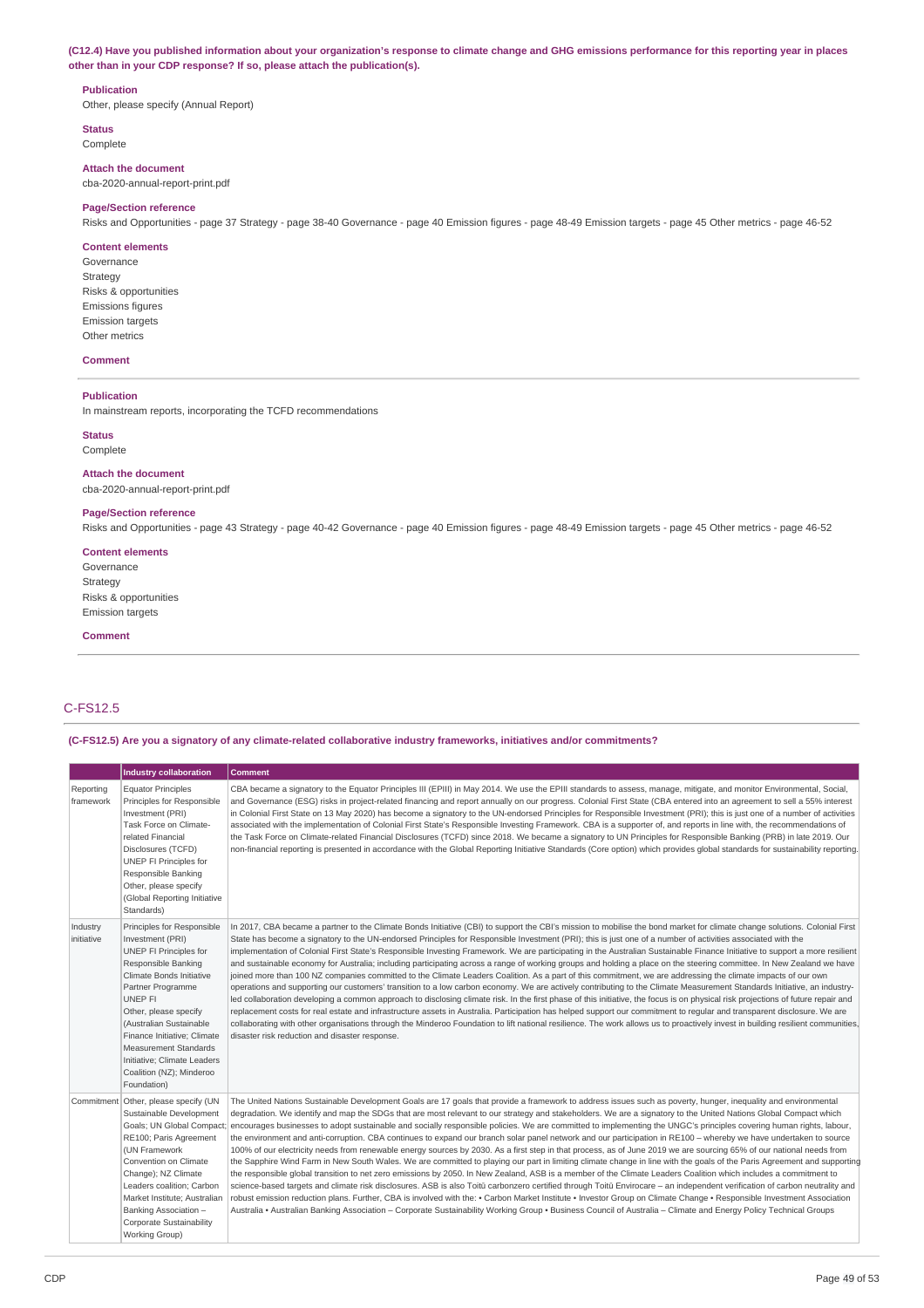# C-FS14.1

(C-FS14.1) Do you conduct analysis to understand how your portfolio impacts the climate? (Scope 3 portfolio impact)

|                                                            | We conduct<br>analysis on<br>our<br>portfolio's<br>impact on<br>the climate | Disclosure<br>Imetric                                                                      | Comment                                                                                                                                                                                                                                                                                                                                                                                                                                                                                                                                                                                                                                                                                                                         |
|------------------------------------------------------------|-----------------------------------------------------------------------------|--------------------------------------------------------------------------------------------|---------------------------------------------------------------------------------------------------------------------------------------------------------------------------------------------------------------------------------------------------------------------------------------------------------------------------------------------------------------------------------------------------------------------------------------------------------------------------------------------------------------------------------------------------------------------------------------------------------------------------------------------------------------------------------------------------------------------------------|
| Bank<br>lending<br>(Bank)                                  | Yes                                                                         | Alternative<br>carbon<br>footprinting<br>and/or exposure<br>metrics (as<br>defined by TCFD | Guided by our purpose to improve the financial wellbeing of our customers and communities, we recognise that we have a responsibility to manage our<br>environmental risks and address the challenge of climate change. We are cognisant of the role we play, domestically and internationally, in supporting the transition<br>to a low carbon economy. CBA has assessed the climate impact of its business lending activities since FY14. The insights garnered from this assessment provide us<br>with a robust quantitative basis to identify and act upon key opportunities that can reduce the emissions arising from our business lending portfolio. The results are<br>included in the FY20 Annual Report TCFD chapter. |
| Investing<br>(Asset<br>manager)                            | $<$ Not<br>Applicable>                                                      | $<$ Not<br>Applicable>                                                                     | <not applicable=""></not>                                                                                                                                                                                                                                                                                                                                                                                                                                                                                                                                                                                                                                                                                                       |
| Investing<br>(Asset<br>owner)                              | Yes                                                                         | Alternative<br>carbon<br>footprinting<br>and/or exposure<br>metrics (as<br>defined by TCFD | As the Group's investment and superannuation business, Colonial First State (CBA entered into an agreement to sell a 55% interest in Colonial First State on 13<br>May 2020) assesses climate-related risks in line with its Responsible Investment Policy. To monitor the climate-related risks of its investments, CFSIL assesses two<br>metrics for the equity allocation of Assets Under Management (AUM) at a whole of portfolio level: carbon emissions footprint per \$100,000 invested and weighted<br>average carbon intensity per US\$M sales. The results are included in the FY20 TCFD report and in the FY20 Annual Report TCFD chapter.                                                                           |
| Insurance<br>underwriting<br>(Insurance<br>company)        | Not applicable <not< td=""><td>Applicable&gt;</td><td></td></not<>          | Applicable>                                                                                |                                                                                                                                                                                                                                                                                                                                                                                                                                                                                                                                                                                                                                                                                                                                 |
| Other<br>products<br>and<br>services,<br>please<br>specify | Not applicable <not< td=""><td>Applicable&gt;</td><td></td></not<>          | Applicable>                                                                                |                                                                                                                                                                                                                                                                                                                                                                                                                                                                                                                                                                                                                                                                                                                                 |

## C-FS14.1a

**(C-FS14.1a) What are your organization's Scope 3 portfolio emissions? (Category 15 "Investments" total emissions)**

## **Category 15 (Investments)**

#### **Evaluation status**

Not relevant, explanation provided

**Scope 3 portfolio emissions (metric tons CO2e)** <Not Applicable>

## **Portfolio coverage** <Not Applicable>

**Percentage calculated using data obtained from client/investees** <Not Applicable>

**Emissions calculation methodology**

<Not Applicable>

## **Please explain**

CBA has been reporting the assessed emissions intensity of the business lending portfolio since FY14 (kg CO2-e / \$ expenditure. Since 2020, we are able to report using the new Financial Services supplement section C-FS14 Portfolio Impact, allowing us to provide more comparable results to our peers. An absolute emissions figure has therefore not been disclosed in 2020. For comparability with the ongoing methodology used for the past years please refer to the assessed emissions reports at https://www.commbank.com.au/about-us/opportunity-initiatives/performance-reporting.html

## C-FS14.1b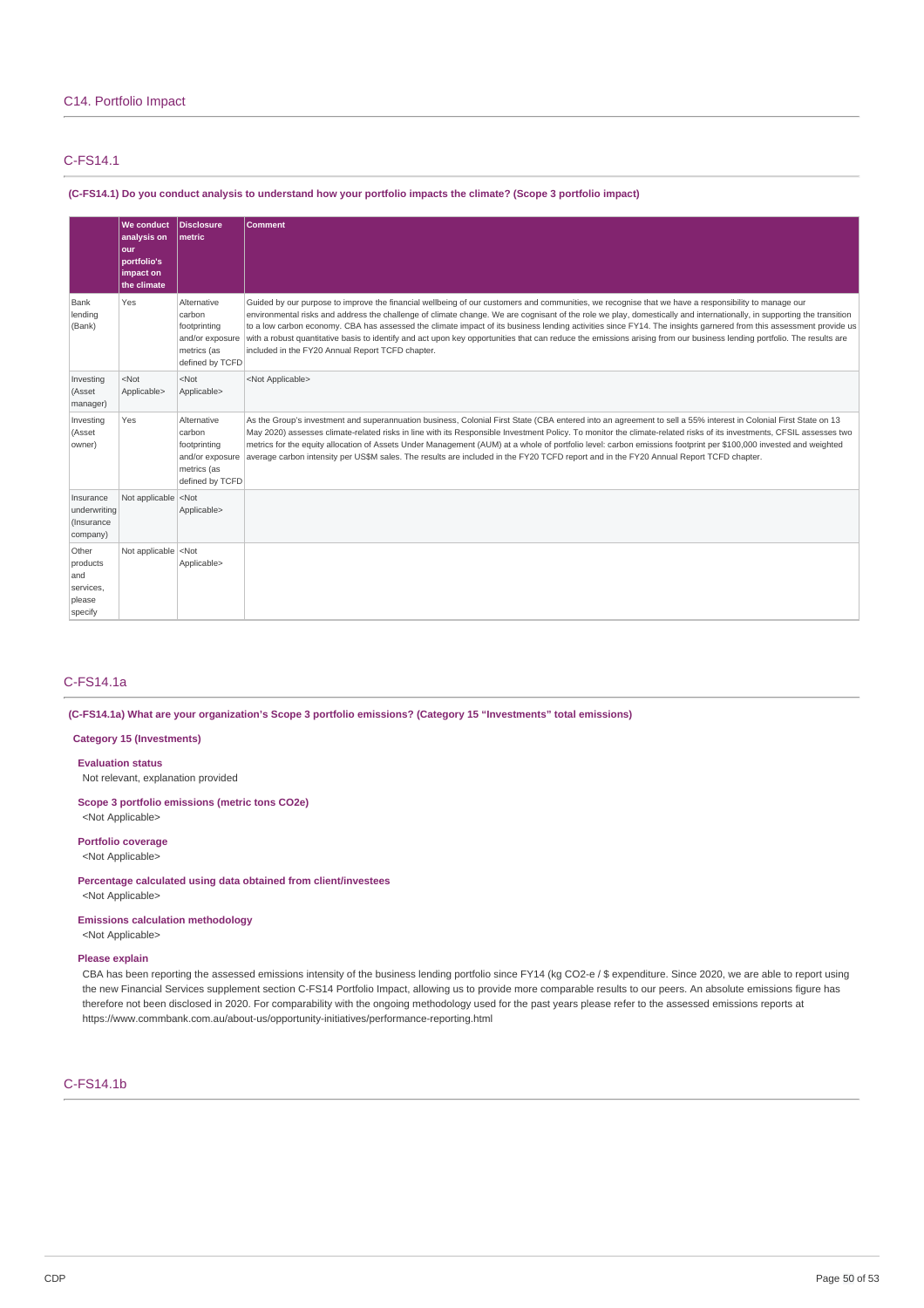#### (C-FS14.1b) What is your organization's Scope 3 portfolio impact? (Category 15 "Investments" alternative carbon footprinting and/or exposure metrics)

**Metric type** Carbon intensity

#### **Metric unit**

Other, please specify (kg CO2-e / \$ expenditure)

**Scope 3 portfolio metric**

0.22

**Portfolio coverage**

More than 50% but less than or equal to 60%

**Percentage calculated using data obtained from clients/investees** 23

#### **Calculation methodology**

The business lending financed emissions analysis was conducted by EY, as informed by the principles set out in the GHG Protocol's Corporate Value Chain (Scope 3) Accounting and Reporting Standard. The methodology has been developed and refined since 2015, based on emerging protocols discussed through the Greenhouse Gas Protocol and United Nations Environment Programme Finance Initiative (UNEP FI) working group. For methodology and further details, please refer to: https://www.commbank.com.au/about-us/opportunity-initiatives/performance-reporting.html In estimating the emissions arising from its lending activities, the Group used client-specific emissions where available, and modelled sector-specific emissions intensity data for its remaining lending exposures. Client- Specific Emissions - The Group focused on identifying client-specific emissions for those clients to which the Group has a material exposure, and for emissions-intensive industry sectors . Notably, very little client-specific data is available for our agriculture clients. Emissions data was sourced from the Australian National Greenhouse and Energy Reporting scheme, the Australian National Greenhouse Gas Inventory, publicly available reports and other company disclosures and known performance measures. The proportion of CBA debt exposure for which client-specific emissions data was available differed by sector. Emissions associated with debt exposure to the Finance and Government ANZSIC divisions are excluded from the scope of the metric. Intensity is measured as emissions per Australian dollar of client expenditure. Client expenditure is defined as the sum of capital and operating expenditure as reported publicly by clients or derived from financial databases. The coverage figure has been calculated based on the TCE included in the analysis, as a proportion of CBA's total business lending exposure. The analysis extends to business lending exposures for CBA, Bankwest and ASB. Emissions associated with debt exposure to the Finance and Government ANZSIC divisions are excluded from the scope of the metric, as these exposures are required to be held for regulatory, bank liquidity and other interbank operations purposes. The scope of this metric also excludes other exposures such as guarantees, derivatives and leasing. The "portfolio coverage" figure listed above is for commercial lending and so excludes residential mortgages.

#### **Please explain**

In 2020 we undertook a detailed assessment of the carbon emissions arising from the Group's business lending portfolio in FY19. The analysis provides the insights to reduce the carbon emissions associated with our business lending.

# C-FS14.2

**(C-FS14.2) Are you able to provide a breakdown of your organization's Scope 3 portfolio impact?**

| Scope 3 breakdown                             | <b>Comment</b>                                                                                                                                    |
|-----------------------------------------------|---------------------------------------------------------------------------------------------------------------------------------------------------|
| Row 1 Yes, by asset class<br>Yes, by industry | The data reported in section 14.1b can be disaggregated to provide a breakdown of emissions intensity for key industry sectors, and by geography. |

#### C-FS14.2a

**(C-FS14.2a) Break down your organization's Scope 3 portfolio impact by asset class.**

| class type | Asset Metric Metric unit                                                                     | Scope 3 portfolio Please explain<br>lemissions or<br>alternative metric |                                                                                                                                                                                                                                                                                                                                                                                              |
|------------|----------------------------------------------------------------------------------------------|-------------------------------------------------------------------------|----------------------------------------------------------------------------------------------------------------------------------------------------------------------------------------------------------------------------------------------------------------------------------------------------------------------------------------------------------------------------------------------|
|            | Project Carbon   Other, please<br>finance intensity specify ((kg CO2-e<br>/ \$ expenditure)) | 0.16                                                                    | The carbon intensity of CBA's project finance activity is a sub-set of the carbon intensity of business lending figure reported in section 14.1b. This is<br>calculated based on identified project finance exposures within CBA's financial reporting systems. Project finance represents 10% of the total exposure<br>used as a basis for the overall carbon intensity of business lending |

#### C-FS14.2b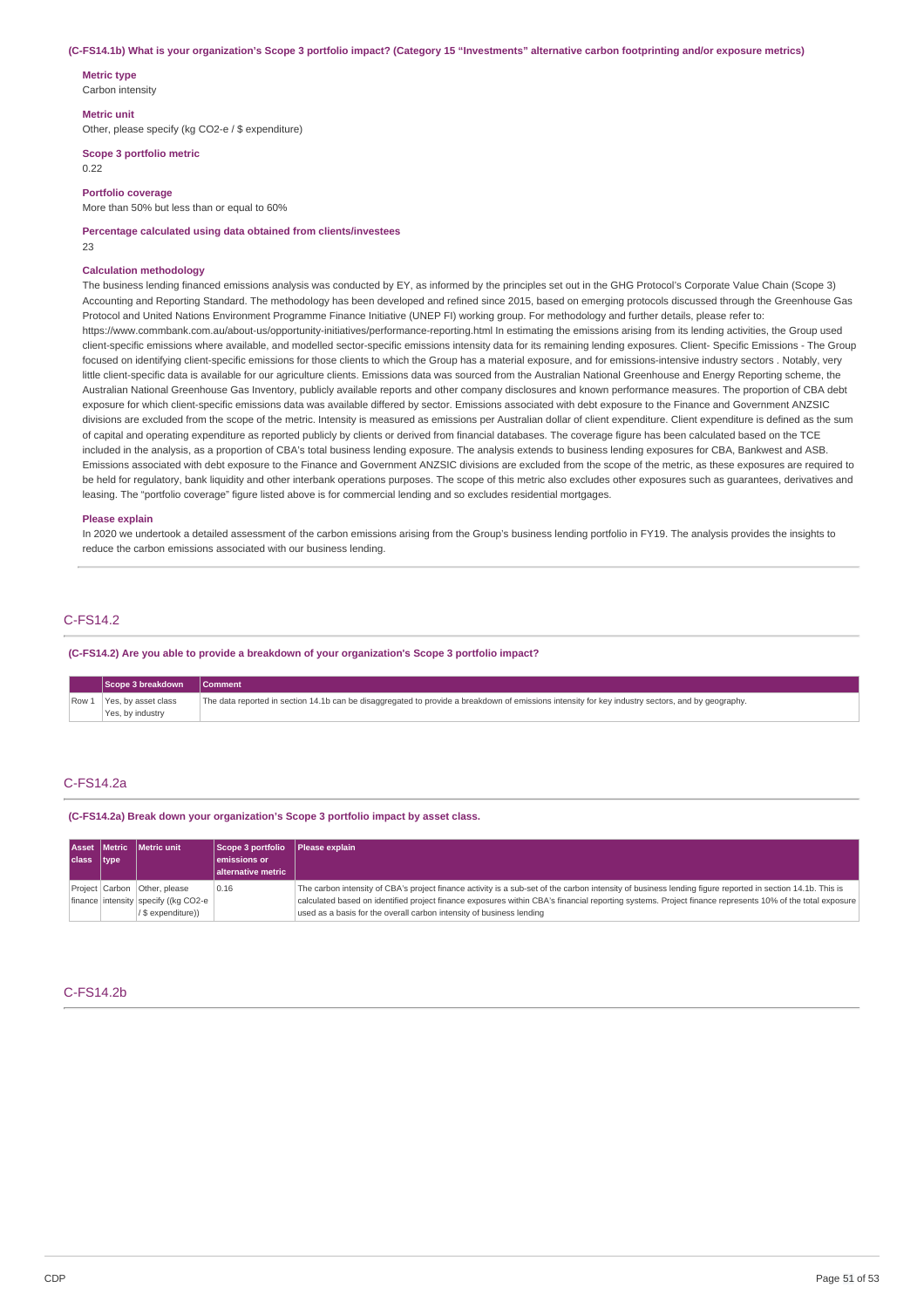## **(C-FS14.2b) Break down your organization's Scope 3 portfolio impact by industry.**

| Industry                                                        | <b>Metric</b><br>type | Metric unit                                                      | Scope 3 portfolio emissions Please explain<br>or alternative metric |                                                                                                                                                                                  |
|-----------------------------------------------------------------|-----------------------|------------------------------------------------------------------|---------------------------------------------------------------------|----------------------------------------------------------------------------------------------------------------------------------------------------------------------------------|
| Other, please specify<br>(Agriculture, Forestry and<br>Fishing) | Carbon                | Other, please specify (kg)<br>intensity $CO2-e/$ \$ expenditure) | 1.8                                                                 | This is weighted average based on a sub-set of the data from our FY19 financed emissions assessment.<br>Individual exposures are allocated to an industry based on ANZSIC codes. |
| Other, please specify (Mining)                                  | Carbon                | Other, please specify (kg)<br>intensity $CO2-e/$ \$ expenditure) | 0.4                                                                 | This is weighted average based on a sub-set of the data from our FY19 financed emissions assessment.<br>Individual exposures are allocated to an industry based on ANZSIC codes. |
| Other, please specify<br>(Manufacturing)                        | Carbon                | Other, please specify (kg)<br>intensity $CO2-e/$ \$ expenditure) | 0.2                                                                 | This is weighted average based on a sub-set of the data from our FY19 financed emissions assessment.<br>Individual exposures are allocated to an industry based on ANZSIC codes. |
| Other, please specify (Electricity,<br>Gas and Water Supply)    | Carbon                | Other, please specify (kg<br>intensity $CO2-e/$ \$ expenditure)  | 1.1                                                                 | This is weighted average based on a sub-set of the data from our FY19 financed emissions assessment.<br>Individual exposures are allocated to an industry based on ANZSIC codes. |
| Other, please specify (Transport<br>and Storage)                | Carbon                | Other, please specify (kg<br>intensity $CO2-e/$ \$ expenditure)  | 0.4                                                                 | This is weighted average based on a sub-set of the data from our FY19 financed emissions assessment.<br>Individual exposures are allocated to an industry based on ANZSIC codes. |
| Other, please specify (Property<br>and Business Services)       | Carbon                | Other, please specify (kg)<br>intensity CO2-e / \$ expenditure)  | 0.2                                                                 | This is weighted average based on a sub-set of the data from our FY19 financed emissions assessment.<br>Individual exposures are allocated to an industry based on ANZSIC codes. |

# C-FS14.3

## **(C-FS14.3) Are you taking actions to align your portfolio to a well below 2-degree world?**

|                                                                | <b>We are</b><br>taking<br>actions to<br>align our<br>portfolio to<br>a well<br>below 2-<br>degree<br>world | Please explain                                                                                                                                                                                                                                                                                                                                                                                                                                                                                                                                                                                                                                                                                                                                                                                                                                                                                                                                                                                                                                                                                                        |
|----------------------------------------------------------------|-------------------------------------------------------------------------------------------------------------|-----------------------------------------------------------------------------------------------------------------------------------------------------------------------------------------------------------------------------------------------------------------------------------------------------------------------------------------------------------------------------------------------------------------------------------------------------------------------------------------------------------------------------------------------------------------------------------------------------------------------------------------------------------------------------------------------------------------------------------------------------------------------------------------------------------------------------------------------------------------------------------------------------------------------------------------------------------------------------------------------------------------------------------------------------------------------------------------------------------------------|
| Bank<br>lending<br>(Bank)                                      | Yes                                                                                                         | We are transparently reporting the transition of the CBA business lending portfolio through the Energy Value Chain and business lending assessed emissions reporting. The analysis<br>provides insights to reduce the carbon emissions associated with our business lending.                                                                                                                                                                                                                                                                                                                                                                                                                                                                                                                                                                                                                                                                                                                                                                                                                                          |
| Investing<br>(Asset<br>manager)                                | $<$ Not<br>Applicable>                                                                                      | <not applicable=""></not>                                                                                                                                                                                                                                                                                                                                                                                                                                                                                                                                                                                                                                                                                                                                                                                                                                                                                                                                                                                                                                                                                             |
| Investing<br>(Asset<br>owner)                                  | No, but we<br>plan to do<br>so in the<br>next two<br>years                                                  | Colonial First State (CFS) - a wholly owned subsidiary of CBA (CBA entered into an agreement to sell a 55% interest in CFS on 13 May 2020) - conducts analysis of climate-related<br>risks and opportunities across the equity allocation of CFSIL Assets under Management (representing approximately 60%) using MSCI data and methodologies. Historically, the focus of<br>this analysis has been on calculating the carbon emissions and emissions intensity of this portfolio in line with the recommendations of the Task Force on Climate-related Financial<br>Disclosures (TCFD). In 2019 we also started assessing CFSIL portfolios for carbon-related assets (looking at the weight invested in the most carbon-intensive sectors), and reporting<br>forward looking metrics such as low carbon transition scores (as defined by an external ESG service provider). CFSIL's investments are managed by external investment managers, and<br>CFSIL assesses the inherent climate-related risk within the aggregate portfolio of each manager at the selection and appointment stage, and on an ongoing basis. |
| Insurance<br>underwriting applicable<br>(Insurance<br>company) | Not                                                                                                         |                                                                                                                                                                                                                                                                                                                                                                                                                                                                                                                                                                                                                                                                                                                                                                                                                                                                                                                                                                                                                                                                                                                       |
| Other<br>products<br>and<br>services,<br>please<br>specify     | Not<br>applicable                                                                                           |                                                                                                                                                                                                                                                                                                                                                                                                                                                                                                                                                                                                                                                                                                                                                                                                                                                                                                                                                                                                                                                                                                                       |

# C-FS14.3a

# (C-FS14.3a) Do you assess if your clients/investees' business strategies are aligned to a well below 2-degree world?

|                                                                           | <b>We assess</b><br>alignment | Please explain                                                                                                                                                                                  |
|---------------------------------------------------------------------------|-------------------------------|-------------------------------------------------------------------------------------------------------------------------------------------------------------------------------------------------|
| Bank lending (Bank)                                                       | Yes, for some                 | We are supporting clients to effectively manage climate transition and physical risks, including transition and resilience strategies where applicable through<br>the ESG risk assessment tool. |
| Investing (Asset manager)                                                 | <not applicable=""></not>     | <not applicable=""></not>                                                                                                                                                                       |
| Investing (Asset owner)                                                   | <not applicable=""></not>     | <not applicable=""></not>                                                                                                                                                                       |
| Insurance underwriting (Insurance<br>company)                             | <not applicable=""></not>     | <not applicable=""></not>                                                                                                                                                                       |
| Other products and services, please <not applicable=""><br/>specify</not> |                               | <not applicable=""></not>                                                                                                                                                                       |

# C-FS14.3b